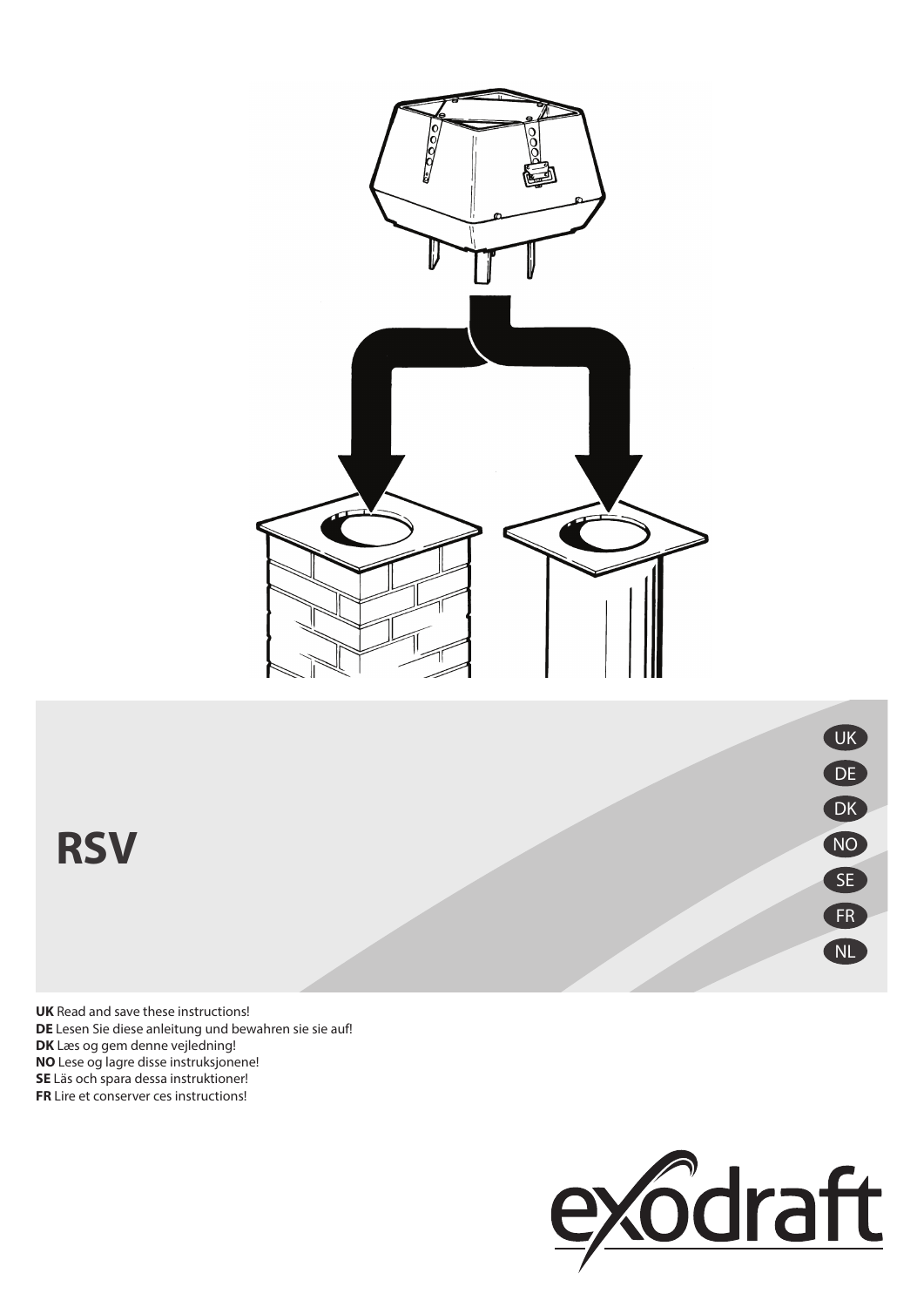|    | 1.1   |  |
|----|-------|--|
|    | $1.2$ |  |
|    | 1.3   |  |
|    | 1.4   |  |
|    | 1.5   |  |
|    | 1.6   |  |
| 2. |       |  |
|    | 2.1   |  |
|    | 2.2   |  |
|    | 2.3   |  |
|    | 2.4   |  |
|    | 2.5   |  |
|    | 2.6   |  |
| 3. |       |  |
|    | 3.1   |  |
|    | 3.2   |  |
|    | 3.3   |  |
|    | 3.4   |  |
|    | 3.5   |  |
|    |       |  |
| 4. |       |  |
|    | 4.1   |  |
|    | 4.2   |  |
|    | 4.3   |  |
|    | 4.4   |  |
|    | 4.5   |  |
|    |       |  |
| 5. |       |  |
|    | 5.1   |  |
|    | 5.2   |  |
|    | 5.3   |  |
|    | 5.4   |  |
|    | 5.5   |  |
|    | 5.6   |  |
| 6. |       |  |
|    | 6.1   |  |
|    | 6.2   |  |
|    | 6.3   |  |
|    | 6.4   |  |
|    | 6.5   |  |
|    |       |  |
| 7. |       |  |
|    | 7.1   |  |
|    | 7.2   |  |
|    | 7.3   |  |
|    |       |  |
|    | 7.5   |  |
|    | 7.6   |  |
|    |       |  |
|    |       |  |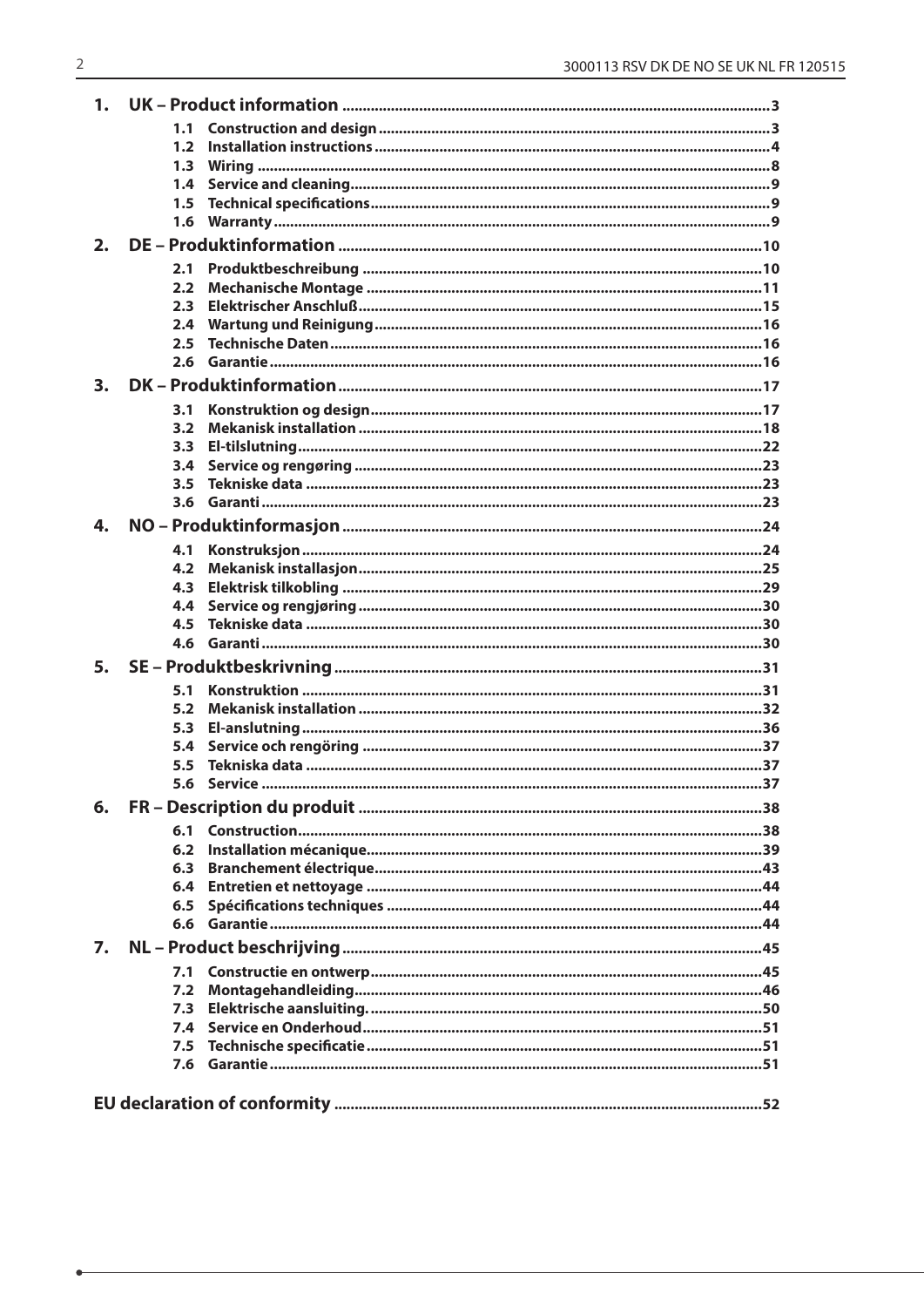# **1. UK – Product information**

The **exodraft** RSV type chimney fan is supplied with location brackets, armoured cable, safety wire and a mineral wool mat, as well as packing to ensure the fan does not vibrate. (Two wing screws are also included, to be used where conditions allow).

Bad lighting habits can result in problems with soot, chimney ires, etc. which might damage the chimney fan. Please see our advice about lighting and maintaining a fire at www.exodraft.com or www.exodraft.co.uk.



#### **Warning!**

- All installations must be carried out by competent personnel in accordance with national laws and regulations
- Avoid chimney fires ensure that the chimney has been swept before mounting the fan
- The chimney fan should always be switched on when the fireplace or boiler is in use
- Please always read the installation instructions for the **exodraft** control unit, before installation of the chimney fan.
- If the **exodraft** fan system has been designed for solid fuel/multi fuel installations then please ensure the design meets the requirements of BS EN15287-1. If this can not be achieved, then a smoke alarm must be installed in the same room as the appliance.
- **exodraft** would always recommend the use of a smoke alarm when a solid fuel open fire is installed
- Avoid build up of soot and tar use only well seasoned wood (moisture content max 20 %)
- Fans serving biomass boilers will inevitably receive a deposit from the appliance. Especially on biomass Boilers IT IS ESSENTIAL THAT A REGULAR INSPECTION AND CLEANING REGIME IS IMPLEMENTED, ESPECIALLY IN THE EARLY DAYS OF USAGE, TO ESTABLISH A PATTERN FOR TIMING OF REGULAR IN-SPECTIONS AND CLEANING.
- Minimum distance to non-combustible material as per Fig. 4 A, or according to national legislation.



#### **1.1 Construction and design**

The casing is manufactured in cast aluminium, the RSV fan is designed for vertical discharge. It is available in ten sizes: the RSV009, 012, 014, 016, 160, 200, 250, 315, 400 and 450. The axial vanes on the RSV009 – 016 are made of stainless steel; the centrifugal impeller on the RSV160 – 450 is cast in aluminium. Both types can be opened for service and maintenance.

#### **Weight:**

|            | Weight |            | Weight |
|------------|--------|------------|--------|
| Fan type   |        | Fan type   |        |
| RSV009-4-1 | 13 kg  | RSV160-4-1 | 14 kg  |
| RSV012-4-1 | 17 kg  | RSV200-4-1 | 18 kg  |
|            |        | RSV250-4-1 | 27 kg  |
|            |        | RSV315-4-1 | 37 kg  |
|            |        | RSV400-4-1 | 47 kg  |
| RSV014-4-1 | 24 kg  | RSV400-4-2 | 58 kg  |
| RSV016-4-1 | 33 kg  | RSV450-4-2 | 67 kg  |

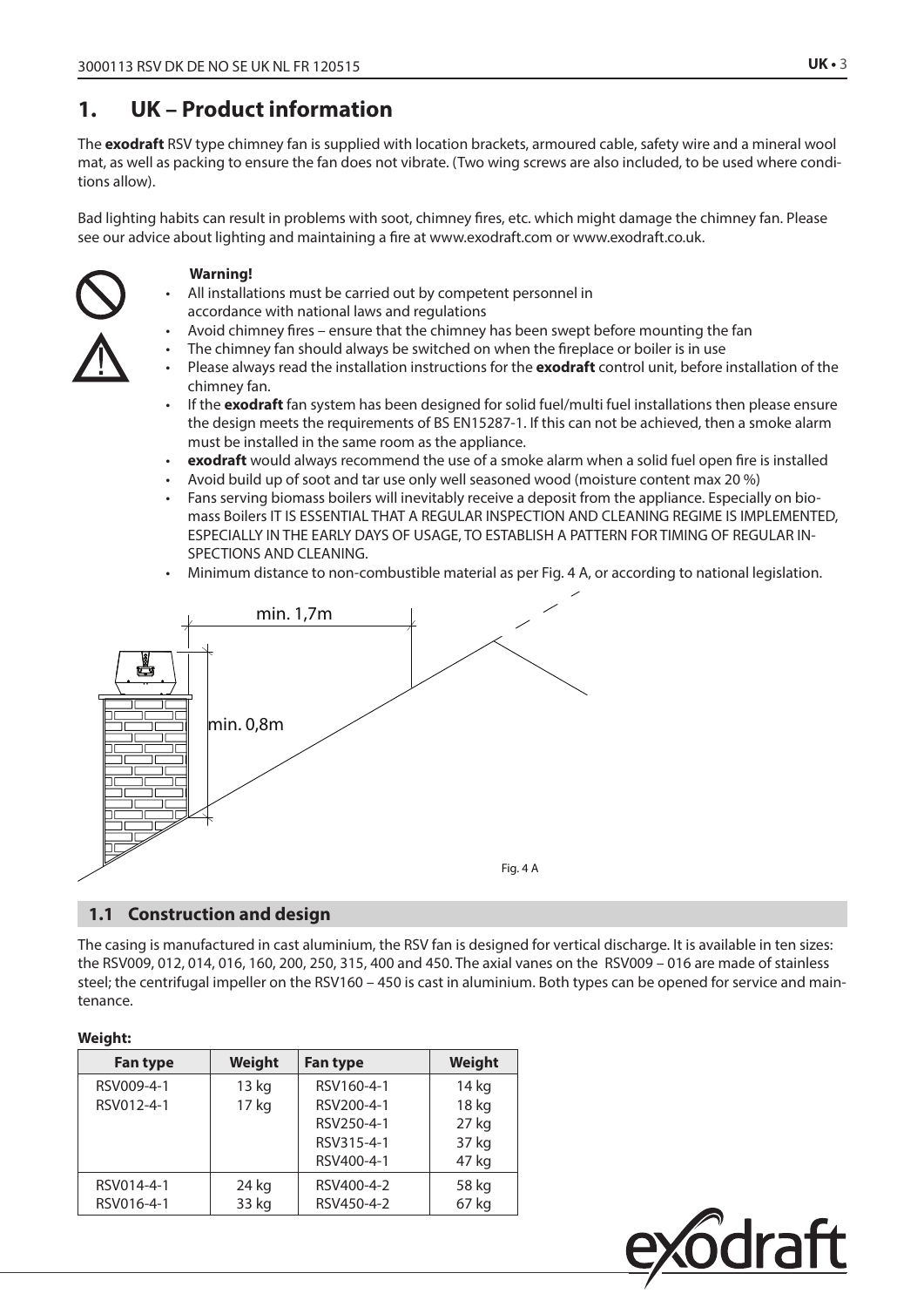| RSV009-012-014-016     |                                | RSV160-200-250-315-400-450 |                                                                    |
|------------------------|--------------------------------|----------------------------|--------------------------------------------------------------------|
| я<br>е1<br>d1<br>250°C |                                |                            | m<br>ര<br>e <sub>2</sub><br>b<br>d2<br>$250^{\circ}$ C             |
| a                      | Top section                    | g                          | Safety mesh                                                        |
| $\mathsf b$            | <b>Bottom section</b>          | h                          | Handle                                                             |
| C                      | Motor                          | i.                         | Armoured cable and connecting cable                                |
| d1                     | Vane                           |                            | Mineral wool mat                                                   |
| d2                     | Centrifugal impeller           | $\mathsf k$                | Safety wire                                                        |
| e1                     | Inlet for axial vane           | I                          | Location bracket, bolt and nuts                                    |
| e <sub>2</sub>         | Inlet for centrifugal impeller | m                          | Screws to fasten top and bottom section                            |
| f                      | Hinge                          |                            | (Alternatively use supplied wing screw, where<br>conditions allow) |

#### **Main components: The RSV has the following main components**

## **1.2 Installation instructions**

The fan is designed to be fitted directly on top of brick or steel chimneys, as long as these are stable and level.

#### **Before fitting onto a chimney**

| If                                                   | then                                                                                                               |
|------------------------------------------------------|--------------------------------------------------------------------------------------------------------------------|
| the fan is to be mounted onto a <b>brick chimney</b> | the chimney must have location brackets - see below                                                                |
| the fan is to be mounted onto a steel chimney        | a flange is required (supplied as an extra) – see below                                                            |
| the fan is a RSV315, 400 or 450                      | the impeller is secured with a safety bracket for transporta-<br>tion.                                             |
|                                                      | Remove the transportation safety bracket located near the<br>impeller and check that the impeller can turn freely. |
|                                                      |                                                                                                                    |
|                                                      |                                                                                                                    |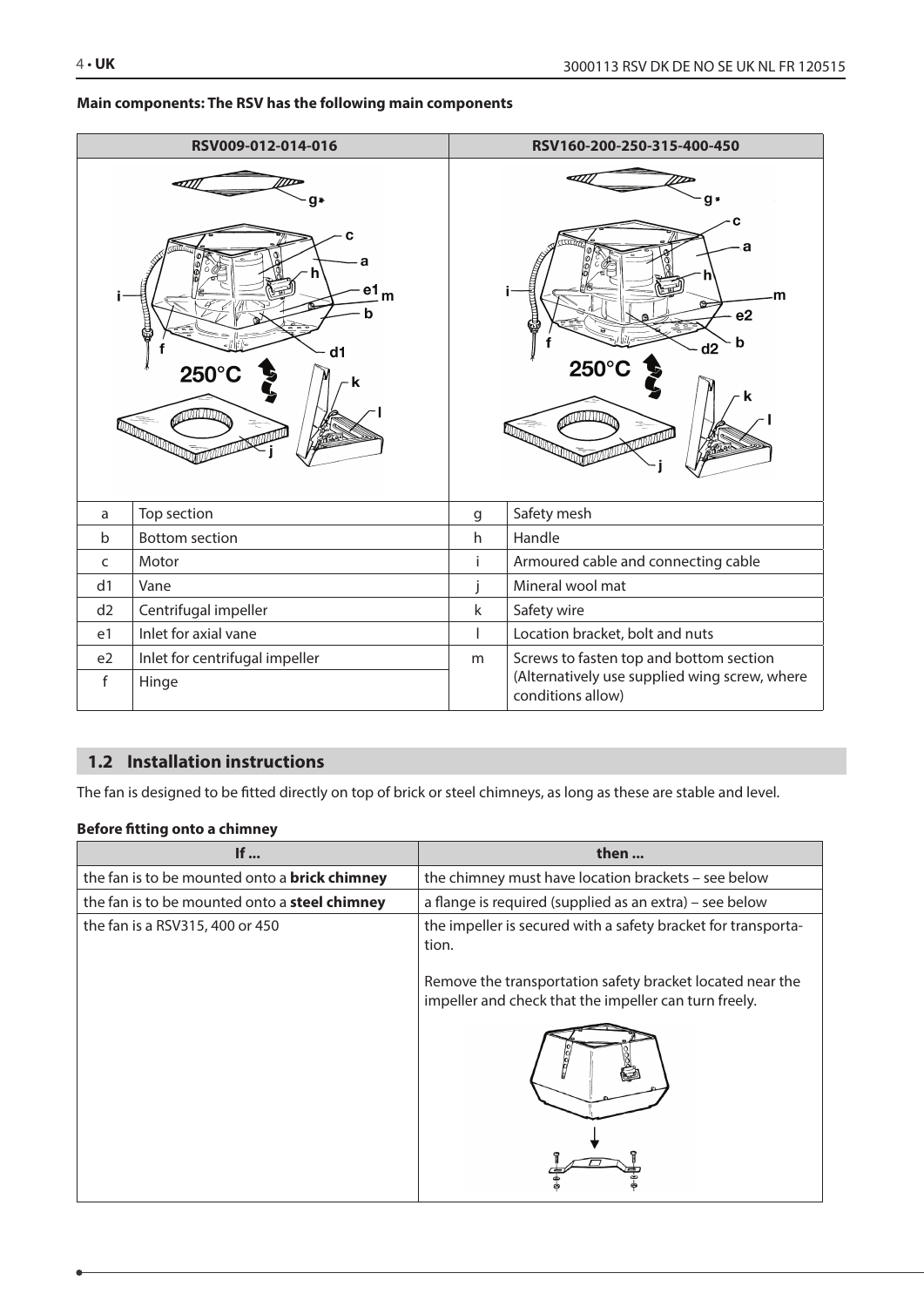# **Before itting onto the brickwork of a chimney**

| <b>Step</b>    | <b>Action</b>                                                                                                                                                                                                                                                                                                                                                                                                                                                                                              |                                                             |
|----------------|------------------------------------------------------------------------------------------------------------------------------------------------------------------------------------------------------------------------------------------------------------------------------------------------------------------------------------------------------------------------------------------------------------------------------------------------------------------------------------------------------------|-------------------------------------------------------------|
| 1              | Measure the inside diameter of the chimney and cut the<br>size of the hole in the mineral wool mat accordingly<br>Note, however, that there must always be a minimum of 20<br>mm of mat surface at any point around the circumference<br>of the hole.<br>If a temperature sensor is to be installed with the chimney,                                                                                                                                                                                      | в<br>$\frac{\text{min}}{20}$ mm<br>$\frac{min}{20}$ mm<br>в |
|                | cut the aluminium foil on the mineral wool mat to make<br>room for the sensor; this also ensures that the mat sits level<br>on the chimney.<br>NB: The side of the mineral wool mat covered in aluminium<br>foil is to be placed uppermost, i.e. facing the fan.                                                                                                                                                                                                                                           |                                                             |
| $\overline{2}$ | Fit the location brackets in the grooves on the underside<br>of the bottom section and fasten using the nuts and bolts<br>supplied.<br>Note that the bolts are to be inserted from beneath the<br>brackets.                                                                                                                                                                                                                                                                                                | $\overline{\text{co}}$<br>ഒ ഭ                               |
| 3              | Adjust the distance between the location brackets to fit<br>the inside diameter of the chimney, and then tighten the<br>nuts. Note that there should be a 2-4 mm gap between<br>the brackets and the chimney so as to avoid transmitting<br>vibrations from the fan to the chimney.<br>A and B measurements: please refer to step 1.<br>The chimney fan can now be fitted into place. Place the mi-<br>neral wool mat on top of the chimney, with the aluminium<br>foil side up, and place the fan on top. | 10 mm<br>$\frac{1}{\sqrt{2}}$                               |

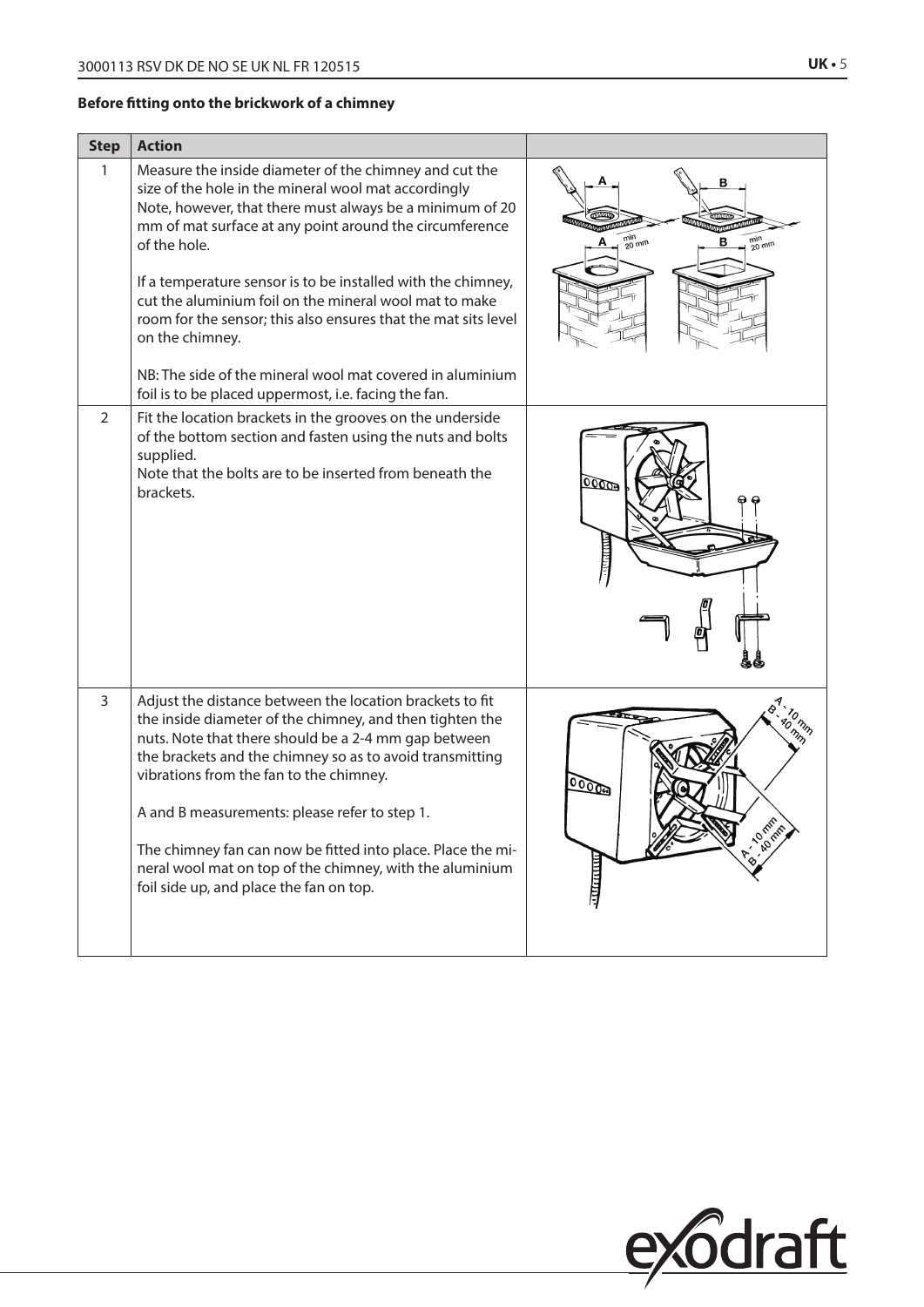# **Before fitting onto a steel chimney**

| <b>Step</b>    | <b>Action</b>                                                                                                                                                                                                     |   |
|----------------|-------------------------------------------------------------------------------------------------------------------------------------------------------------------------------------------------------------------|---|
| 1              | A flange (D) (supplied as extra) is used, fitted so that the<br>spigot end sits inside the chimney (E).                                                                                                           | A |
| 2              | Place the mineral wool mat (B) on the flange (D) with<br>the aluminium foil facing upwards and cut a hole in the<br>mineral wool mat, the hole being the same diameter as<br>the flange hole.                     |   |
| 3              | Cut the corners of the mineral wool mat, so there is<br>room to fit the vibration dampers (C).                                                                                                                    | B |
|                | If a temperature sensor is to be installed with the chim-<br>ney fan, cut the aluminium foil on the mineral wool mat<br>to make room for the sensor; this also ensures that the<br>mat sits level on the chimney. | ტ |
| $\overline{4}$ | Fit the flange to the chimney fan, with the use of the<br>vibration dampers (C).                                                                                                                                  | O |
| 5              | The fan can now be fitted onto the chimney.                                                                                                                                                                       |   |
|                |                                                                                                                                                                                                                   | E |
|                |                                                                                                                                                                                                                   |   |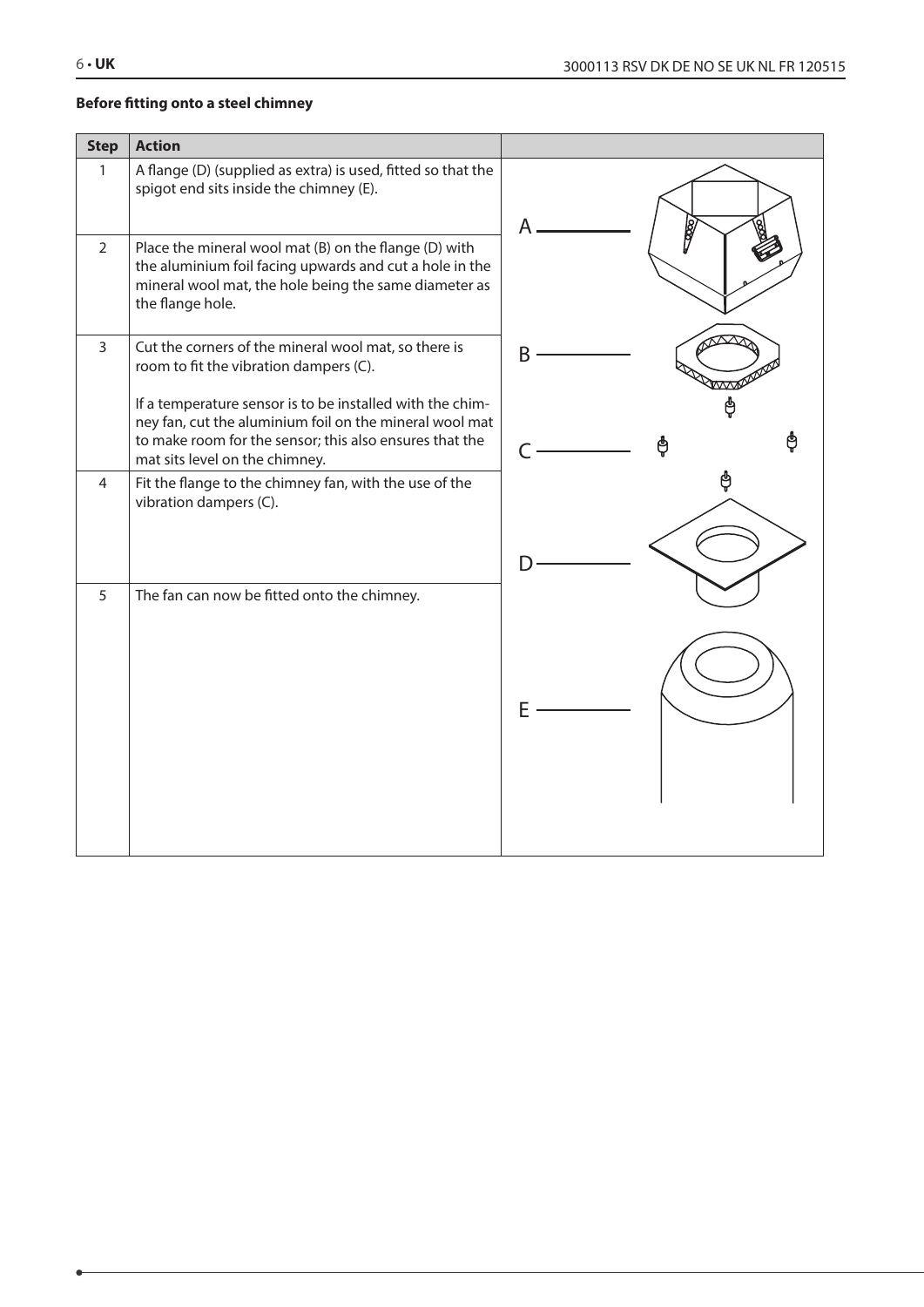# **Fitting the chimney fan onto the chimney**

| <b>Step</b>    | <b>Action</b>                                                                                                                                                                                                                                                                                                                                                                                                                                                                                                                                                                                                                                                                                                                                   |     |
|----------------|-------------------------------------------------------------------------------------------------------------------------------------------------------------------------------------------------------------------------------------------------------------------------------------------------------------------------------------------------------------------------------------------------------------------------------------------------------------------------------------------------------------------------------------------------------------------------------------------------------------------------------------------------------------------------------------------------------------------------------------------------|-----|
| 1              | Attach the safety wire to the chimney (1). Use the screw and<br>rawl plug provided in the brickwork of the chimney or the<br>self-cutting screw if working on a steel chimney. Then fit the<br>wire through the hole in the bottom section and into the<br>wire clamp.<br>Gently tighten the safety wire, and crimp (2) the wire clamp<br>so that the fan is held safely in place when opened for servi-<br>cing or cleaning purposes.<br>The isolation switch (supplied as extra) should be fitted onto<br>the side of the chimney (3), so it is easily accessible when<br>servicing the fan. The armoured cable with connecting cable<br>should be mounted into the underside of the isolator and up<br>into the switch through the coupling. | ৽৹৽ |
| $\overline{2}$ | Prior to use check that:<br>The fan is closed and the fastening screws/wing<br>screws tightened (4)<br>The safety wire is taut and the wire clamp crimped (5)<br>The coupling nut on the armoured cable is tightened<br>(6)<br>The safety wire is securely attached to the chimney (7)<br>That the user is aware that the fan must always be<br>switched on whenever the fireplace or boiler is in use<br>The transportation safety bracket has been removed<br>(RSV315, -400 and -450).                                                                                                                                                                                                                                                        | G   |

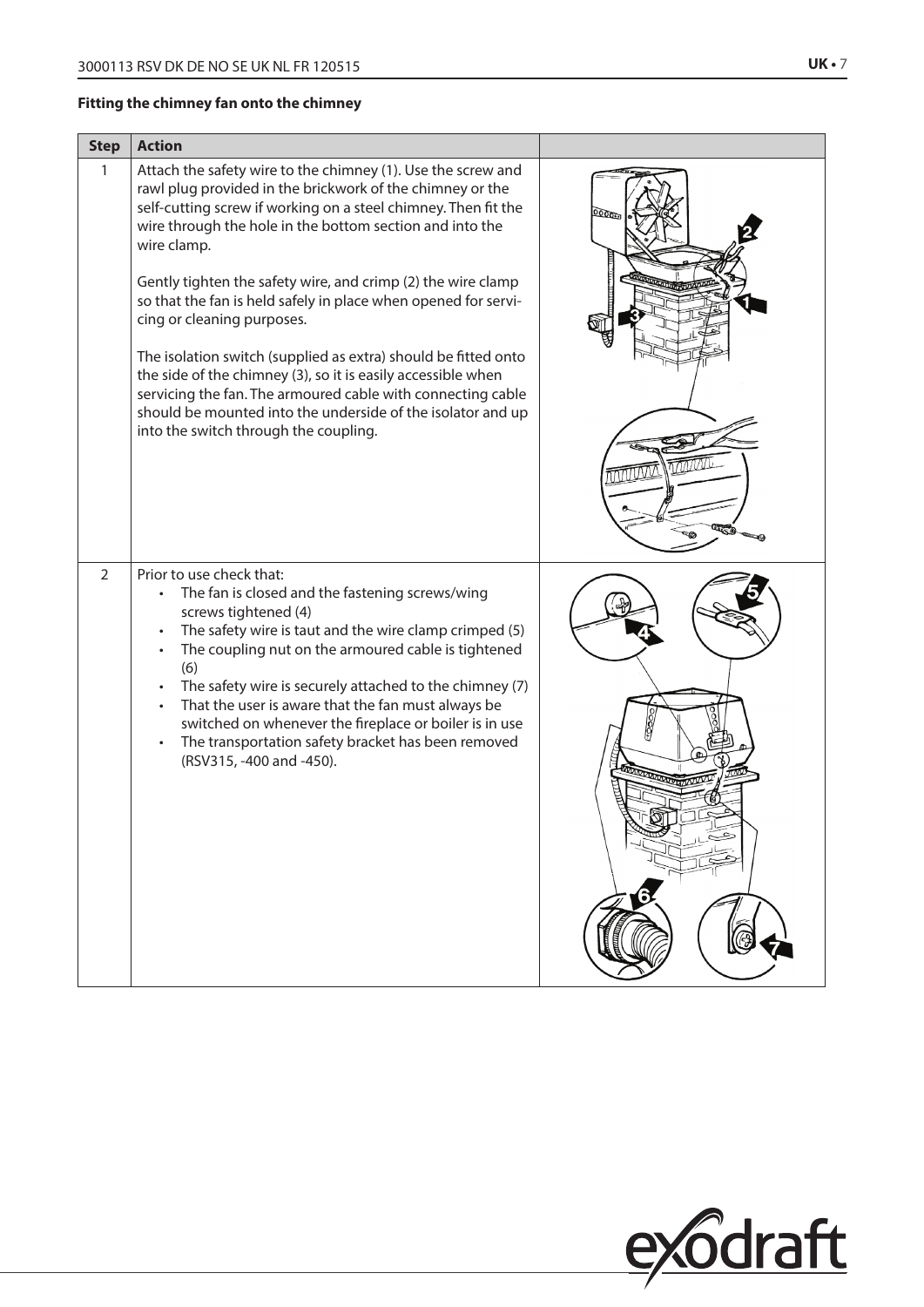## **1.3 Wiring**

Fan and motor specifications are provided on the fan's type plate. All the single-phased models are adjustable. Wires are to be connected as per the wiring diagram. For further details, please see guidelines for the **exodraft** control units. All **exodraft** fans require extra safe-guards in accordance with power current regulations. Any lightning conductor connected to the fan must respect current applicable legislation.



#### **Isolation switch:**

In accordance with the provisions of the EU Machinery Directive\* a combustion-gas fan must always have an isolation switch fitted. The isolation switch must comply with national wiring standards.

\*Please refer to Machine Directive (2006/42/EF/-EEC/-EWG/-CEE) – Appendix 1item 1.6.3 "Separation of the sources of energy

The isolation switch must be ordered separately, as it is not part of the standard **exodraft** chimney fan delivery.

| <b>Connecting cable</b><br>and wiring                                                          |                                                                                       | Variable adjust-<br>able electronic<br>regulator | <b>Protection</b>                                          |
|------------------------------------------------------------------------------------------------|---------------------------------------------------------------------------------------|--------------------------------------------------|------------------------------------------------------------|
| RSV009-4-1<br>RSV160-4-1                                                                       | $brown = 1$<br>$blue = Nreg.$<br>yellow/green = $\perp$                               | Yes                                              | The motor can be<br>blocked.<br>(impedance-pro-<br>tected) |
| RSV012-4-1<br>RSV014-4-1<br>RSV016-4-1<br>RSV200-4-1<br>RSV250-4-1<br>RSV315-4-1<br>RSV400-4-1 | $brown = 1$<br>$blue = Nreg.$<br>yellow/green = $\perp$                               | Yes                                              |                                                            |
| RSV250-4-3<br>RSV315-4-3<br>RSV400-4-3                                                         | $brown = 11$<br>$blue = L2$<br>$black = L3$<br>yellow/green = $\perp$                 | No                                               | The motor requires<br>overload<br>protection               |
| RSV400-4-2<br>RSV450-4-2                                                                       | $1 - L1$<br>$2 - L2$<br>$3 - L3$<br>$4 + 5$ Thermocal switch<br>yellow/green= $\perp$ | Yes, by frequency<br>converter max.<br>60Hz      |                                                            |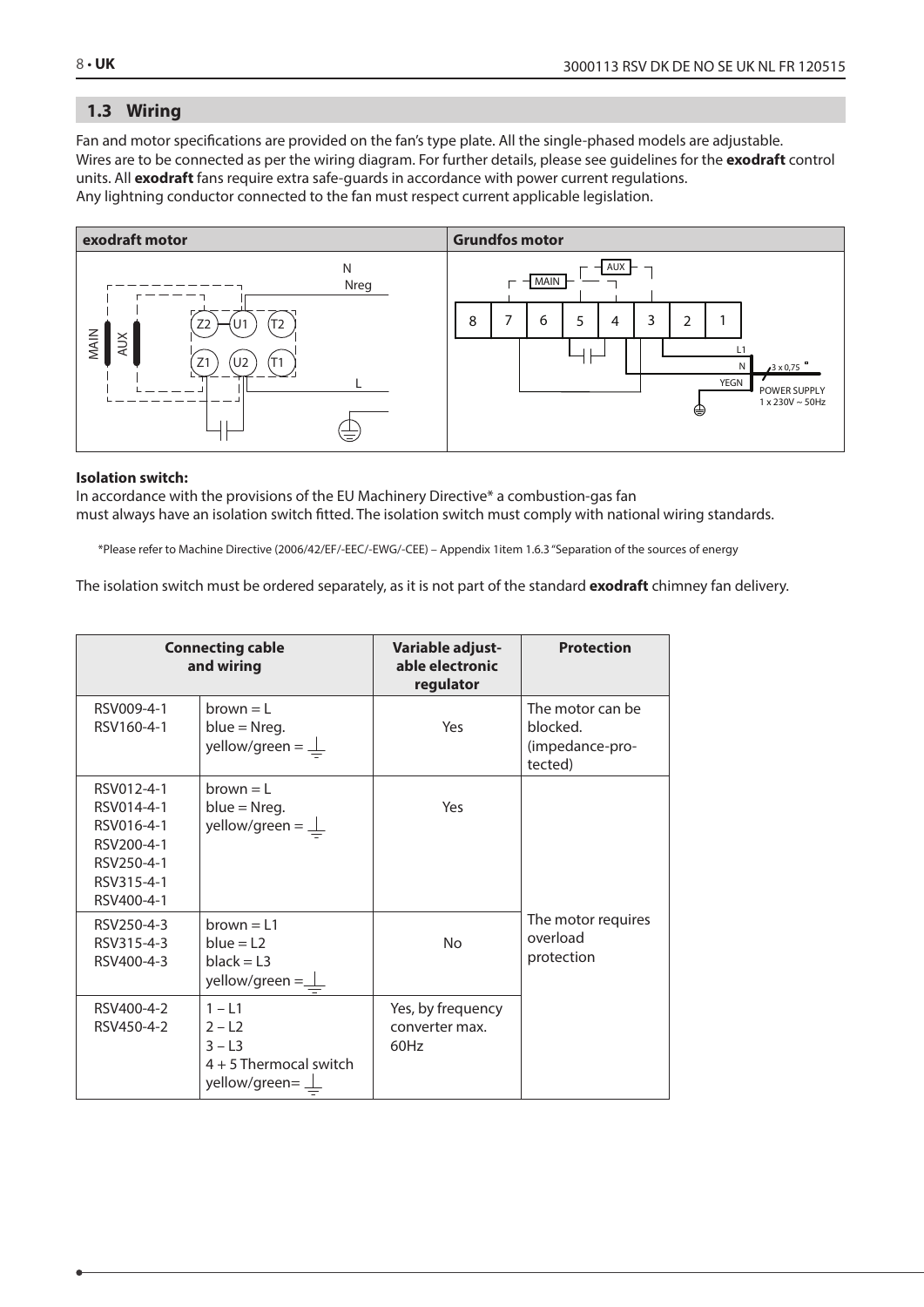## **1.4 Service and cleaning**

The motor in the RSV fan has special ball bearings that are sealed, lifetime lubricated, and maintenance-free. Any replacement of these bearings should be carried out by qualified professionals.

The fan should be checked and cleaned as required (at least once a year), depending on the fuel being used. Respect the following procedure:

- Use the isolation switch to switch off the fan. Wait until the fan stops rotating
- Loosen the screw and open the top section of the fan so that it hangs on its hinges and the safety wire
- Using a scraper or brush, carefully clean the vane / centrifugal impeller
- Check the path taken by the smoke through the top and bottom sections of the fan for soot deposits, and clean where necessary with a scraper or brush
- When the fan is open it is also possible to sweep the chimney. In the case of the RSV160-450 it is recommended that the insert in the bottom section be removed prior to sweeping. This allows better access to the chimney
- Check that there is free access for fresh air to the motor through the holes in the top section. Make sure that any weights on the centrifugal impeller are not removed.



#### **1.5 Technical specifications**

The sound level is below 68 dB at a distance greater than five metres away from the RSV fan when it is correctly fitted. Further information is available in the catalogue.

The standard version of the RSV fan is designed to operate with a maximum flue gas temperature of 250 °C. At higher temperatures, though maximum 300 °C, the mineral wool mat should be replaced with adjusting screws (type RSD) or vibration dampers (type SVD.-RS) at the lange. See special guidelines for these parts.

#### **1.6 Warranty**

**exodraft** provides a two-year factory warranty on its flue gas fans, valid from invoice date. **exodraft** fans must be installed by competent personnel. **exodraft** reserves the right to introduce changes to these guidelines without prior notice.

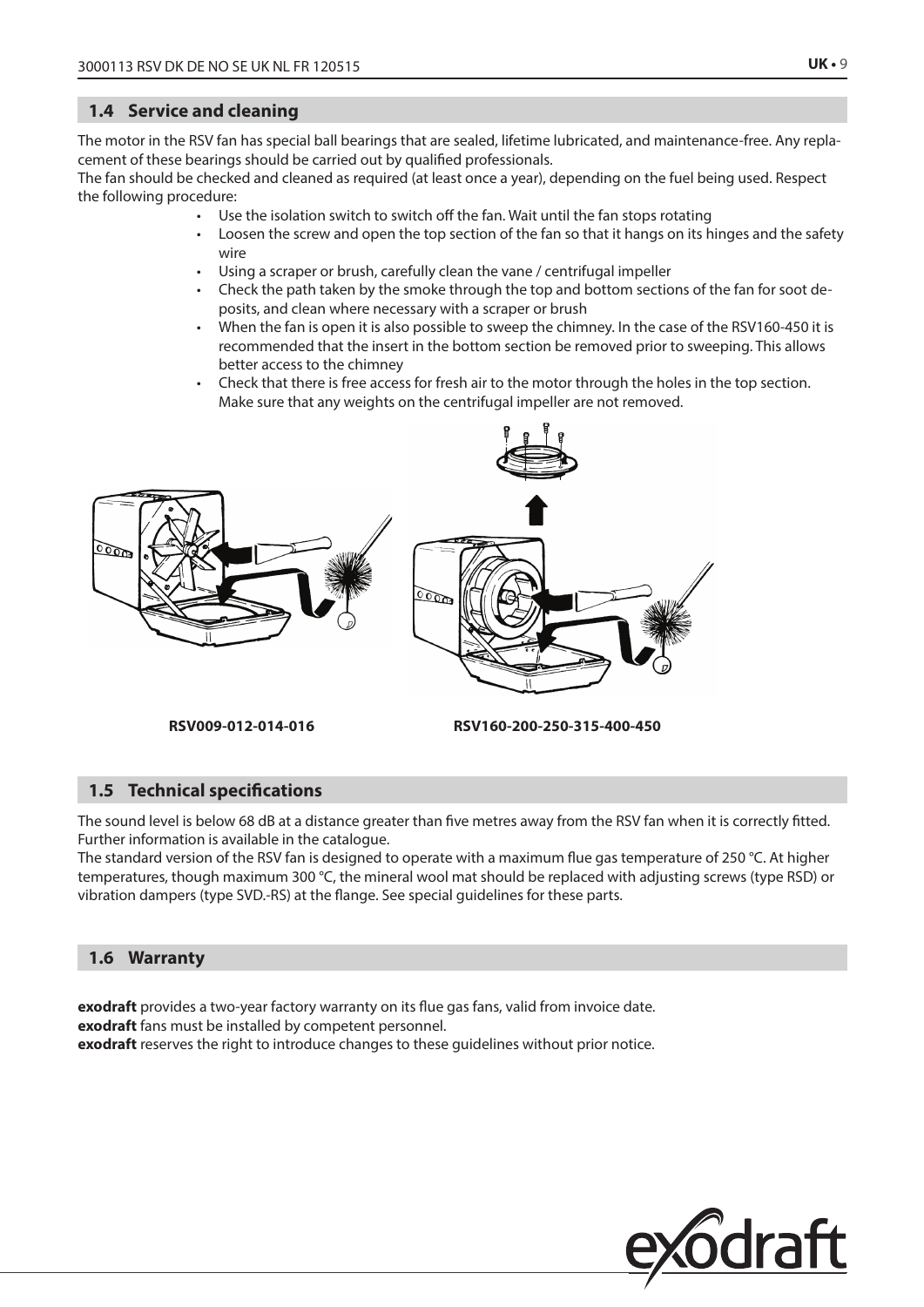# **2. DE – Produktinformation**

Bitte immer die Montage Anleitung der **exodraft** Automatik, bevor Montage des Rauchsaugers, lesen. Der **exodraft** Rauchsauger vom Typ RSV wird serienmäßig mit Winkeleisen, Panzerschlauch, Sicherungsseil sowie Isolierplatte aus Mineralwolle zwecks vibrationsfreier Montage. Flügelschrauben sind auch dabei, und können verwendet werden falls die Umstände es erlaubt.

#### **Achtung!**

- Die Installation muß von Fachhandwerkern durchgeführt und nach den örtlichen Bestimmungen und gesetzlichen Vorschriften ausgeführt werden
- Um einen Schornsteinbrand zu vermeiden, muß der Schornstein vor der Montage gereinigt werden
- Zur Kühlung des Motors muß der Rauchsauger bei Benutzung der Feuerstelle immer in Betrieb sein!
- Bitte immer die Montage Anleitung der **exodraft** Automatik, bevor Montage des Rauchsaugers, lesen
- Sofern das **exodraft** Rauchsauger-System für Feuerstellen mit Festbrennstofen/mehreren Brennstoffen entwickelt wurde, stellen Sie bitte sicher, dass die Vorrichtung die Standards nach EN15287-1 erfüllt. Wenn dies nicht gewährleistet werden kann, muss ein Rauchmelder in demselben Raum installiert werden, in dem sich auch das Gerät befindet.
- **exodraft** empiehlt, in der Nähe von ofenen Feuerstellen stets einen Rauchmelder anzubringen.
- Mindestabstand zum nicht-brennbares Material wie in der Ill. 4 A oder gemäß nationaler Gesetzgebung.



#### **2.1 Produktbeschreibung**

Der Rauchsauger ist ein vertikal ausblasender Ventilator aus Gußaluminium.

Er ist in 10 Ausführungen lieferbar: RSV009, 012, 014, 016, 160, 200, 250, 315, 400 und 450. Die Ausführungen RSV009 – 016 sind mit Axiallügel aus rostfreiem Stahl ausgerüstet, die Ausführungen RSV160 – 450 verfügen über ein Zentrifugalrad aus Gußaluminium. Beide Ausführungen sind aufklappbar zwecks Wartung und Reinigung.

| Rauchsauger | Gewicht | Rauchsauger | <b>Gewicht</b> |  |  |
|-------------|---------|-------------|----------------|--|--|
| RSV009-4-1  | 13 kg   | RSV160-4-1  | 14 kg          |  |  |
| RSV012-4-1  | 17 kg   | RSV200-4-1  | 18 kg          |  |  |
|             |         | RSV250-4-1  | 27 kg          |  |  |
|             |         | RSV315-4-1  | 37 kg          |  |  |
|             |         | RSV400-4-1  | 47 kg          |  |  |
| RSV014-4-1  | 24 kg   | RSV400-4-2  | 58 kg          |  |  |
| RSV016-4-1  | 33 kg   | RSV450-4-2  | 67 kg          |  |  |
|             |         |             |                |  |  |

#### **Gewichte:**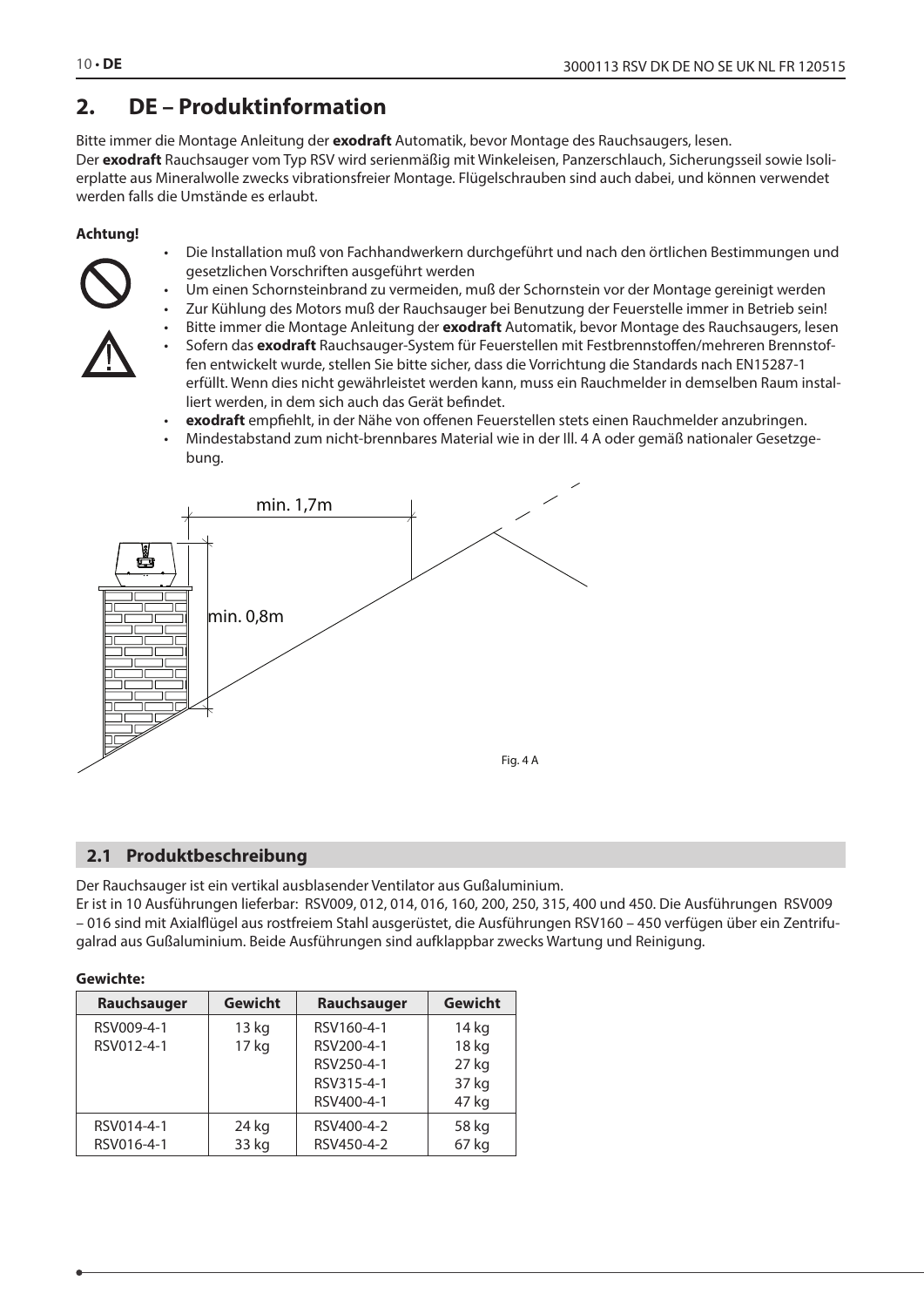**Hauptkomponenten:** Der RSV besteht aus folgenden Hauptkomponenten:

| RSV009-012-014-016              |                               | RSV160-200-250-315-400-450 |                                                                 |
|---------------------------------|-------------------------------|----------------------------|-----------------------------------------------------------------|
| я<br>m<br>d1<br>$250^{\circ}$ C |                               |                            | 977.<br>a ×<br>С<br>m<br>ര-<br>e2<br>b<br>d2<br>$250^{\circ}$ C |
| a                               | Oberteil                      | g                          | Abdeckgitter                                                    |
| $\mathsf b$                     | Unterteil                     | h                          | Handgriff                                                       |
| $\mathsf C$                     | Motor                         | i                          | Panzerschlauch und Anschlußkabel                                |
| d1                              | Axialflügel                   | j                          | Mineralwollplatte                                               |
| d2                              | Zentrifugalrad                | k                          | Sicherungsseil                                                  |
| e1                              | Einlaßteil für Axialflügel    |                            | Winkeleisen, Schrauben und Muttern                              |
| e <sub>2</sub>                  | Einlaßteil für Zentrifugalrad | m                          | Schrauben oder Flügelschrauben zum abschli-                     |
| $\mathsf f$                     | Sicherungsbeschlag            |                            | essen                                                           |

## **2.2 Mechanische Montage**

Der Rauchsauger ist für die direkte Montage auf gemauerten Schornsteinen sowie für Stahlschornsteine mit stabilem und ebenem Abschluß vorgesehen.

#### **Vor der Montage auf dem Schornstein**

| <b>Bei </b>                              | dann                                                                                                                       |
|------------------------------------------|----------------------------------------------------------------------------------------------------------------------------|
| Montage des Rauchsaugers auf einem       | sind am Rauchsauger Winkeleisen zu montieren – siehe                                                                       |
| gemauerten Schornstein                   | unten.                                                                                                                     |
| Montage des Rauchsaugers auf einem       | ist der Rauchsauger mit einem Flansch (Sonderzubehör)                                                                      |
| Stahlschornstein                         | auszurüsten – siehe unten.                                                                                                 |
| Rauchsauger vom Typ RSV315, 400 oder 450 | ist die Transportsicherung am Laufrad zu entfernen und zu<br>kontrollieren, dass sich das Laufrad ungehindert drehen kann. |

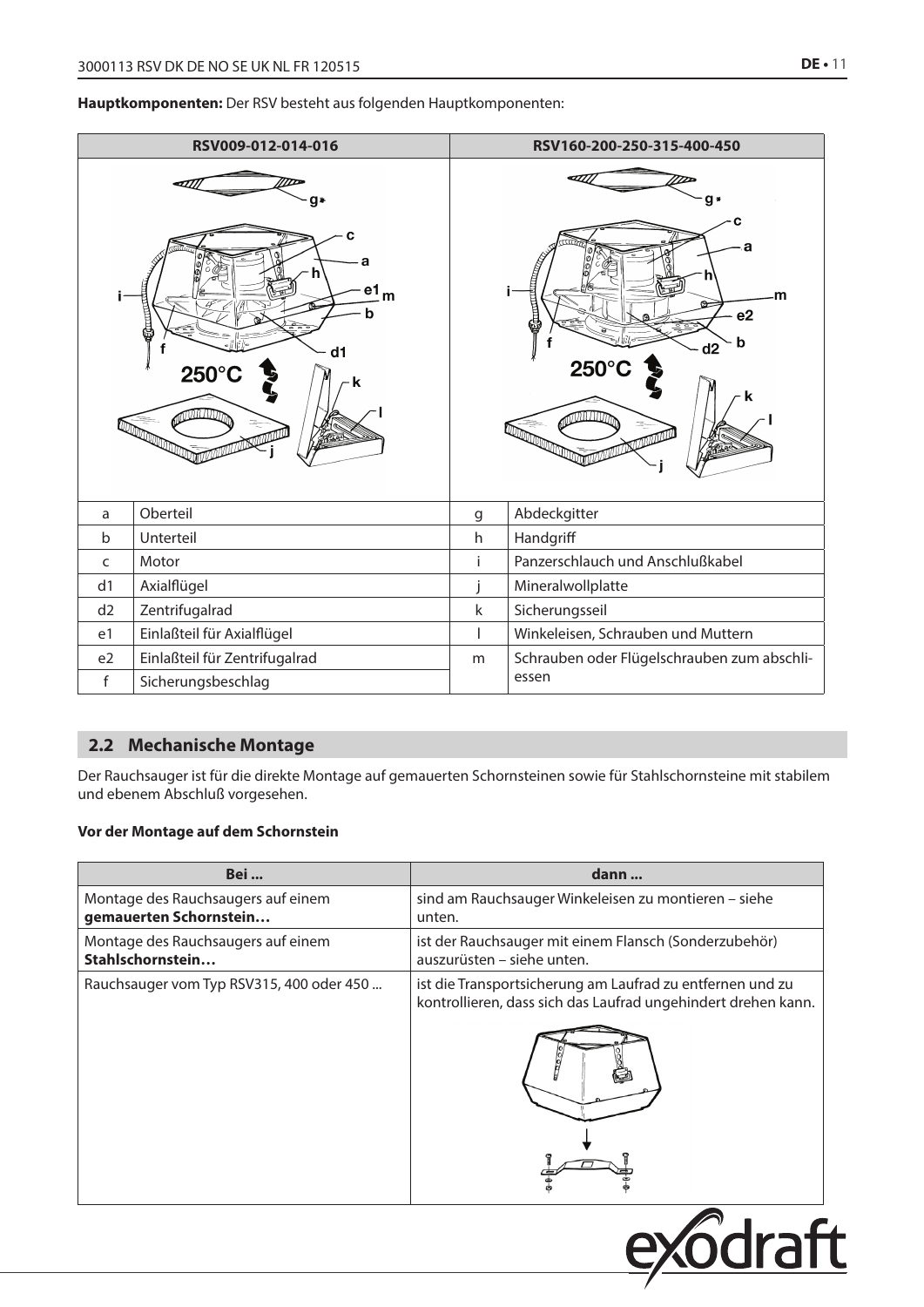# **Vor der Montage auf einem gemauerten Schornstein**

| <b>Schritt</b> | Vorgehen                                                                                                                                                                                                                                                                                                                                                                                                                                                                             |                                                        |
|----------------|--------------------------------------------------------------------------------------------------------------------------------------------------------------------------------------------------------------------------------------------------------------------------------------------------------------------------------------------------------------------------------------------------------------------------------------------------------------------------------------|--------------------------------------------------------|
| $\mathbf{1}$   | Die lichte Weite des Schornsteins messen und ein<br>entsprechendes Loch in der Mineralwollplatte aus-schn-<br>eiden. Jedoch müssen mindestens 20 mm Rand stehen<br>bleiben.                                                                                                                                                                                                                                                                                                          | в<br>$\frac{min}{20}$ mm<br>$\frac{\text{min}}{20}$ mm |
|                | Wenn ein Temperaturfühler zusammen mit dem Rauch-<br>sauger montiert wird, ist dafür Platz in der Alufolie der<br>Mineralwollplatte auszuschneiden, damit der Rauch-<br>sauger eben auf der Platte montiert werden kann.                                                                                                                                                                                                                                                             |                                                        |
|                | Hinweis: Die Alu-Folie der Mineralwollplatte muß nach<br>oben gegen den Rauchsauger zeigen.                                                                                                                                                                                                                                                                                                                                                                                          |                                                        |
| 2              | Die Winkeleisen in den Nuten an der Unterseite des<br>Unterteils montieren und mit Hilfe der mitgelieferten<br>Schrauben und Muttern befestigen.<br>Hinweis: Die Schrauben sind von unten zu montieren.                                                                                                                                                                                                                                                                              | <u>ಯಾಂ</u>                                             |
| $\overline{3}$ | Den Abstand zwischen den Winkeleisen der Schorn-<br>steinweite anpassen und die Muttern anziehen.<br>Hinweis: Zwischen Winkeleisen und Schornstein muß ein<br>Abstand von 2 - 4 mm vorhanden sein, damit Vibratio-<br>nen vom Rauchsauger nicht auf den Schornstein übertra-<br>gen werden.<br>Der Rauchsauger ist jetzt bereit für die Montage. Die<br>Mineralwollplatte jetzt mit der Alu-Folie nach oben auf<br>den Schornsteinkopf legen und den Rauchsauger darauf<br>montieren | $\overline{\text{OOS}}$<br><b>O</b> ran<br>&O ram      |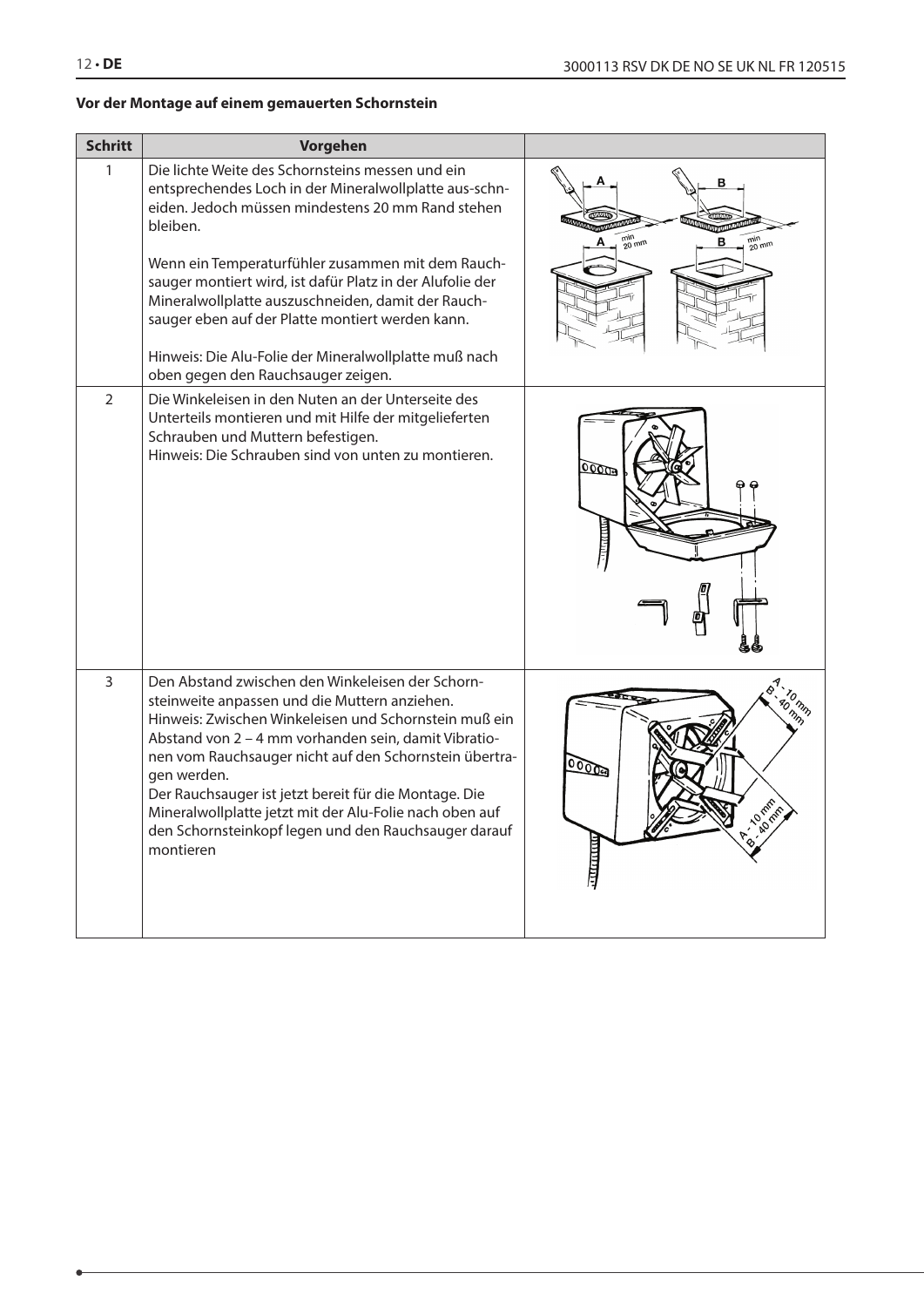#### **Vor der Montage auf einem Stahlschornstein:**

| <b>Schritt</b> | Vorgehen                                                                                                                                                                                                                  |   |
|----------------|---------------------------------------------------------------------------------------------------------------------------------------------------------------------------------------------------------------------------|---|
| 1              | Für Stahlschornsteine wird ein Flansch (D) benutzt,<br>der durch Hineinschieben in den Schornstein (E)<br>montiert wird.                                                                                                  |   |
|                | Zunächst wird der Flansch auf dem Rauchsauger<br>montiert:                                                                                                                                                                |   |
| 2              | Die Mineralwollplatte (B) auf den Flansch (D) mit der<br>Alufolie nach oben legen und ein Loch entsprechend<br>der Lichte des Flansches in der Mineralwollplatte<br>schneiden.                                            | B |
| $\overline{3}$ | Die Ecken der Mineralwollplatte abschneiden, damit<br>für die Schwingungsdämper (C) Platz wird.                                                                                                                           |   |
|                | Wenn ein Temperaturfühler zusammen mit dem Rau-<br>chsauger montiert wird, ist dafür Platz in der Alufolie<br>der Mineralwollplatte auszuschneiden, damit der<br>Rauchsauger eben auf der Platte montiert werden<br>kann. | ტ |
| 4              | Den Rauchsauger mit Hilfe der Schwingungs-<br>dämpfer(C) auf dem Flansch montieren.                                                                                                                                       |   |
| 5              | Der Rauchsauger ist jetzt bereit für die Montage auf<br>dem Schornstein.<br>Den Flansch im Schornstein anbringen (E).                                                                                                     | F |



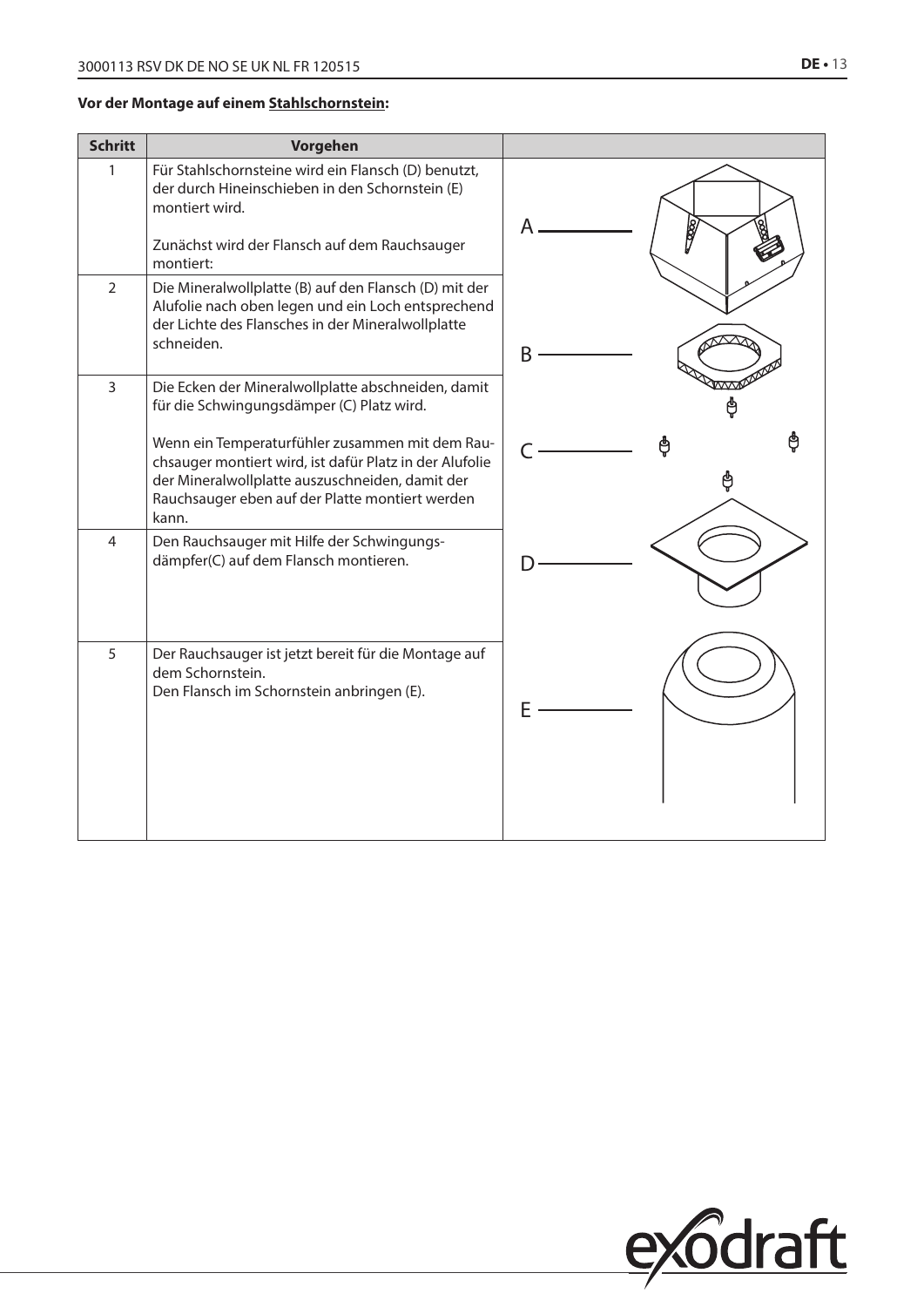# **Befestigen des Rauchsaugers auf dem Schornstein**

| <b>Schritt</b> | Vorgehen                                                                                                                                                                                                                                                                                                                                                                                                                                                                                                                                                                                                                                                                                                       |                                    |
|----------------|----------------------------------------------------------------------------------------------------------------------------------------------------------------------------------------------------------------------------------------------------------------------------------------------------------------------------------------------------------------------------------------------------------------------------------------------------------------------------------------------------------------------------------------------------------------------------------------------------------------------------------------------------------------------------------------------------------------|------------------------------------|
| 1              | Das Sicherungsseil am Schornstein montieren (1). Bei ge-<br>mauerten Schornsteinen die mitgelieferte Schraube und<br>den Mauerdübel verwenden und bei Stahlschorn-steinen<br>selbstschneidende Schrauben verwenden. Anschließend<br>das Seil durch das Loch im Unterteil führen und im Befes-<br>tigungsring montieren.<br>Das Sicherungsseil leicht anziehen und den Befesti-gungs-<br>ring festklemmen (2), damit der Rauchgas-ventilator beim<br>Öffnen zwecks Wartung und Reinigung festgehalten wird.<br>Den Wartungsschalter (Sonderzubehör) seitlich am Sch-<br>ornsteinkopf befestigen (3). Den Panzerschlauch mit dem<br>Anschlußkabel von unten durch die Kabelein-führung im<br>Schalter montieren. | <u>ಯೋ.</u><br>mm<br>$\pi\pi\pi\pi$ |
| $\overline{2}$ | Vor Inbetriebnahme kontrollieren, daß:<br>der Rauchsauger geschlossen ist und die Schrau-<br>ben/Flügelschrauben angezogen sind (4),<br>das Sicherungsseil gespannt und der Befestigungs-<br>ring festgeklemmt ist (5),<br>die Überwurfmutter des Panzerschlauchs angezo-<br>gen ist (6),<br>das Sicherungsseil am Schornstein angeschraubt ist<br>(7),<br>der Benutzer darüber in Kenntnis gesetzt wurde,<br>daß der Rauchsauger während der Benutzung der<br>Feuerstelle/des Kessels stets in Betrieb sein muß,<br>die Transportsicherung entfernt ist.<br>(RSV315,-400 und -450)                                                                                                                            |                                    |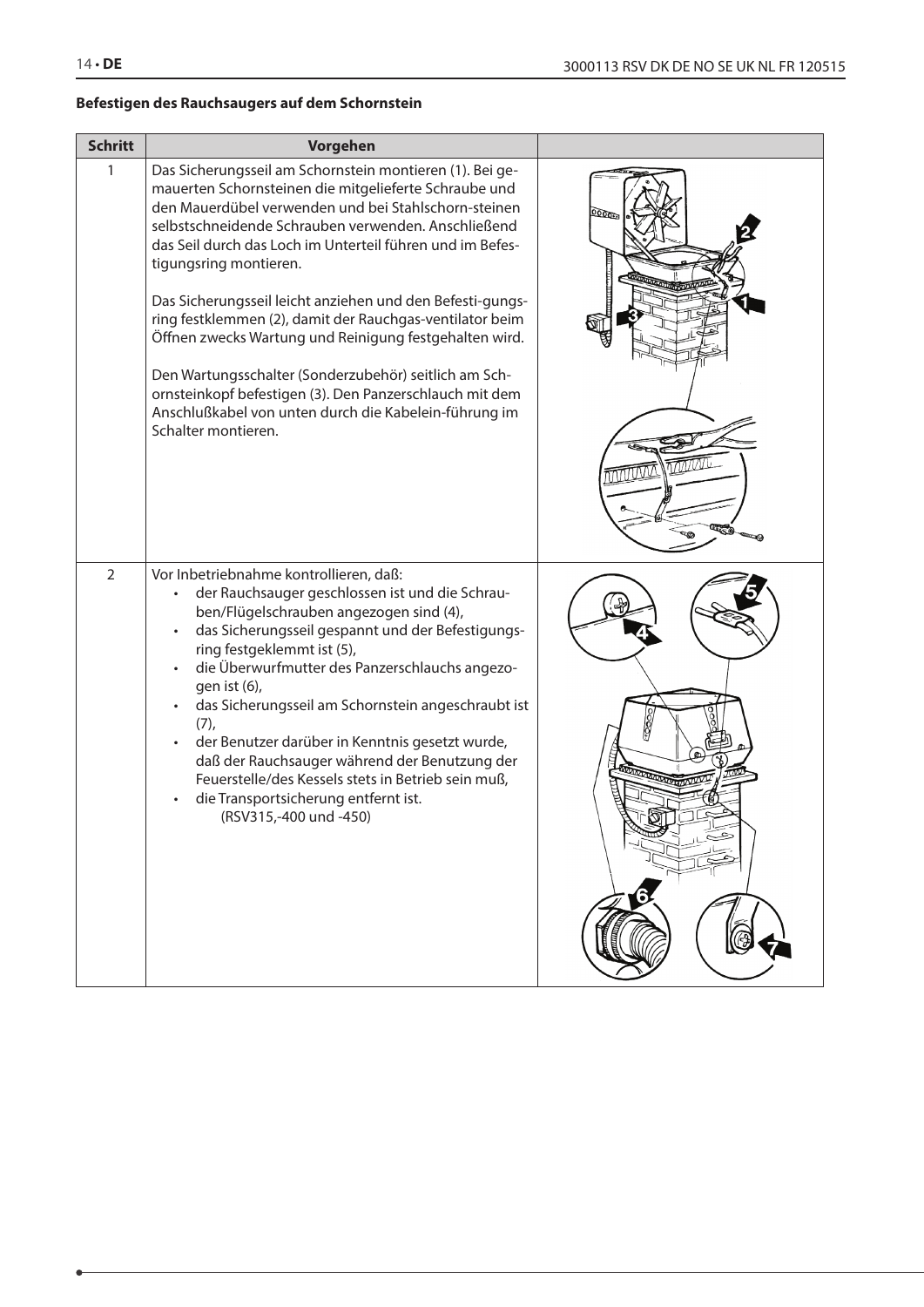# **2.3 Elektrischer Anschluß**

Die technischen Daten des Rauchsaugers und des Motors gehen aus den jeweils montierten Typenschildern hervor. Sämtliche 1-phasigen Modelle sind regelbar.

Der elektrische Anschluß erfolgt gemäß Schaltplan. Ferner wird auf die Anleitung der jeweiligen **exodraft**-Automatik verwiesen. Sämtliche Rauchsaugeren sind gegen direkte Berührung zu schützen.

Eine Blitzableitung ist entsprechend den örtlichen gesetzlichen Vorschriften auszuführen.



#### **Montage von Wartungs-schaltern:**

Die **exodraft** weist darauf hin, daß die Richtlinie Maschinen \*) die Montage eines Wartungsschalters bei der festen Installation von Rauchsaugeren vorschreibt.

\*) Es wird auf die "Richtlinie Maschinen 2006/42/EWG" – Anhang 1 – Nummer 1.6.3 "Trennung von den Energiequellen" verwiesen".

Der Schalter muß:

- abschließbar sein oder ist sichtbar in der Nähe des Rauchsaugers anzuordnen,
- in der Lage sein, sämtliche Pole von der Versorgungsspannung zu unterbrechen Kontaktabstand mind. 3 mm bei jedem Pol.
- Maximale Vorsicherung 10Amp.

Der Wartungsschalter ist gesondert zu bestellen, da er nicht von der **exodraft**-Lieferung umfasst ist.

|                                                                                                | Anschlußkabel und elektrische<br><b>Schaltung</b>                            | <b>Stufenlos</b><br>elektronisch regelbar | Überlastschutz                                           |
|------------------------------------------------------------------------------------------------|------------------------------------------------------------------------------|-------------------------------------------|----------------------------------------------------------|
| RSV009-4-1<br>RSV160-4-1                                                                       | $braun = L$<br>$blau = Nreg$<br>gelb/grün = $\perp$                          | Ja                                        | Der Motor verträgt<br>Blockierung<br>(impedanzgeschützt) |
| RSV012-4-1<br>RSV014-4-1<br>RSV016-4-1<br>RSV200-4-1<br>RSV250-4-1<br>RSV315-4-1<br>RSV400-4-1 | $braun = L$<br>$blau = Nreg$<br>gelb/grün = $\perp$                          | Ja                                        |                                                          |
| RSV250-4-3<br>RSV315-4-3<br>RSV400-4-3                                                         | $braun = L1$<br>$blau = L2$<br>schwarz $=$ L3<br>gelb/grün = $\perp$         | <b>Nein</b>                               | Überlastschutz des<br>Motors erforderlich                |
| RSV400-4-2<br>RSV450-4-2                                                                       | $1 - 11$<br>$2 - L2$<br>$3 - L3$<br>$4 + 5$ Termosicherung -<br>gelb/grün= _ | Ja, mit Frequenz-um-<br>former max. 60Hz  |                                                          |

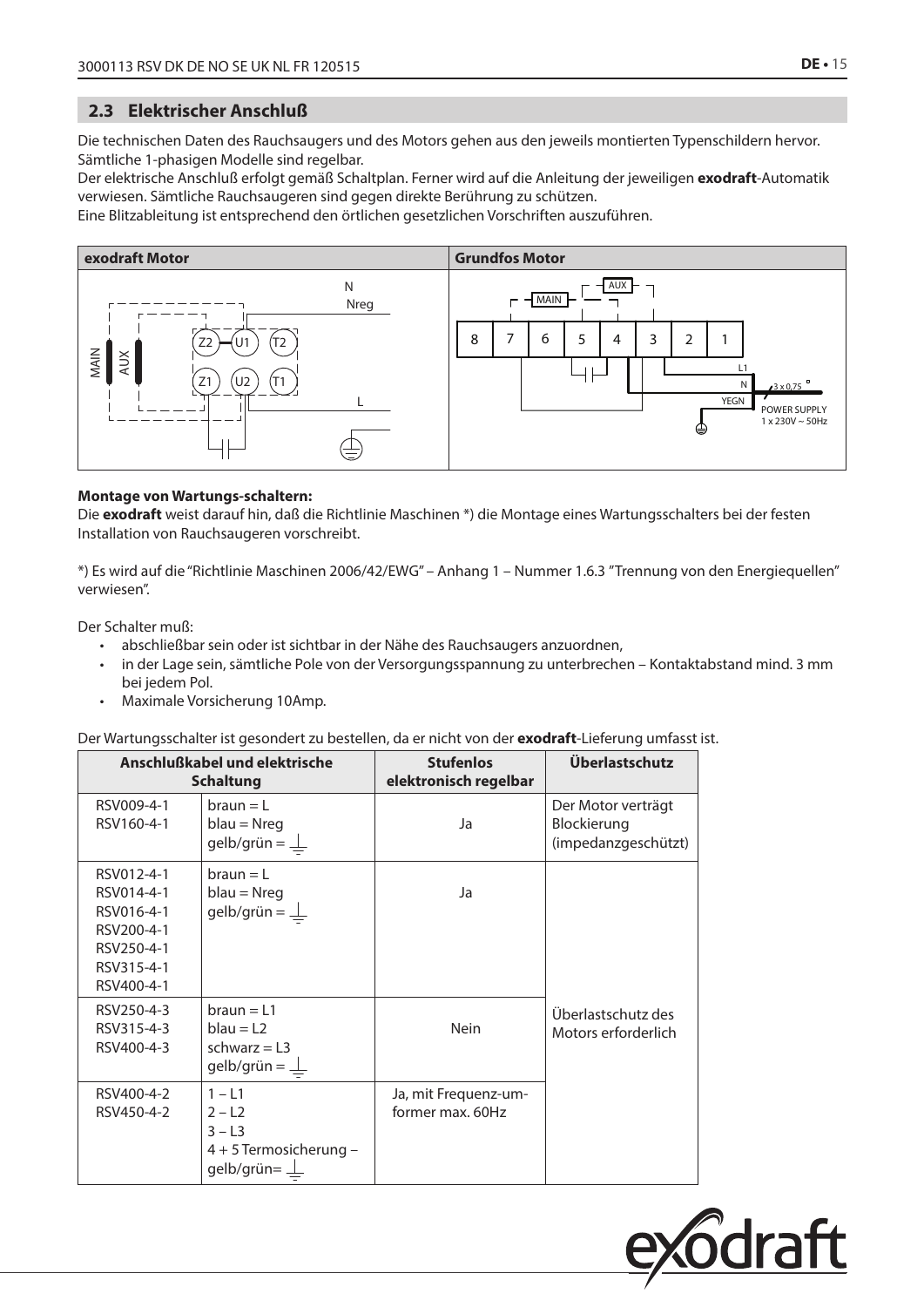#### **2.4 Wartung und Reinigung**

Der Motor des **exodraft** Rauchsaugers RSV ist mit geschlossenen, wartungs-freien Spezialkugellagern ausgerüstet. Ein eventueller Austausch der Lager darf nur von Personen mit entsprechenden Fachkennt-nissen vorgenommen werden. Kontrolle und eventuelle Reinigung des Rauchsaugers ist mind. 1 Mal jährlich (je nach Art des Brennstofs) wie folgt vorzunehmen:

- Den Rauchsauger am Wartungsschalter abschalten; warten bis der Ventilator völlig still steht.
- Die Schrauben lösen und das Oberteil nach hinten aufklappen, wo es vom Sicherungsbeschlag und vom Sicherungsseil festgehalten wird.
- Den Axiallügel / das Zentrifugalrad vorsichtig mit einem Spachtel oder einer Bürste reinigen.
- Den Rauchweg durch Ober- und Unterteil auf Rußbildung kontrollieren und mit einem Spachtel oder einer Bürste reinigen.
- Während der Rauchsauger geöfnet ist, ist gleichzeitig Zugang zum Reinigen des Schornsteins. Bei RSV160-450 ist es zweckdienlich, das Einlaßteil im Unterteil zu demontieren. Dadurch wird der Zugang zum Schornstein besser.
- Überprüfen, daß die Kühlluft durch die Löcher im Oberteil freien Zugang zum Motor hat.
- Vibrationen im Rauchsauger können von einer Unwucht aufgrund eines ver-schmutzten Axiallügels / Zentrifugalrades herrühren, und die Reinigung ist zu wieder-holen. Eventuelle Auswuchtungsgewichte am Zentrifugalrad dürfen nicht entfernt werden.



 **RSV009-012-014-016 RSV160-200-250-315-400-450**

#### **2.5 Technische Daten**

Der an die Umgebung abgegebene Schallpegel liegt bei einem Abstand zum Rauchsauger von mehr als 5 Metern unter 68 dB(A). Dies gilt bei korrekt montiertem RSV. (Im übrigen wird auf die Daten im Prospekt verwiesen.)

Der RSV ist in Standardausführung für eine maximale Rauchgastemperatur von 250 °C konstruiert. Bei höheren Temperaturen, max. 300 °C, ist der Rauchsauger statt der Mineralwollplatte mit Einstellschrauben vom Typ RSD oder Schwingungsdämpfern vom Typ SVD-RS in Verbindung mit einem Flansch auszurüsten. Siehe gesonderte Anleitung.

# **2.6 Garantie**

**exodraft** leistet eine 2 jährige Werksgarantie auf den Rauchsauger, ab Rech-nungsdatum. Die Montage ist von Personen mit entsprechenden Fachkenntnissen auszuführen. **exodraft** behält sich das Recht auf Änderungen ohne vorherige Ankündigung vor.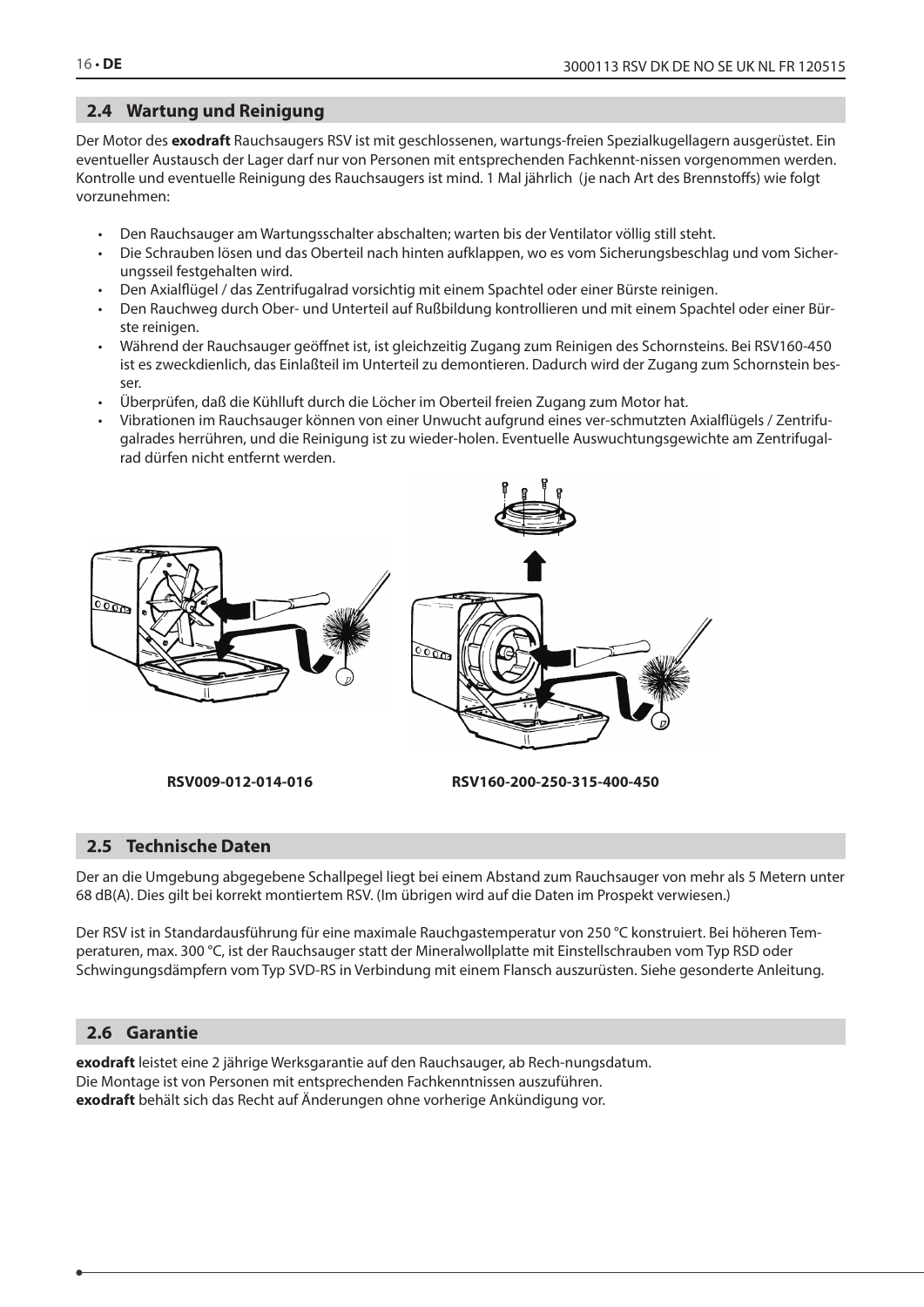# **3. DK – Produktinformation**

**exodraft** røgsuger type RSV leveres standard med vinkelben, panserslange, sikkerhedswire samt mineraluldsplade som pakning for vibrationsfri drift. (Desuden er vedlagt vingeskruer, der kan monteres, hvis forholdene tillader det.)

Dårlige fyringsvaner kan resultere i problemer med sod, skorstensbrand, m.m. som kan skade røgsugeren. Se vores råd om at fyre rigtigt på www.exodraft.dk.

#### **Advarsel!**



- Installationen skal udføres af kompetent personale i overensstemmelse med gældende love og regler
- • Undgå skorstensbrand – Fej skorstenen inden montage
- Røgsugeren skal altid være i drift ved anvendelse af ildstedet
- Læs altid installationsvejledningen for automatikken, før røgsugeren installeres
- Er **exodraft** røgsugeren en del af brændefyrede installationer skal det sikres at kravene i EN15287-1 er overholdt. Hvis dette ikke kan opnås skal der monteres en røgalarm i samme rum som brændselsenheden
- **exodraft** vil altid anbefale opsætning af en røgalarm når en brændefyret pejs er i brug.
- Minimumsafstand til ikke-brændbart materiale jf. Fig. 4 A, eller national lovgivning.



# **3.1 Konstruktion og design**

Røgsugeren er en ventilator konstrueret til vertikalt afkast og udført i støbt aluminium. Den leveres i ti størrelser: RSV009, 012, 014, 016, 160, 200, 250, 315, 400 og 450.

 RSV009 – 016 har aksialvinge af rustfrit stål og RSV160 – 450 har centrifugalhjul i støbt aluminium. Begge udførelser er oplukkelige for service og rengøring.

| ۰,<br>×<br>۰,<br>×<br>٠ |
|-------------------------|
|-------------------------|

| Røgsuger   | Vægt  | Røgsuger   | Vægt  |
|------------|-------|------------|-------|
| RSV009-4-1 | 13 kg | RSV160-4-1 | 14 kg |
| RSV012-4-1 | 17 kg | RSV200-4-1 | 18 kg |
|            |       | RSV250-4-1 | 27 kg |
|            |       | RSV315-4-1 | 37 kg |
|            |       | RSV400-4-1 | 47 kg |
| RSV014-4-1 | 24 kg | RSV400-4-2 | 58 kg |
| RSV016-4-1 | 33 kg | RSV450-4-2 | 67 kg |

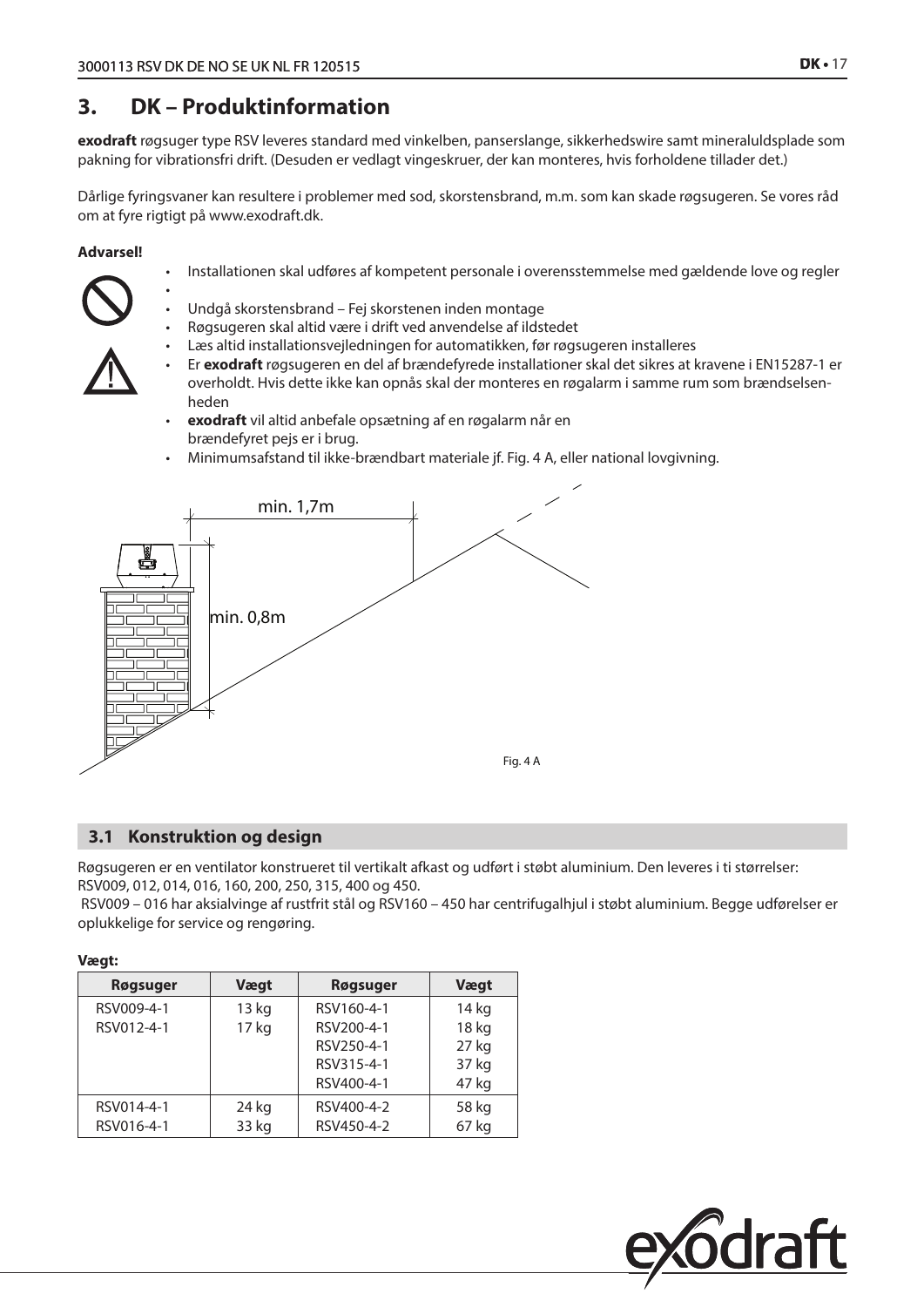**Hovedkomponenter**: RSV består af følgende hovedkomponenter:

|                       | RSV009-012-014-016 |                                        | RSV160-200-250-315-400-450                       |
|-----------------------|--------------------|----------------------------------------|--------------------------------------------------|
| d1<br>$250^{\circ}$ C |                    | ٠m<br>e2<br>b<br>d2<br>$250^{\circ}$ C |                                                  |
| a                     | Toppart            | g                                      | <b>Net</b>                                       |
| b                     | Bundpart           | h                                      | Håndtag                                          |
| C                     | Motor              | i                                      | Panserslange og tilslutningskabel                |
| d1                    | Aksialvinge        |                                        | Mineraluldsplade                                 |
| d2                    | Centrifugalhjul    | k                                      | Sikkerhedswire                                   |
| e1                    | Aksialindsats      |                                        | Vinkelben, bolte og møtrikker                    |
| e2                    | Centrifugalindsats | m                                      | Skruer eller vingeskruer til at lukke røgsugeren |
| f                     | Sikringsbeslag     |                                        | med.                                             |

# **3.2 Mekanisk installation**

Røgsugeren er beregnet til direkte montage på murede skorstene samt stålskorstene med stabil og plan afslutning.

#### **Før montage på skorstenen**

| Hvis                                             | så                                                                                                               |
|--------------------------------------------------|------------------------------------------------------------------------------------------------------------------|
| røgsugeren skal monteres på en<br>muret skorsten | skal røgsugeren forsynes med vinkelben – se nedenfor                                                             |
| røgsugeren skal monteres på en<br>stålskorsten   | skal røgsugeren forsynes med en flange (ekstra tilbehør) – se<br>nedenfor                                        |
| røgsugeren er en RSV315, 400 eller 450           | skal transportsikringen ved løbehjulet fjernes, og det kontrol-<br>leres, at løbehjulet kan løbe uhindret rundt. |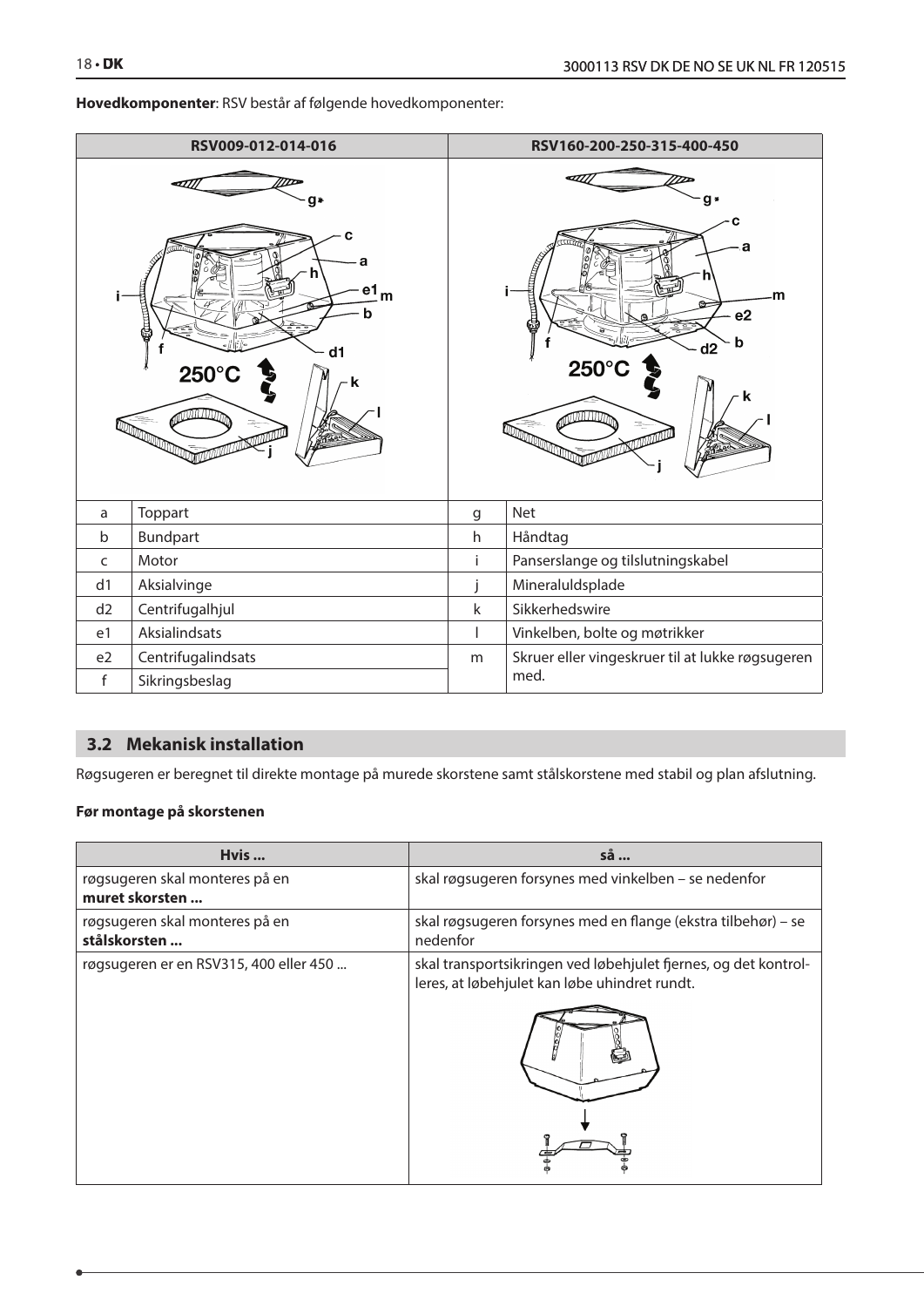# **Før montage på muret skorsten**

| <b>Trin</b>  | <b>Handling</b>                                                                                                                                                                                                                                                                                                                                                                                                                         |                                                             |
|--------------|-----------------------------------------------------------------------------------------------------------------------------------------------------------------------------------------------------------------------------------------------------------------------------------------------------------------------------------------------------------------------------------------------------------------------------------------|-------------------------------------------------------------|
| $\mathbf{1}$ | Skorstenens lysning måles, og der laves et tilsvarende hul i<br>mineraluldspladen. Hullet må dog aldrig gøres større, end<br>at der er minimum 20 mm anlægsflade tilbage.<br>Hvis en temperaturføler installeres sammen med røgsuge-<br>ren, skal der skæres plads til den i alufolien på mineralulds-<br>måtten for at røgsugeren kan stå plant på måtten.<br>Bemærk: Alu-folien på mineraluldspladen skal vende op<br>mod røgsugeren. | в<br>$\frac{\text{min}}{20}$ mm<br>$\frac{min}{20}$ mm<br>в |
| 2            | Vinkelbenene monteres i sporene på undersiden af bære-<br>pladen og fastgøres ved hjælp af de medleverede bolte og<br>møtrikker.<br>Bemærk, at boltene skal monteres nedefra.                                                                                                                                                                                                                                                           | $\overline{\text{000}}$                                     |
| 3            | Afstanden mellem vinkelbenene justeres i henhold til skor-<br>stenens lysning, og møtrikkerne fastspændes. Bemærk, at<br>der skal være 2 - 4 mm luft imellem vinkelben og skorsten,<br>således at der ikke overføres vibrationer fra røgsuger til<br>skorsten.<br>Røgsugeren er nu klar til montage. Mineraluldspladen<br>lægges på toppen af skorstenen med alufolien opad, og<br>røgsugeren placeres ovenpå.                          | $\frac{10000}{10000}$<br>AO ram                             |

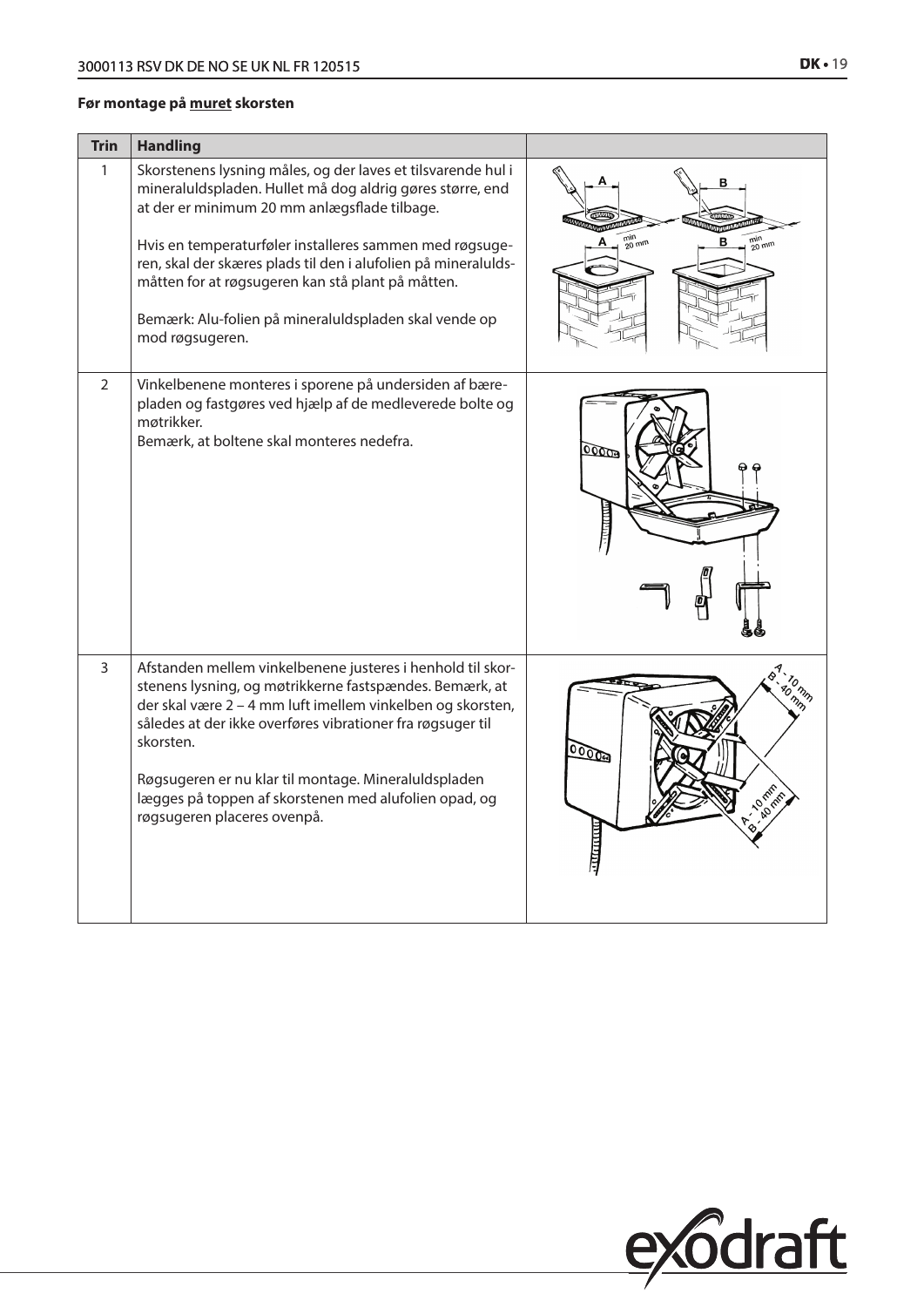# **Før montage på stålskorsten:**

| <b>Trin</b>    | <b>Handling</b>                                                                                                                                |        |
|----------------|------------------------------------------------------------------------------------------------------------------------------------------------|--------|
| $\mathbf{1}$   | Til stålskorstene anvendes en flange (D), der monteres<br>ved at studsen sættes ned i skorstenen (E).<br>Først monteres flangen på røgsugeren: |        |
| $\overline{2}$ | Placer mineraluldsmåtten (B) på flangen (D) med alufo-<br>lien (C) opad og skær hul i mineraluldsmåtten svarende<br>til flangens lysning       |        |
| $\overline{3}$ | Skær hjørnerne af mineraluldsmåtten, så der bliver<br>plads til svingningsdæmperne (C)<br>Hvis en temperaturføler installeres sammen med       | B      |
|                | røgsugeren, skal der skæres plads til den i alufolien på<br>mineraluldsmåtten for at røgsugeren kan stå plant på<br>måtten.                    | ඏ<br>ტ |
| $\overline{4}$ | Monter røgsugeren på flangen ved hjælp af svingnings-<br>dæmperne                                                                              | අ      |
| 5              | Røgsugeren er nu klar til montage på skorstenen. Placer<br>flangen i skorstenen.                                                               |        |
|                |                                                                                                                                                | E      |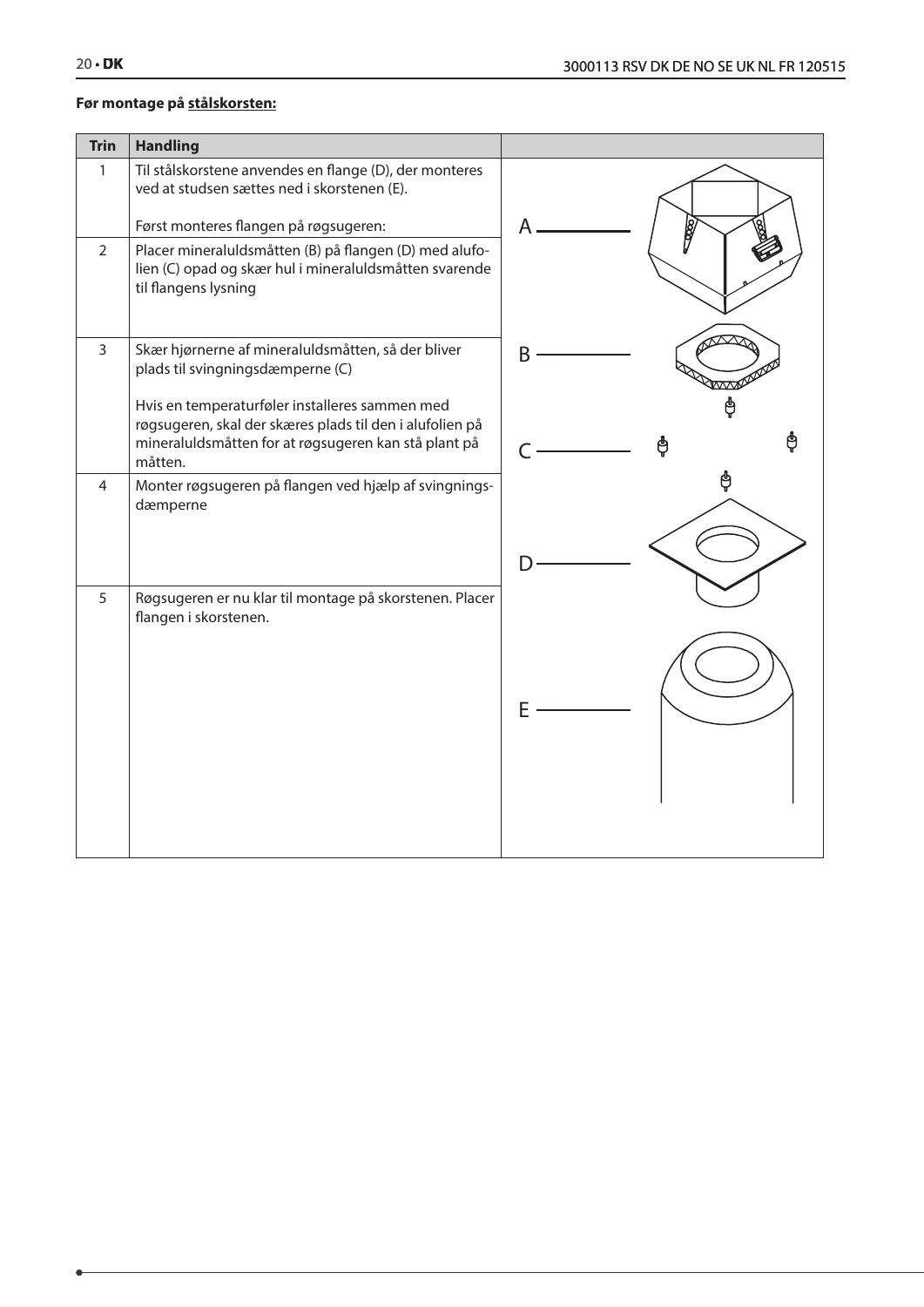#### **Sådan fastgøres røgsugeren på skorstenen**

| <b>Trin</b>    | <b>Handling</b>                                                                                                                                                                                                                                                                                                                                                                                                                                             |    |
|----------------|-------------------------------------------------------------------------------------------------------------------------------------------------------------------------------------------------------------------------------------------------------------------------------------------------------------------------------------------------------------------------------------------------------------------------------------------------------------|----|
| 1              | Sikkerhedswiren fastgøres på skorstenen (1). Den medle-<br>verede skrue og rawlplug anvendes til muret skorsten og<br>selvskærende skrue til stålskorsten. Herefter monteres wiren<br>igennem hullet i bærepladen og ind i wirelåsen.                                                                                                                                                                                                                       | ೲೲ |
|                | Sikkerhedswiren strammes let og wirelåsen klemmes/cr-<br>impes (2), således at røgsugeren fastholdes ved åbning for<br>service og rengøring.                                                                                                                                                                                                                                                                                                                |    |
|                | Reparationsafbryderen (ekstra tilbehør) monteres på siden af<br>skorstenen (3), så den er let tilgængelig ved service. Pan-<br>serslangen med tilslutningskabel monteres nedefra og op i<br>afbryderen gennem forskruningen.                                                                                                                                                                                                                                |    |
|                |                                                                                                                                                                                                                                                                                                                                                                                                                                                             |    |
| $\overline{2}$ | Inden ibrugtagning kontrolleres at:<br>Røgsugeren er lukket, og skruerne/vingeskruerne er<br>fastspændt (4).<br>Sikkerhedswiren er strammet, og wirelåsen er klemt/<br>crimpet (5).<br>Omløberen på panserslangen er fastspændt (6).<br>Sikkerhedswiren er fastspændt til skorstenen (7).<br>Brugeren er bekendt med, at røgsugeren altid skal<br>være i drift ved anvendelse af ildstedet/kedlen.<br>Transportsikringen er fjernet. (RSV315, -400 og -450) |    |
|                |                                                                                                                                                                                                                                                                                                                                                                                                                                                             | G  |

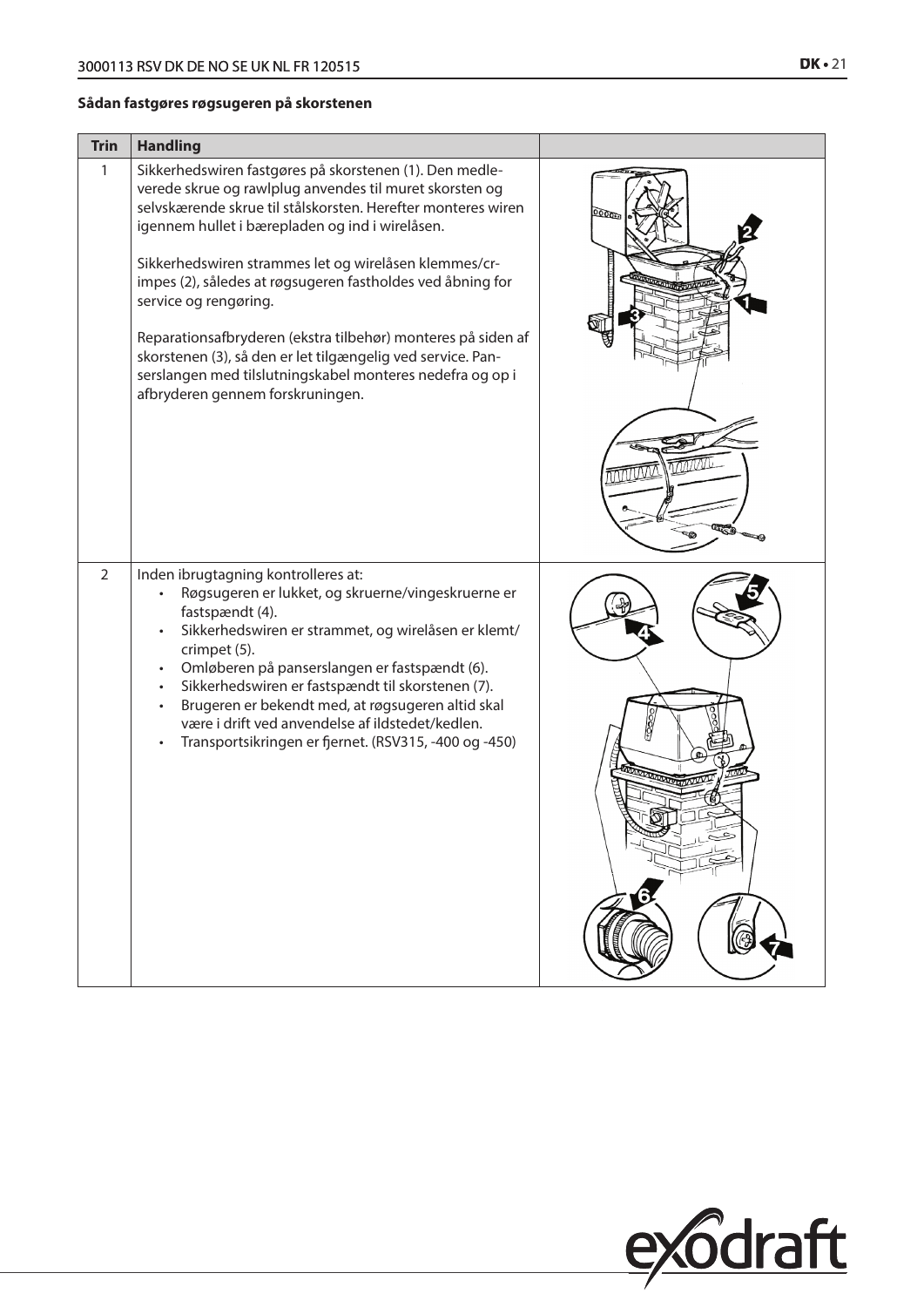## **3.3 El-tilslutning**

Røgsuger- og motorspecifikationer fremgår af de monterede typeskilte. Alle 1-fasede modeller er regulerbare. El-tilslutningen foretages iht. el-diagrammet. I øvrigt henvises til vejledningerne for **exodraft** automatik. Alle røgsugere kræver ekstrabeskyttelse iht. stærkstrøms-bekendtgørelsen.

Lynafledning skal ske iht. gældende love og bestemmelser.



#### **Opsætning af reparationsafbryder:**

**exodraft** A/S gør opmærksom på, at der i henhold til Maskindirektivet\*) skal opsættes en reparationsafbryder i den faste installation af røgsugeren..

\*) Der henvises til "Maskindirektivet, 2006/42/EF" – bilag 1 – pkt. 1.6.3 "Adskillelse af energikilderne".

Afbryderen skal:

- være alåselig, eller placeres synligt i nærheden af røgsugeren,
- kunne afbryde alle poler fra forsyningsspændingen kontaktafstand min. 3 mm i hver pol.

Reparationsafbryderen skal bestilles særskilt, da den ikke er en del af **exodraft**-leverancen.

|                                                                                                | <b>Tilslutningskabel</b><br>og elkobling                                 | <b>Trinløs</b><br>elektronisk regulerbar | <b>Beskyttelse</b>                                     |
|------------------------------------------------------------------------------------------------|--------------------------------------------------------------------------|------------------------------------------|--------------------------------------------------------|
| RSV009-4-1<br>RSV160-4-1                                                                       | $brun = L$<br>blå = Nreg<br>gul/grøn = $-$                               | Ja                                       | Motoren tåler<br>blokering<br>(impedansbe-<br>skyttet) |
| RSV012-4-1<br>RSV014-4-1<br>RSV016-4-1<br>RSV200-4-1<br>RSV250-4-1<br>RSV315-4-1<br>RSV400-4-1 | $brun = L$<br>blå = Nreg<br>gul/grøn = $\perp$                           | Ja                                       | Motoren skal                                           |
| RSV250-4-3<br>RSV315-4-3<br>RSV400-4-3                                                         | $brun = 11$<br>$bla = L2$<br>sort = $L3$<br>gul/grøn = $\perp$           | Nej                                      | overbelast-<br>nings-<br>beskyttes                     |
| RSV400-4-2<br>RSV450-4-2                                                                       | $1 - L1$<br>$2 - L2$<br>$3 - L3$<br>$4 + 5$ Termosikring<br>- gul/grøn=_ | Ja, via frekvens-omfor-<br>mer max. 60Hz |                                                        |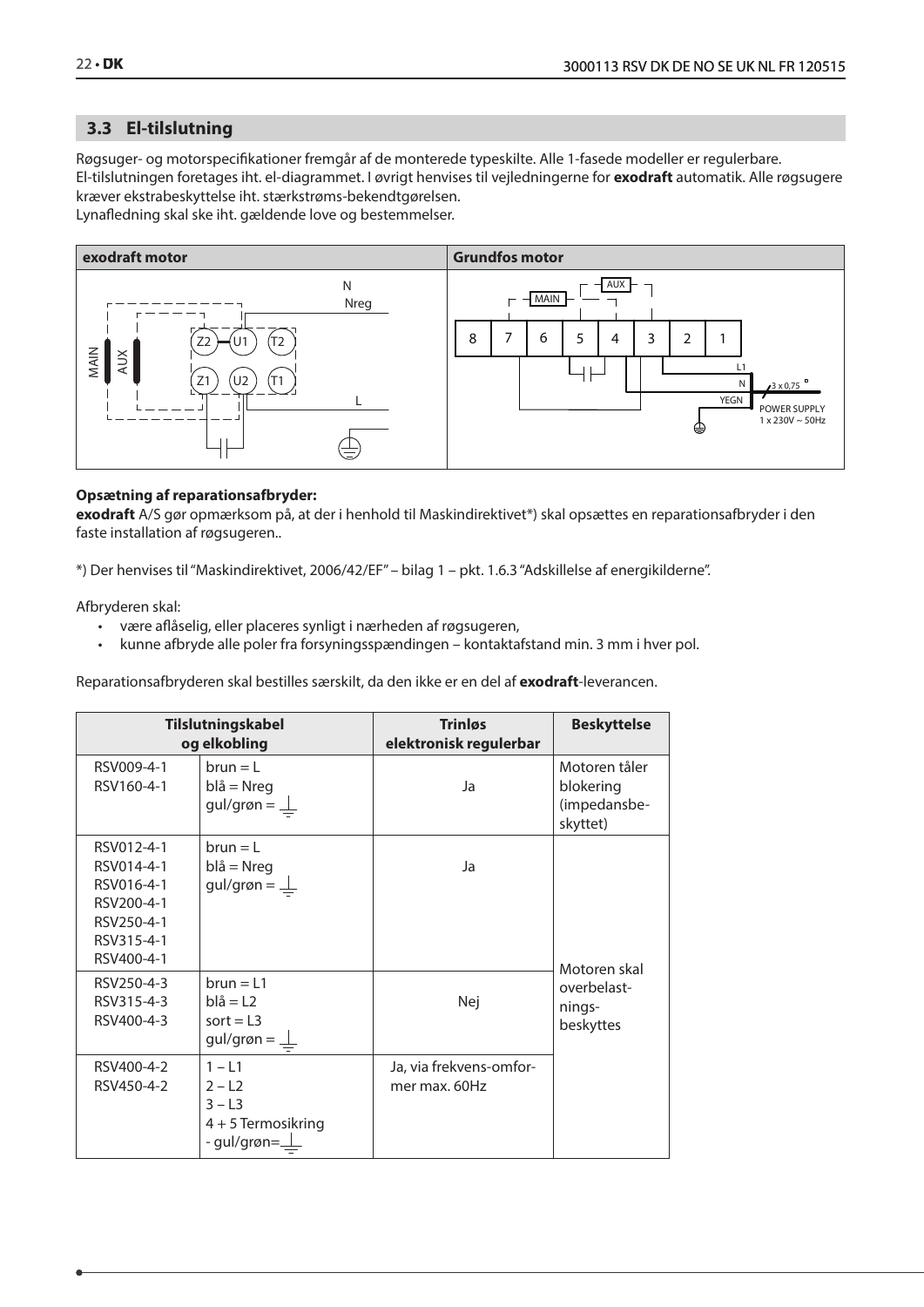#### **3.4 Service og rengøring**

Motoren i **exodraft** røgsuger RSV har engangs-smurte lukkede specialkuglelejer og er vedligeholdelsesfri. Eventuel udskiftning af lejer bør kun udføres af personer med fagekspertise.

Kontrol og evt. rengøring af røgsugeren foretages efter behov (min. 1 gang årligt), afhængig af brændslet, på følgende måde:

- Røgsugeren stoppes på reparationsafbryderen. Der ventes til rotationen er ophørt.
- Skruerne løsnes, og overparten løftes bagover, hvor den fastholdes af hængsler og sikkerhedswire.
- Aksialvingen / centrifugalhjulet rengøres forsigtigt med spartel eller børste.
- Røgvejen igennem top- og bundpart kontrolleres for soddannelse og rengøres med spartel eller børste.
- Når røgsugeren er åben, er der samtidig adgang for fejning af skorstenen. På RSV160-450 kan det være formålstjenligt at demontere indsatsen i underparten. Herved opnås større adgang til skorstenen.
- Kontroller, at køleluften har fri adgang til motoren igennem hullerne i topparten.
- Hvis der forekommer rystelser i røgsugeren, kan det skyldes ubalance som følge af tilsmudset aksialvinge/ centrifugalhjul og rengøringen gentages. Evt. afvejnings-klodser på centrifugalhjulet må ikke fjernes



 **RSV009-012-014-016 RSV160-200-250-315-400-450**

#### **3.5 Tekniske data**

Lydniveauet til omgivelserne er under 68 dB(A), når afstanden til røgsugeren er større end 5 meter. Dette gælder, når RSV er monteret korrekt. (I øvrigt henvises til katalog-data.)

RSV er i standardudførelse konstrueret til max. 250 °C røgtemperatur. Ved højere temperaturer, max. 300 °C, skal røgsugeren, i stedet for mineraluldspade, forsynes med stilleskruer type RSD eller svingningsdæmpere type SVD-RS i forbindelse med flange. Se specialvejledning.

#### **3.6 Garanti**

**exodraft** yder 2 års fabriksgaranti på røgsugeren fra fakturadato. Installationen skal foretages af kompetente personer. **exodraft** forbeholder sig ret til ændringer uden forudgående varsel.

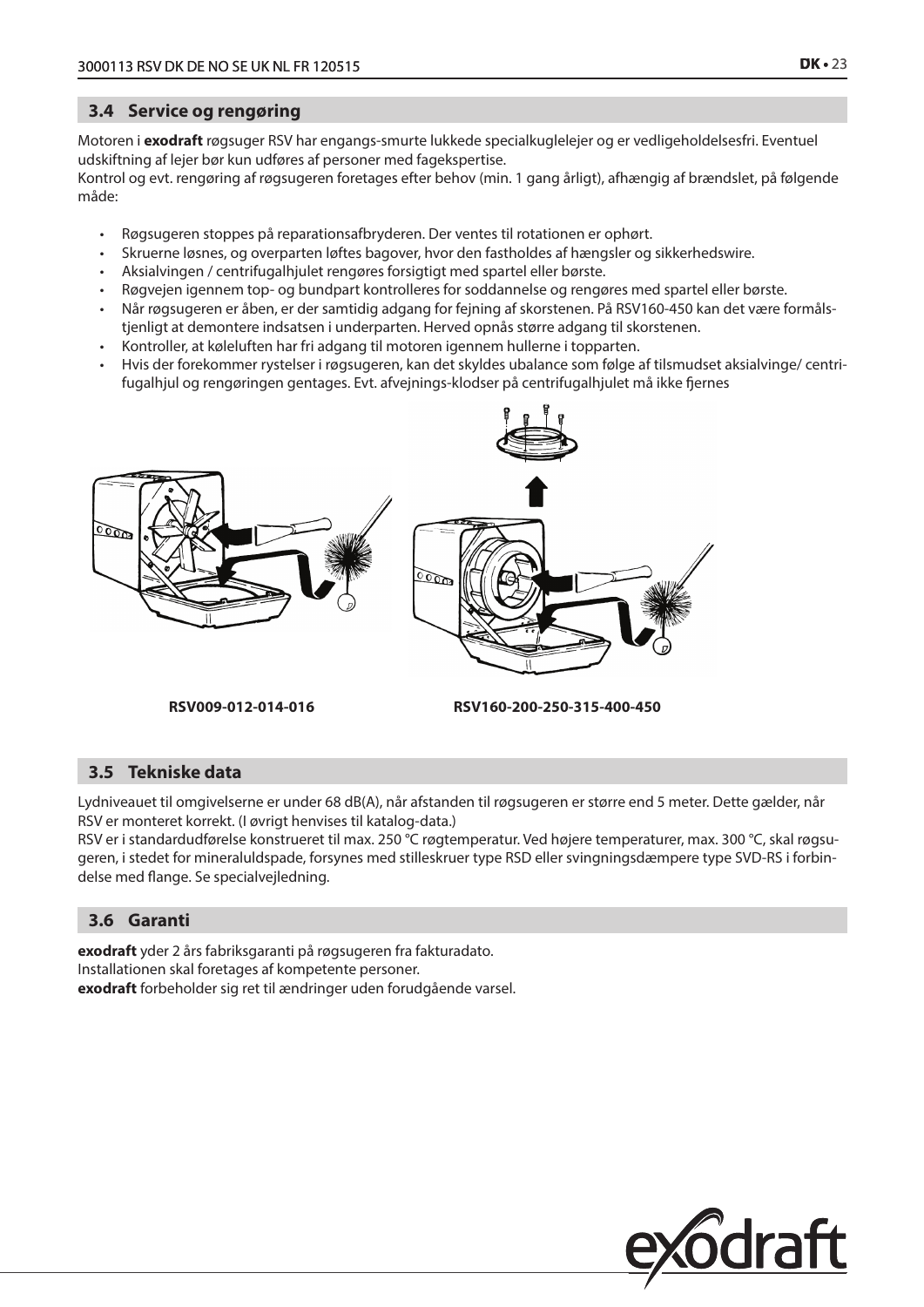# **4. NO – Produktinformasjon**

**exodraft** røyksuger type RSV leveres standard med vinkelben, panserslange, sikkerhetsvaier samt mineralullplate som pakning for vibrasjonsfri drift. (Dessuten er det vedlagt vingeskruer, som kan monteres hvis forholdene tillater det).

#### **Advarsel!**



- Alle installasjoner må utføres av faglært personell i samsvar med gjeldende nasjonale regler og forskrifter
- Unngå skorsteinsbrann fei skorsteinen før montering.
- Røksugeren må alltid være i drift når ildstedet er i bruk.
- Les alltid automatikkens installasjonsveiledning før røksugeren installeres.
- Hvis **exodraft** røyksuger er beregnet for installasjoner med fast brensel/multibrensel, er det viktig å sikre at utformingen oppfyller kravene i EN15287-1. Hvis dette ikke er tilfelle, må det installeres en røykvarsler i samme rom som apparatet.
- **exodraft** anbefaler at det alltid benyttes røykvarsler for installasjoner med fast brensel og åpen ild.
- Minimumsavstand til ikke-brennbart material jf. Fig. 4 A, eller nasjonal lovgivning.



# **4.1 Konstruksjon**

Røyksugeren er en vifte konstruert til vertikalt avkast og utført i støpt aluminium. Den leveres i ti størrelser: RSV009, 012, 014, 016, 160, 200, 250, 315, 400 og 450. RSV009 – 016 har aksialvinge av rustfritt stål, og RSV160 – 450 har sentrifugalhjul i støpt aluminium. Begge utførelser kan åpnes for service og rengjøring.

| Røyksuger                | <b>Vekt</b>    | Røyksuger                | <b>Vekt</b>    |
|--------------------------|----------------|--------------------------|----------------|
| RSV009-4-1<br>RSV012-4-1 | 13 kg<br>17 kg | RSV160-4-1<br>RSV200-4-1 | 14 kg<br>18 kg |
|                          |                | RSV250-4-1               | 27 kg          |
|                          |                | RSV315-4-1<br>RSV400-4-1 | 37 kg<br>47 kg |
| RSV014-4-1<br>RSV016-4-1 | 24 kg<br>33 kg | RSV400-4-2<br>RSV450-4-2 | 58 kg<br>67 kg |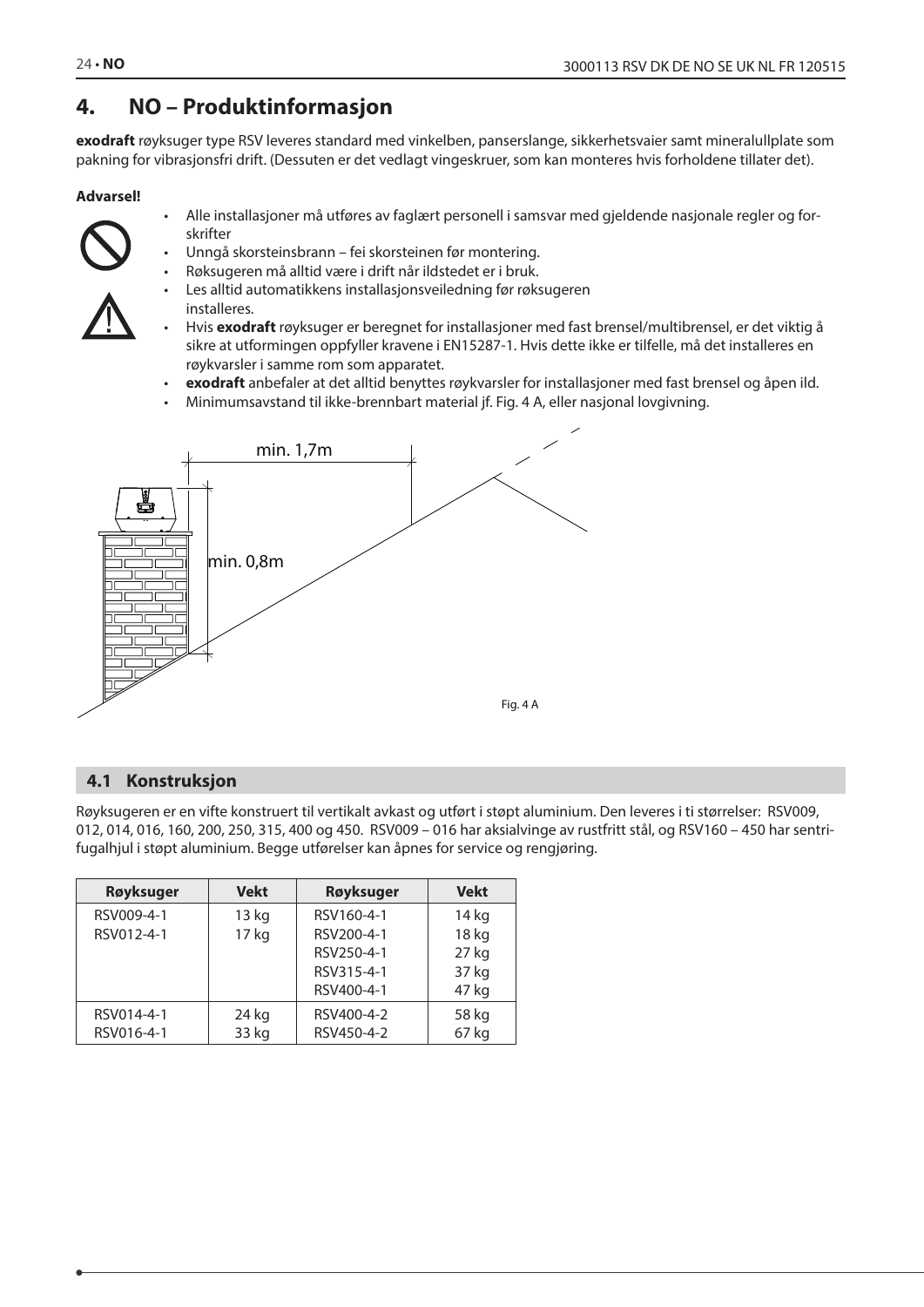#### **RSV består av følgende hovedkomponenter:**

| RSV009-012-014-016 |                                                         | RSV160-200-250-315-400-450 |                                      |
|--------------------|---------------------------------------------------------|----------------------------|--------------------------------------|
|                    | а<br>e <sub>1</sub><br>m<br>h<br>dd1<br>$250^{\circ}$ C |                            | q *<br>m.<br>e2<br>b<br>d2<br>250°C  |
| a                  | Topp del                                                | g                          | Gitter                               |
| b                  | Bunn del                                                | h                          | Håndtak                              |
| C                  | Motor                                                   | i.                         | Panserslange og tilkoblingskabel     |
| d1                 | Aksialvinge                                             |                            | Mineralullplate                      |
| d2                 | Sentrifugalhjul                                         | k                          | Sikkerhetsvaier                      |
| e1                 | Aksialinnsats                                           |                            | Vinkelben, skruer og muttere         |
| e <sub>2</sub>     | Sentrifugalinnsats                                      | m                          | Skruer eller vingeskruer til å lukke |
| $\mathsf{f}$       | Sikringsbeslag                                          |                            | røyksugeren med.                     |

# **4.2 Mekanisk installasjon**

Røyksugeren er beregnet til direkte montering på murte skorsteiner og stålskorsteiner med stabil og plan avslutning.

#### **Før montering på skorsteinen**

| Hvis                                              | $S\aa$                                                                                                         |
|---------------------------------------------------|----------------------------------------------------------------------------------------------------------------|
| røyksugeren skal monteres på en<br>murt skorstein | skal røyksugeren forsynes med vinkelben - se nedenfor                                                          |
| røyksugeren skal monteres på en<br>stålskorstein  | skal røyksugeren forsynes med en flens (ekstra tilbehør)<br>– se nedenfor                                      |
| røyksugeren er en RSV315, 400 eller 450           | skal transportsikringen ved sentrifugalhjulet fjernes, og det<br>kontrolleres at hjulet kan dreie fritt rundt. |

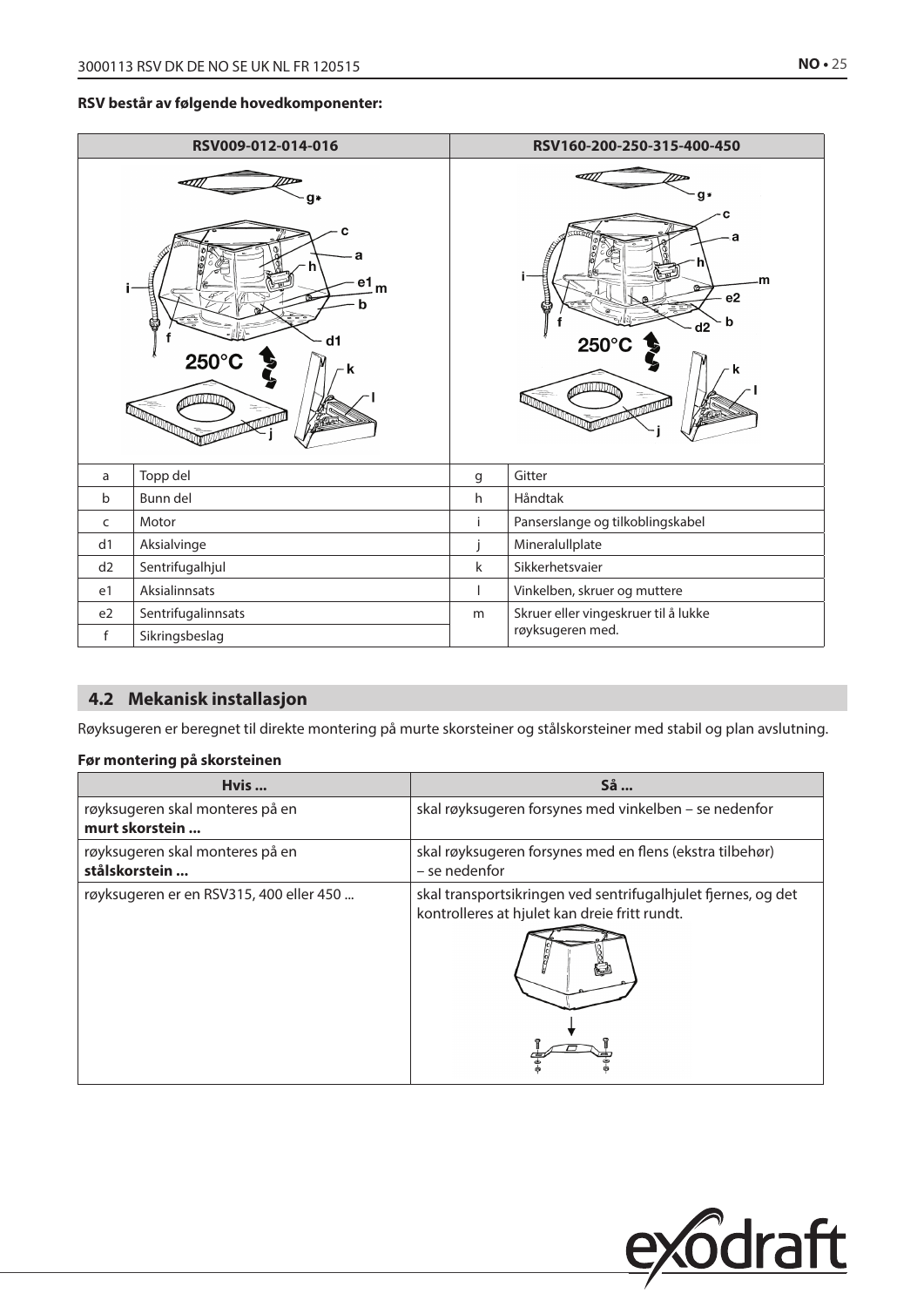#### **Før montering på murt skorstein**

| <b>Trinn</b>   | <b>Handling</b>                                                                                                                                                                                                                                                                                                                                                                                                                                               |                                                    |
|----------------|---------------------------------------------------------------------------------------------------------------------------------------------------------------------------------------------------------------------------------------------------------------------------------------------------------------------------------------------------------------------------------------------------------------------------------------------------------------|----------------------------------------------------|
| $\mathbf{1}$   | Mål skorsteinens lysmål og lag et tilsvarende hull i minera-<br>lullplaten. Hullet må imidlertid aldri gjøres større enn at det<br>er minimum 20 mm anleggsflate tilbake.<br>Hvis det installeres en temperaturføler sammen med røyks-<br>ugeren, skal det skjæres plass til denne i aluminiumsfolien<br>på mineralullplaten, slik at røyksugeren kan stå plant på<br>platen.<br>Merk: Aluminiumsfolien på mineralullplaten skal vende<br>opp mot røyksugeren | в<br>$\frac{min}{20}$ mm<br>nim<br>$20 \text{ mm}$ |
| $\overline{2}$ | Vinkelbena monteres i sporene på undersiden av bærepla-<br>ten og gjøres fast ved hjelp av skruene og mutrene som<br>følger med.<br>Merk at skruene skal monteres nedenfra.                                                                                                                                                                                                                                                                                   | ০০০                                                |
| 3              | Juster avstanden mellom vinkelbena i henhold til skorstei-<br>nens lysmål og trekk til mutrene. Merk at det skal være 2-<br>4 mm klaring mellom vinkelben og skorstein slik at det ikke<br>overføres vibrasjoner fra røyksugeren til skorsteinen.<br>Røyksugeren er nå klar til montering. Legg mineralullplaten<br>på toppen av skorsteinen med aluminiumsfolien opp og<br>plasser røyksugeren oppå denne.                                                   | 6000<br><b>10 mm</b><br><b>AO ran</b>              |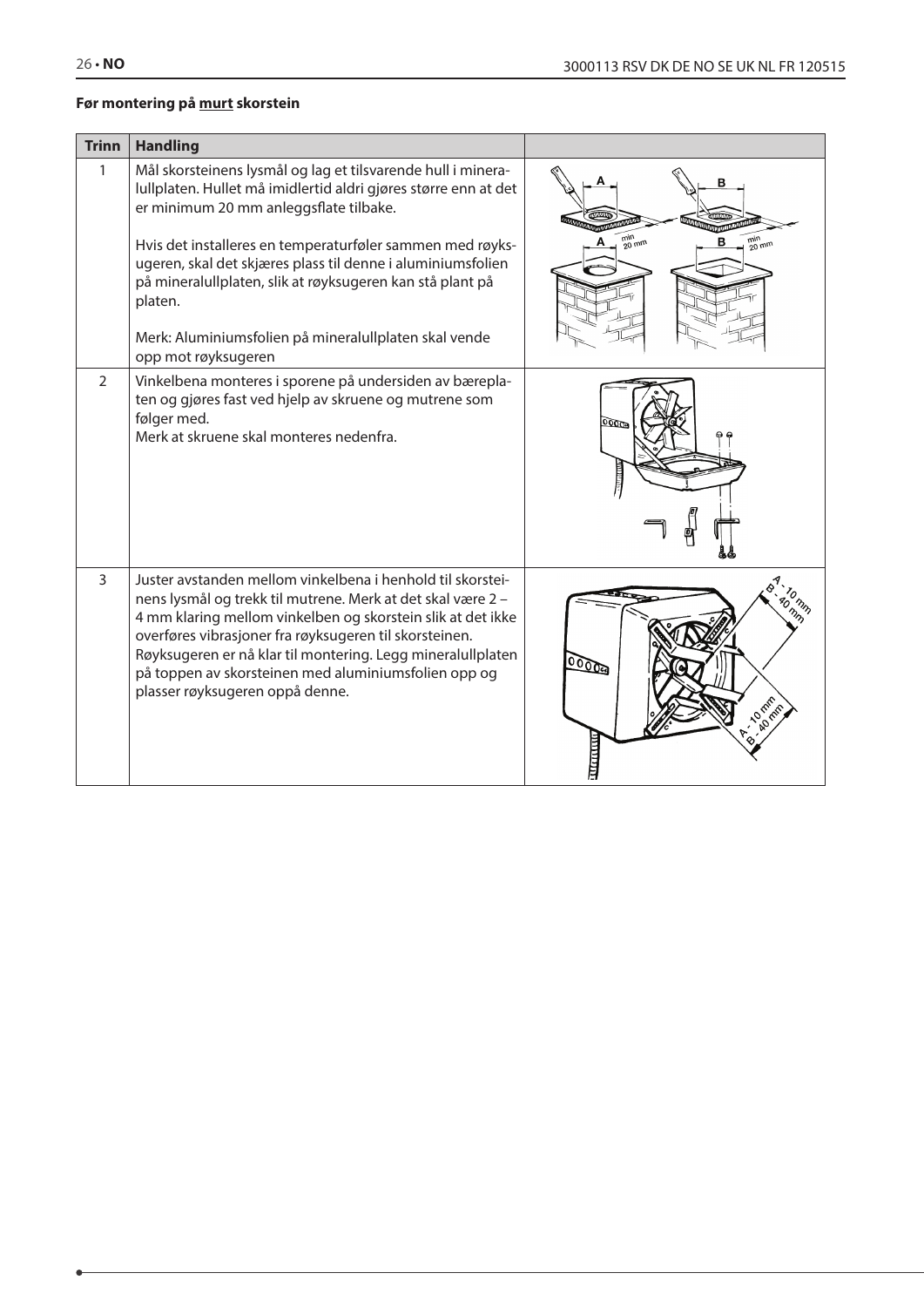# **Før montering på stålskorstein:**

| <b>Trinn</b>   | <b>Handling</b>                                                                                                                                    |        |
|----------------|----------------------------------------------------------------------------------------------------------------------------------------------------|--------|
| 1              | På stålskorsteiner brukes en flens (D) som monteres, slik<br>at stussen settes ned i skorsteinen (E).<br>Først monteres flensen på røyksugeren:    | A      |
| $\overline{2}$ | Plasser mineralullplaten (B) på flensen (D) med alumi-<br>niumsfolien opp og skjær et hull i mineralullplaten som<br>svarer til flensens diameter. |        |
| 3              | Skjær hjørnene av mineralullplaten, slik at det blir plass<br>til vibrasjonsdemperne (C).<br>Hvis det installeres en temperaturføler sammen med    | B<br>ტ |
|                | røyksugeren, skal det skjæres plass til denne i alumini-<br>umsfolien på mineralullplaten, slik at røyksugeren kan<br>stå plant på platen.         | ලී     |
| 4              | Monter røyksugeren på flensen ved hjelp av<br>vibrasjonsdemperne (C).                                                                              | අ      |
| 5              | Røyksugeren er da klar til montering på skorsteinen.<br>Plasser flensen i skorsteinen (E).                                                         |        |
|                |                                                                                                                                                    | E      |

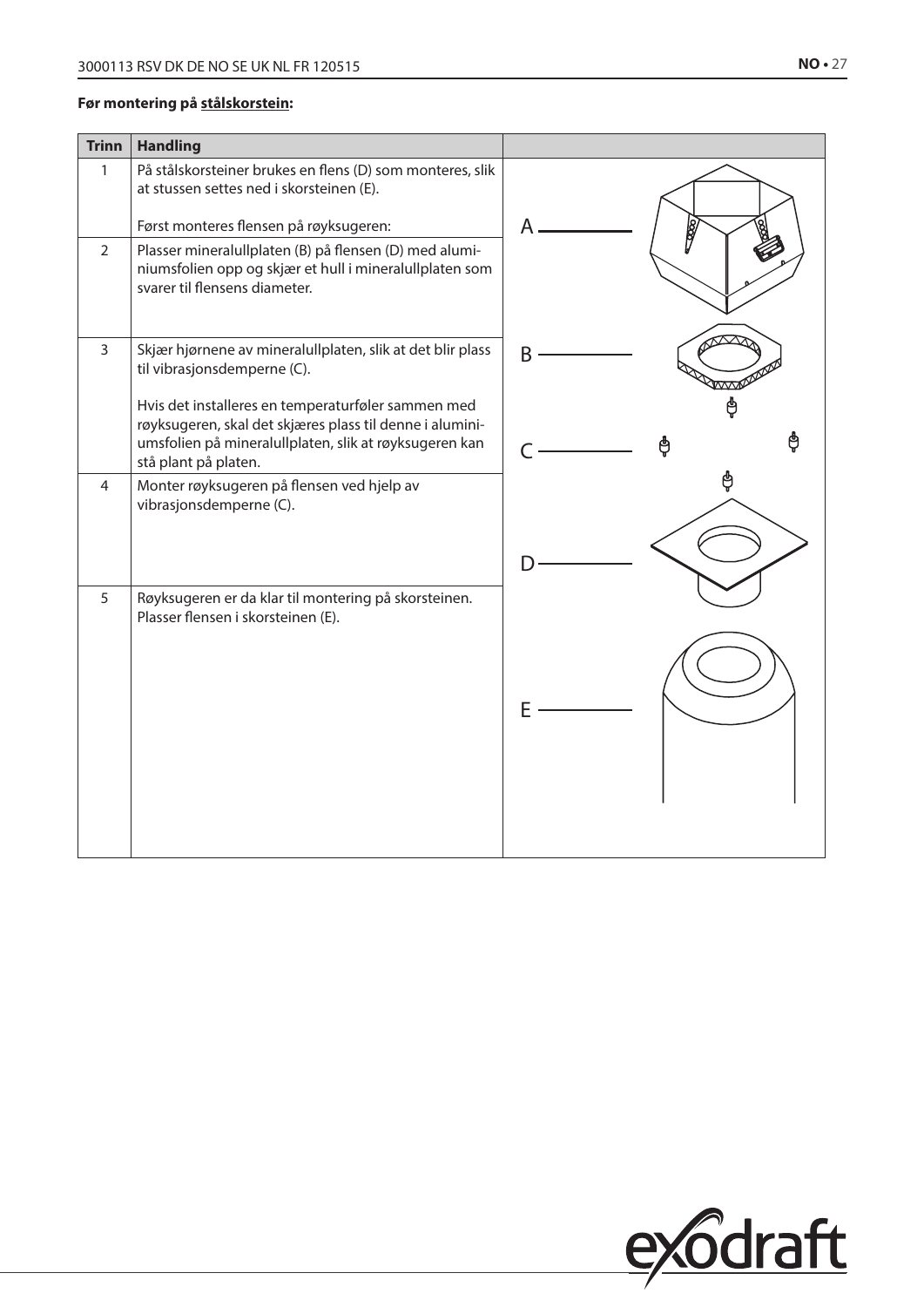| <b>Trinn</b>   | <b>Handling</b>                                                                                                                                                                                                                                                                                                                                                                                                                                                                 |              |
|----------------|---------------------------------------------------------------------------------------------------------------------------------------------------------------------------------------------------------------------------------------------------------------------------------------------------------------------------------------------------------------------------------------------------------------------------------------------------------------------------------|--------------|
| 1              | Gjør sikkerhetsvaieren fast til skorsteinen (1). Bruk skruen og<br>murpluggen som følger med, til murt skorstein og selvskjæ-<br>rende skrue i stålskorstein. Monter heretter vaieren gjennom<br>hullet i bæreplaten og inn i vaierlåsen.                                                                                                                                                                                                                                       | <u> ততেন</u> |
|                | Stram sikkerhetsvaieren lett og klem/krymp vaierlåsen (2)<br>sammen slik at røyksugeren holdes fast ved åpning for ser-<br>vice og rengjøring.                                                                                                                                                                                                                                                                                                                                  |              |
|                | Monter servicebryteren (ekstra tilbehør) på siden av skor-<br>steinen (3) slik at den er lett tilgjengelig ved service. Panser-<br>slangen med tilkoblingskabel monteres nedenfra og opp i<br>bryteren gjennom forskruningen.                                                                                                                                                                                                                                                   |              |
|                |                                                                                                                                                                                                                                                                                                                                                                                                                                                                                 |              |
| $\overline{2}$ | Før røyksugeren tas i bruk, må det kontrolleres at:<br>Røyksugeren er stengt, og skruen/vingeskruen er<br>trukket til (4).<br>Sikkerhetsvaieren er strammet opp, og vaierlåsen er<br>klemt/krympet (5).<br>Koppmutteren på panserslangen er trukket til (6).<br>Sikkerhetsvaieren er gjort fast til skorsteinen (7).<br>Brukeren er kjent med at røyksugeren alltid må være i<br>drift når ildstedet/kjelen er i bruk.<br>Transportsikringen er fjernet. (RSV315, -400 og -450) |              |
|                |                                                                                                                                                                                                                                                                                                                                                                                                                                                                                 | ۳            |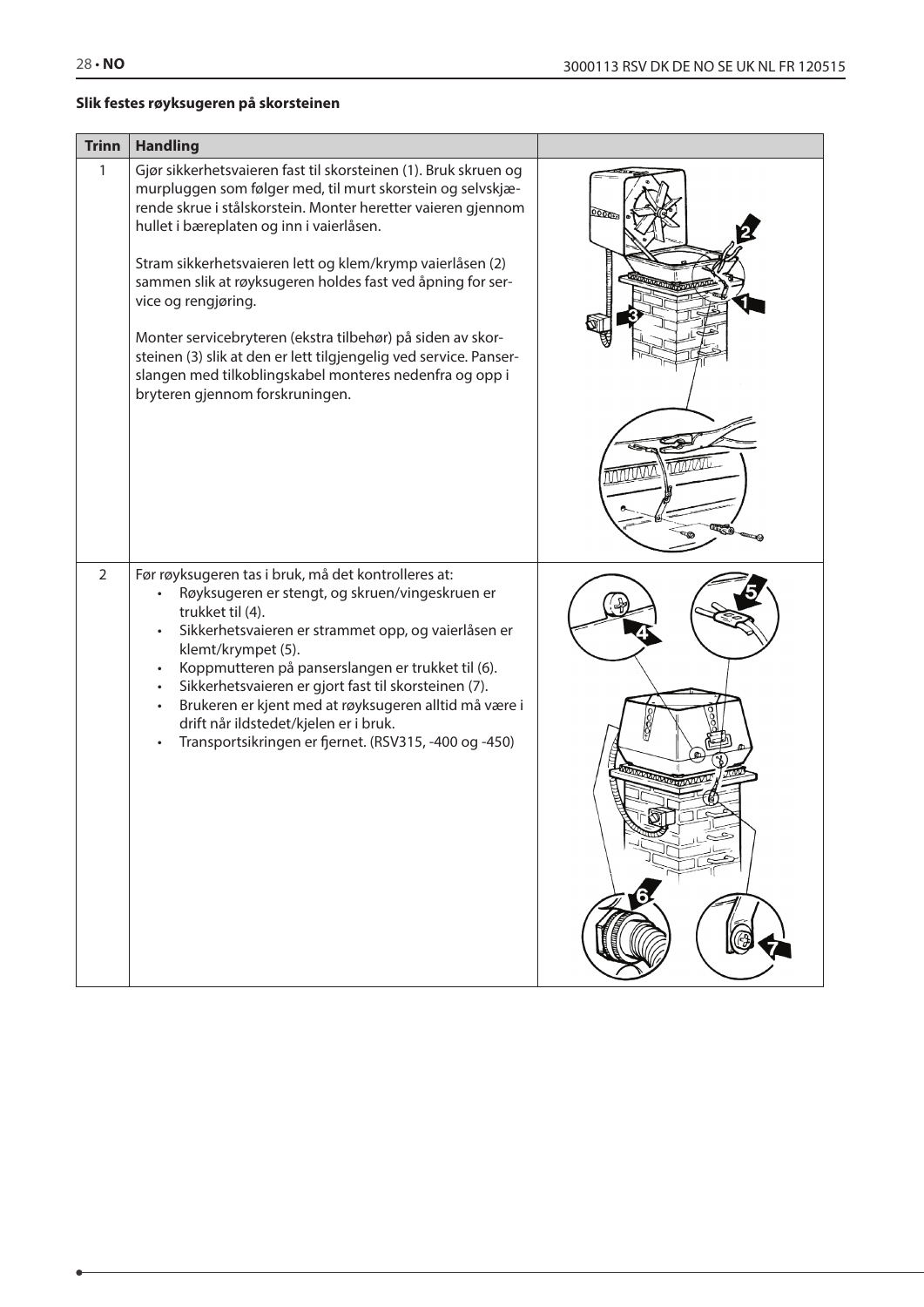## **4.3 Elektrisk tilkobling**

Røyksuger- og motorspesifikasjoner fremgår av typeskiltene som er montert. Alle 1-fasede modeller er regulerbare. Elektrisk tilkobling foretas iht. strømdiagrammet. For øvrig henvises til veiledningene for **exodraft** automatikk. Alle røyksugere krever ekstrabeskyttelse iht. sterkstrømsreglementet.

Lynavledning skal utføres iht. gjeldende forskrifter.



#### **Montering av servicebryter:**

**exodraft** gjør oppmerksom på at det i henhold til Maskindirektivet\*) skal monteres en servicebryter i den faste installasjonen av røyksugere

\*) Det henvises til "Maskindirektivet 2006/42/EF" – vedlegg 1 – pkt. 1.6.3 "Atskillelse av energikildene"

Bryteren skal:

- være låsbar eller plasseres synlig i nærheten av røyksugeren.
- kunne bryte alle poler fra matespenningen kontaktavstand min. 3 mm i hver pol.

Servicebryteren må bestilles separat, da den ikke er en del av **exodraft**-leveransen.

|                                                                                                | Tilkoblingskabel<br>og elektrisk tilkobling                                   | <b>Trinnløs</b><br>elektronisk<br>regulerbar | <b>Beskyttelse</b>                                         |
|------------------------------------------------------------------------------------------------|-------------------------------------------------------------------------------|----------------------------------------------|------------------------------------------------------------|
| RSV009-4-1<br>RSV160-4-1                                                                       | $hrun = 1$<br>$blå = Nreg$<br>gul/grønn = $\perp$                             | Ja                                           | Motoren tåler blok-<br>kering<br>(impedans-beskyt-<br>tet) |
| RSV012-4-1<br>RSV014-4-1<br>RSV016-4-1<br>RSV200-4-1<br>RSV250-4-1<br>RSV315-4-1<br>RSV400-4-1 | $brun = L$<br>blå = Nreg<br>gul/grønn = $\perp$                               | Ja                                           |                                                            |
| RSV250-4-3<br>RSV315-4-3<br>RSV400-4-3                                                         | $brun = 11$<br>$h\lambda = 12$<br>svart = $L3$<br>gul/grønn = $\perp$         | Nej                                          | Motoren skal<br>overbelastnings-<br>beskyttes              |
| RSV400-4-2<br>RSV450-4-2                                                                       | $1 - L1$<br>$2 - L2$<br>$3 - L3$<br>$4 + 5$ Termosikring<br>- gul/grønn $=$ . | Ja, via frekvensom-<br>former maks, 60 Hz    |                                                            |

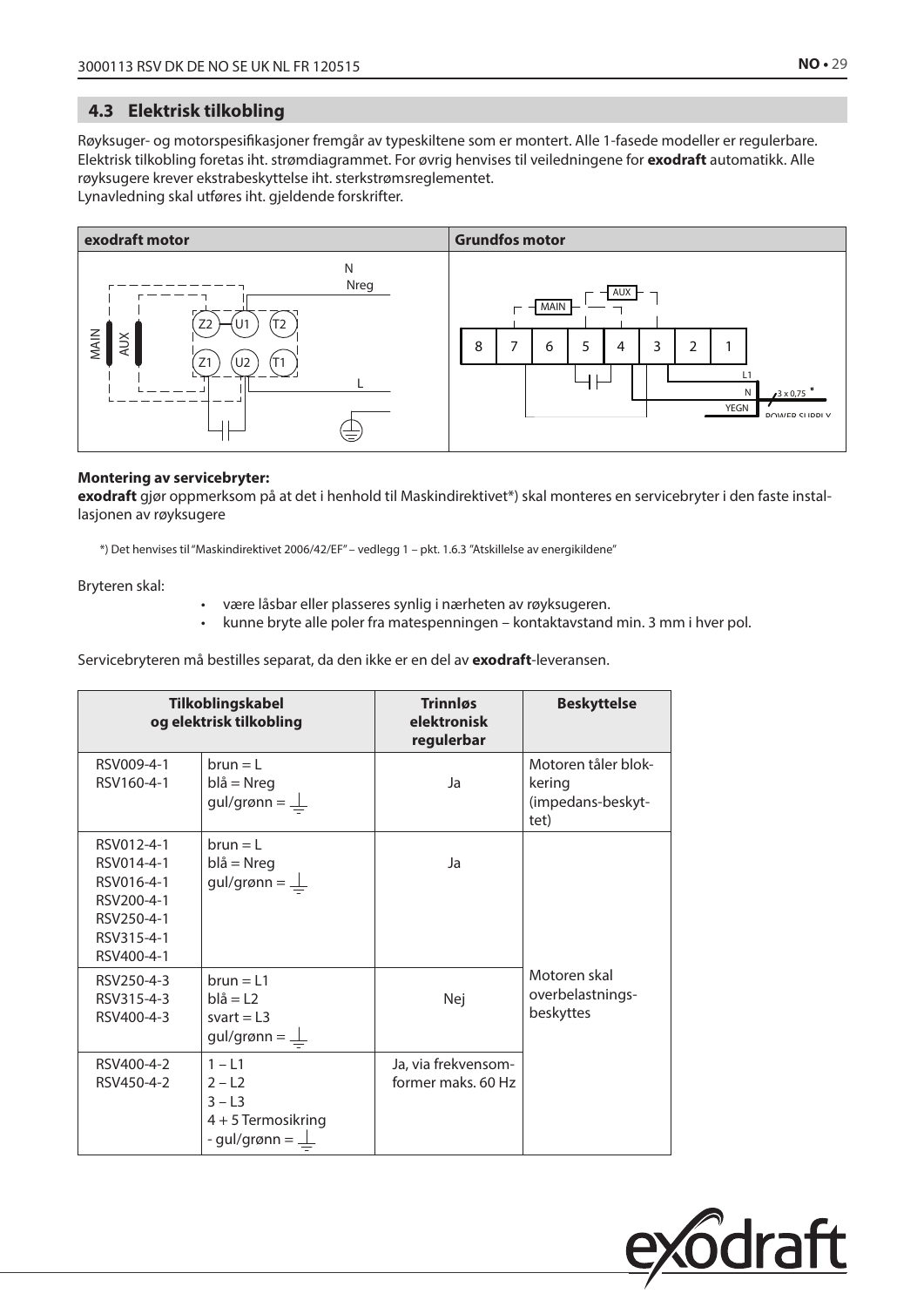#### **4.4 Service og rengjøring**

Motoren i **exodraft** røyksuger RSV har livstidssmurte, lukkede spesialkulelagre og er vedlikeholdsfri. Eventuell utskifting av lagre bør bare utføres av fagekspertise.

Kontroll og ev. rengjøring av røyksugeren foretas etter behov (min. 1 gang årlig), avhengig av brenslet, på følgende måte:

- Stopp røyksugeren med servicebryteren. Vent til rotasjonen er opphørt.
- Løs skruene og løft overdelen bakover. Den holdes fast av hengsler og sikkerhets-vaieren.
- Rengjør aksialvingen / sentrifugalhjulet forsiktig med sparkel eller børste.
- Kontroller røykveien opp gjennom topp- og bunndel for sotdanning og gjør rent med børste.
- Når røyksugeren er åpen, er det samtidig adgang til å feie skorsteinen. På RSV160-450 kan det være formålstjenlig å demontere innsatsen i underdelen. På den måten oppnås større adgang til skorsteinen.
- Kontroller at kjøleluften har fri adgang til motoren gjennom hullene i toppdelen.
- Hvis det forekommer vibrasjoner i røyksugeren, kan det skyldes ubalanse som følge av urenheter på aksialvinge / sentrifugalhjul, og rengjøringen må da gjentas. Ev. avbalanseringsklosser på sentrifugalhjulet må ikke fjernes.



# **4.5 Tekniske data**

Lydnivået til omgivelsene er under 68 dB(A) når avstanden til røyksugeren er større enn 5 meter. Dette gjelder når RSV er montert korrekt. (For øvrig henvises til katalogdata.)

RSV er i standardutførelsen konstruert til maks. 250 °C røyktemperatur. Ved høyere temperaturer, maks. 300 °C, må røyksugeren, i stedet for mineralullplate, forsynes med stilleskruer type RSD eller vibrasjonsdempere type SVD-RS i forbindelse med flensen. Se spesialveiledning.

#### **4.6 Garanti**

**exodraft** yter 2 års fabrikkgaranti på røyksugeren fra fakturadato. Installasjonen må foretas av kompetente personer. **exodraft** forbeholder seg rett til endringer uten forutgående varsel.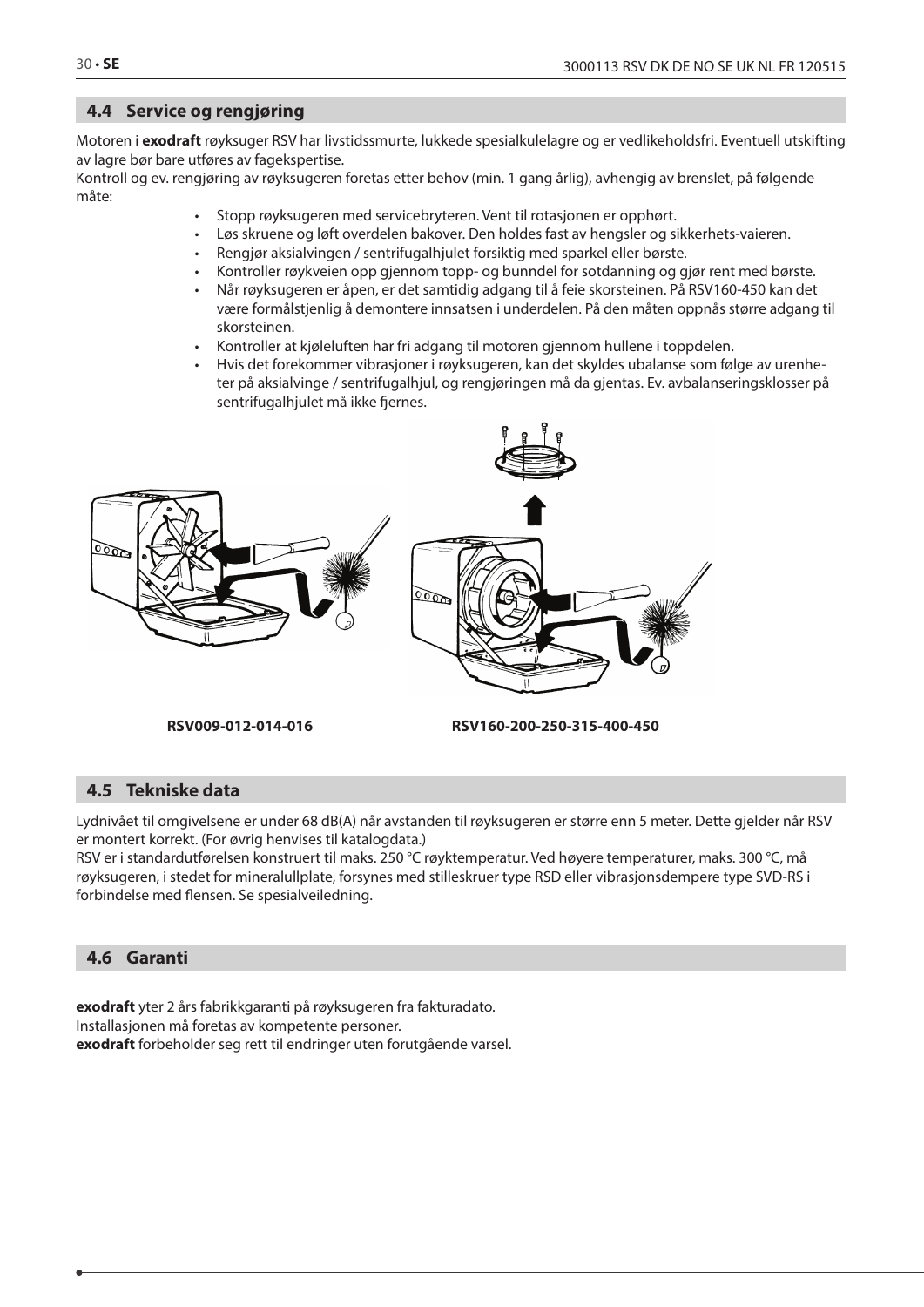# **5. SE – Produktbeskrivning**

**exodraft** rökgasläkt typ RSV levereras som standard med vinkelben, pansarslang, förankringslina samt mineralullsplatta som packning för vibrationsfri drift. Dessutom medföljer vingskruvar, som kan monteras om förhållandena så tillåter.

#### **Varning!**

- Installationen skall utföras av kompetenta personer med hänsyn till gällande lagar og bestämmelser
- Undvik skorstensbrand. Sota skorstenen före montage.
- Rökgasfläkten skall alltid vara i drift när eldstaden används.
- Läs alltid installationsbeskrivningen för styrenheten innan rökgasläkten installeras.
- Om **exodraft** rökgasläkt används till eldstäder för fast bränsle eller lerbränsle, kontrollera att installationen uppfyller kraven enligt EN15287-1. Om detta inte är möjligt bör en brandvarnare installeras i samma rum som anläggningen.
- **exodraft** rekommenderar att man alltid har en brandvarnare installerat där eldstäder som använder fast bränsle är placerade.
- Minimumsavstånd till icke brännbart material Fig. 4 A, eller nationell laggivning.



# **5.1 Konstruktion**

Rökgasfläkten är en ventilationsfläkt med vertikal avluft, tillverkad av gjuten aluminium. Den levereras i 10 storlekar: RSV009, 012, 014, 016, 160, 200, 250, 315, 400 och 450.

 RSV009 – 016 har axialhjul av rostfritt stål och RSV160 – 450 har radialhjul av gjuten aluminium. Båda modellerna kan öppnas för service och rengöring.

| Rökgasfläkt | <b>Vikt</b> | Rökgasfläkt | <b>Vikt</b> |
|-------------|-------------|-------------|-------------|
| RSV009-4-1  | 13 kg       | RSV160-4-1  | 14 kg       |
| RSV012-4-1  | 17 kg       | RSV200-4-1  | 18 kg       |
|             |             | RSV250-4-1  | 27 kg       |
|             |             | RSV315-4-1  | 37 kg       |
|             |             | RSV400-4-1  | 47 kg       |
| RSV014-4-1  | 24 kg       | RSV400-4-2  | 58 kg       |
| RSV016-4-1  | 33 kg       | RSV450-4-2  | 67 kg       |

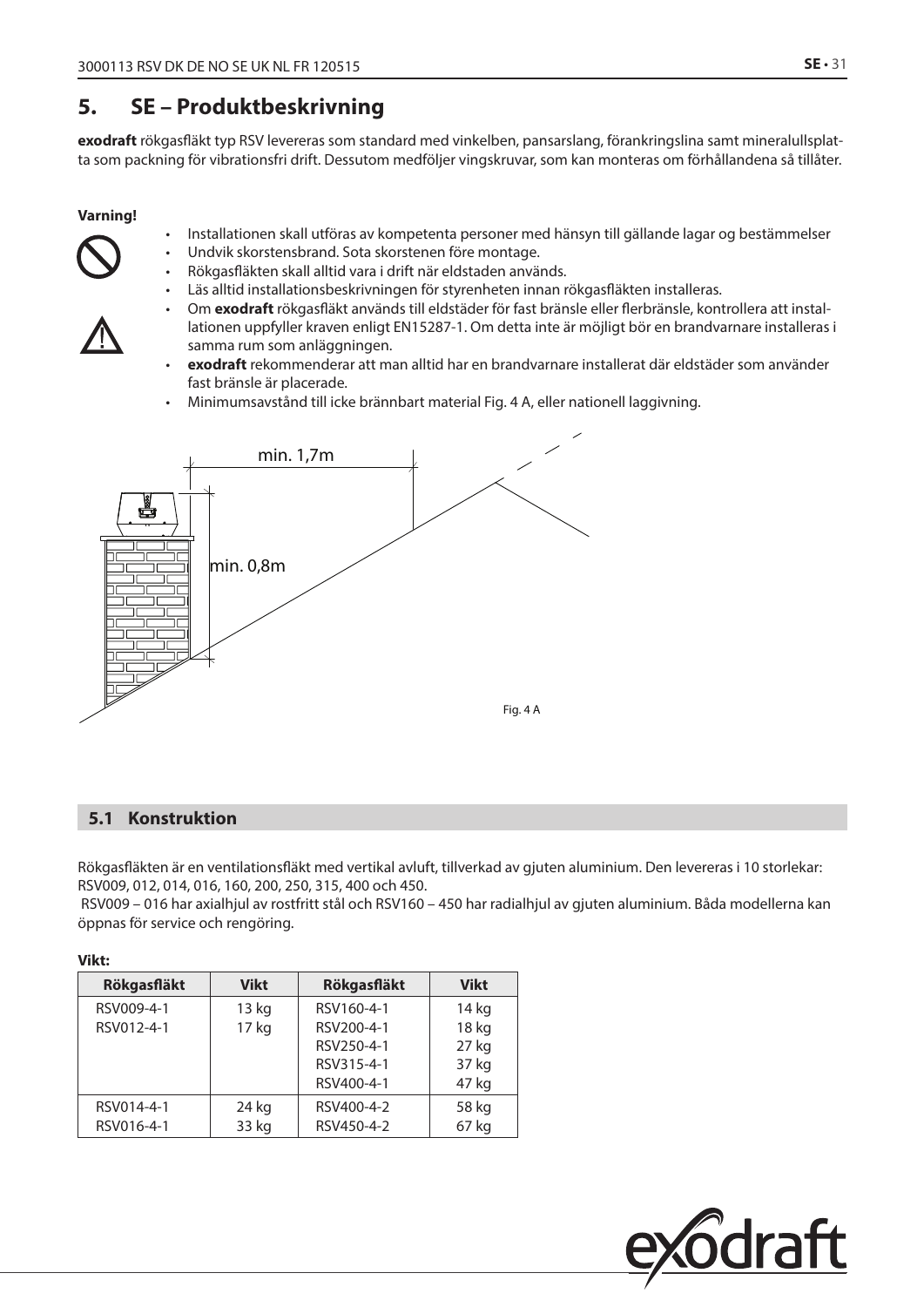**Huvudkomponenter**: RSV består av följande huvudkomponenter:

| RSV009-012-014-016              |                | RSV160-200-250-315-400-450                        |                                                  |
|---------------------------------|----------------|---------------------------------------------------|--------------------------------------------------|
| m<br>b<br>d1<br>$250^{\circ}$ C |                | C<br>٠m<br>ര-<br>e2<br>b<br>d2<br>$250^{\circ}$ C |                                                  |
| a                               | Överdel        | g                                                 | Nät                                              |
| $\mathsf b$                     | Bottendel      | h                                                 | Handtag                                          |
| C                               | Motor          | i                                                 | Pansarslang och anslutningskabel                 |
| d1                              | Axialhjul      |                                                   | Mineralullsplatta                                |
| d2                              | Radialhjul     | $\mathsf k$                                       | Säkerhetswire                                    |
| e1                              | Fläktinlopp    |                                                   | Vinkelben, bultar och muttrar                    |
| e2                              | Radialinsats   | m                                                 | Skruvar eller vingskruvar att låsa rökgasfläkten |
| $\sf f$                         | Säkringsbeslag |                                                   | med.                                             |

# **5.2 Mekanisk installation**

Rökgasfläkten är avsedd för direkt montage på murade skorstenar samt på stålskorstenar med plan och stabil yta.

#### **Före montering på skorsten**

| Om                                                   | så                                                                                                        |
|------------------------------------------------------|-----------------------------------------------------------------------------------------------------------|
| rökgasfläkten ska monteras på en murad skor-<br>sten | ska rökgasfläkten förses med vinkelben - se nedan.                                                        |
| rökgasfläkten ska monteras på en<br>stålskorsten     | ska rökgasfläkten förses med en fläns (extra tillbehör) – se<br>nedan.                                    |
| rökgasfläkten är en RSV315, 400 eller 450            | ska transportsäkringen vid löphjulet tas bort, och man ska<br>kontrollera att löphjulet kan rotera fritt. |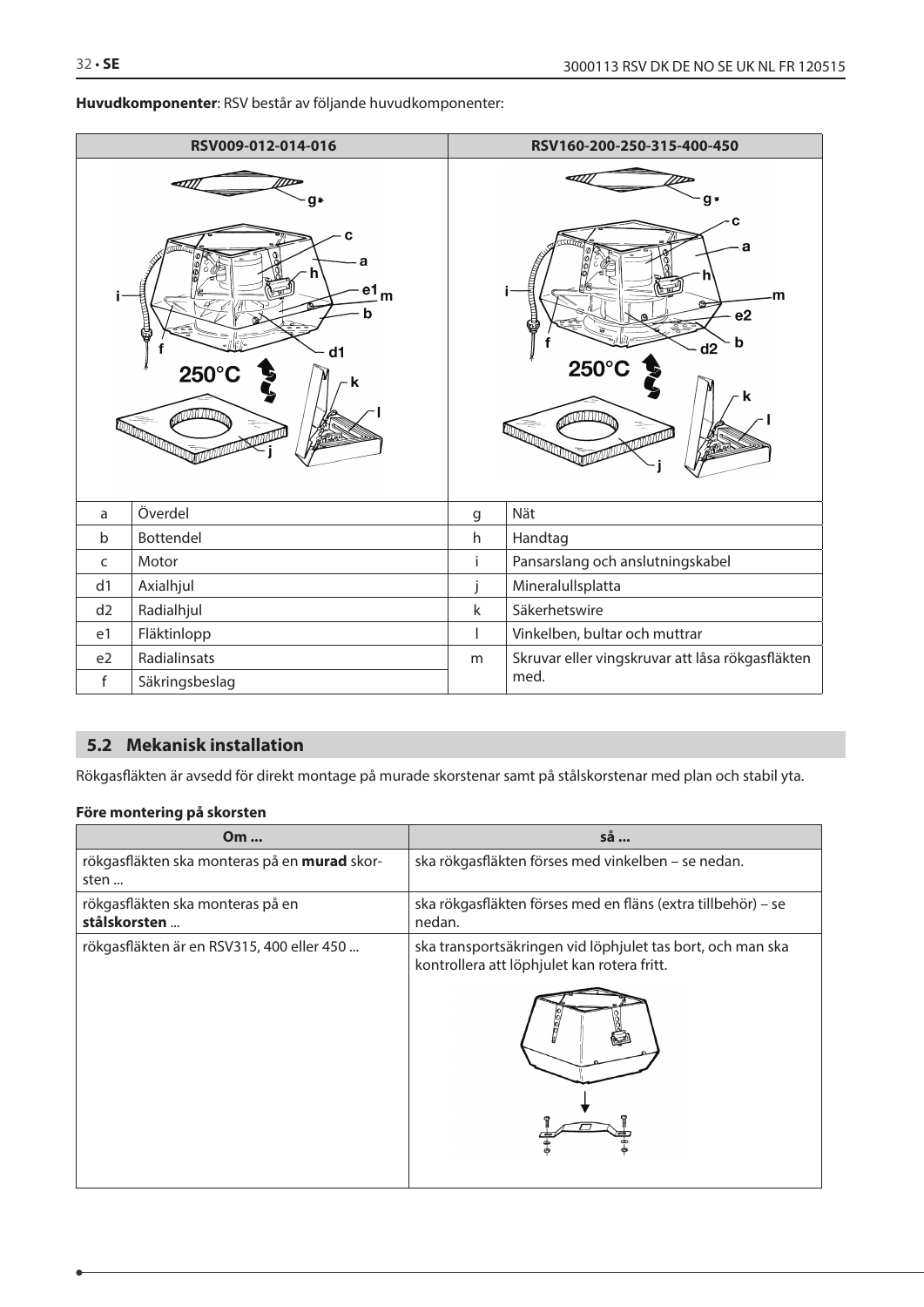#### **Före montering på murad skorsten**

**Steg Åtgärd**

| e montering på murad skorsten |                                                                                                                                                                                    |                                        |  |
|-------------------------------|------------------------------------------------------------------------------------------------------------------------------------------------------------------------------------|----------------------------------------|--|
| teg                           | <b>Åtgärd</b>                                                                                                                                                                      |                                        |  |
| $\mathbf{1}$                  | Skorstenens öppning mäts och ett motsvarande hål görs i<br>mineralullsplattan. Hålet får dock aldrig göras större än att<br>anläggsytan är minst 20 mm bred.                       | в                                      |  |
|                               | Om en temperaturgivare installeras med rökgasfläkten ska<br>man skära upp plats för den i aluminiumfolien på minera-<br>lullsmattan, så att rökgasfläkten kan stå plant på mattan. | $\frac{m}{20}$ mm<br>$\frac{m}{20}$ mm |  |

|                | anläggsytan är minst 20 mm bred.<br>Om en temperaturgivare installeras med rökgasfläkten ska<br>man skära upp plats för den i aluminiumfolien på minera-<br>lullsmattan, så att rökgasfläkten kan stå plant på mattan.<br>Obs! Aluminiumfolien på mineralullsplattan skall vara vänd<br>uppåt, mot rökgasfläkten.                                                                                                        | $\frac{\text{min}}{20}$ mm<br>$\frac{min}{20}$ mm |
|----------------|--------------------------------------------------------------------------------------------------------------------------------------------------------------------------------------------------------------------------------------------------------------------------------------------------------------------------------------------------------------------------------------------------------------------------|---------------------------------------------------|
| $\overline{2}$ | Vinkelbenen monteras i spåren på undersidan av plattan<br>och sätts fast med hjälp av de medlevererade bultarna och<br>muttrarna. Observera att bultarna skall monteras unde-<br>rifrån.                                                                                                                                                                                                                                 | $\overline{\text{000m}}$                          |
| $\overline{3}$ | Avstånden mellan vinkelbenen justeras med hänsyn till<br>skorstenens öppning, och muttrarna dras åt. Observera att<br>det ska vara 2-4 mm spel mellan vinkelben och skorsten,<br>så att ev. vibrationer inte överförs från rökgas-fläkten till<br>skorstenen.<br>Rökgasfläkten är nu klar för montage. Mineralullsplattan<br>läggs på skorstenens topp, med aluminiumfolien uppåt,<br>och rökgasfläkten placeras ovanpå. | AD mm<br>0000<br><b>LO mm</b>                     |

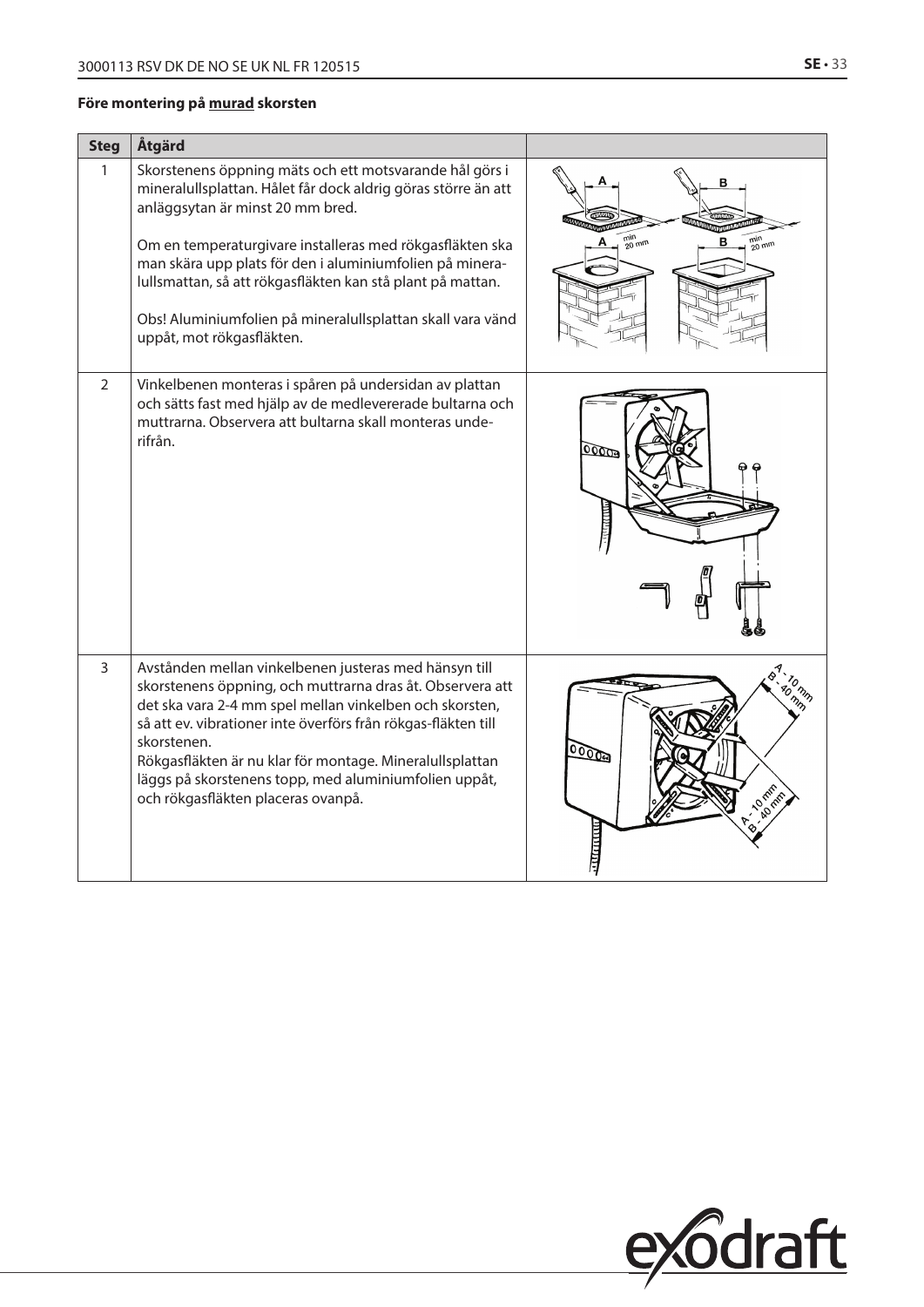# **Före montering på stålskorsten:**

| <b>Steg</b>    | Åtgärd                                                                                                                                              |   |
|----------------|-----------------------------------------------------------------------------------------------------------------------------------------------------|---|
| 1              | Till stålskorstenar används en fläns (D) som monteras<br>genom att stosen sätts ner i skorstenen (E).<br>Först monteras flänsen på rökgasfläkten:   |   |
| $\overline{2}$ | Placera mineralullsmattan (B) på flänsen (D) med alumi-<br>niumfolien uppåt och skär ett hål i mineralullsmattan<br>som motsvarar flänsens öppning. |   |
| $\overline{3}$ | Skär av hörnen på mineralullsmattan så det finns plats<br>för vibrationsdämparna (C).<br>Om en temperaturgivare installeras med rökgasfläkten       |   |
|                | ska man skära upp plats för den i aluminiumfolien på<br>mineralullsmattan, så att rökgasfläkten kan stå plant på<br>mattan.                         | ტ |
| $\overline{4}$ | Montera rökgasfläkten på flänsen med hjälp av vibrati-<br>onsdämparna (C).                                                                          | ტ |
| 5              | Rökgasfläkten är nu klar för montering på skorstenen.<br>Placera flänsen i skorstenen (E).                                                          |   |
|                |                                                                                                                                                     |   |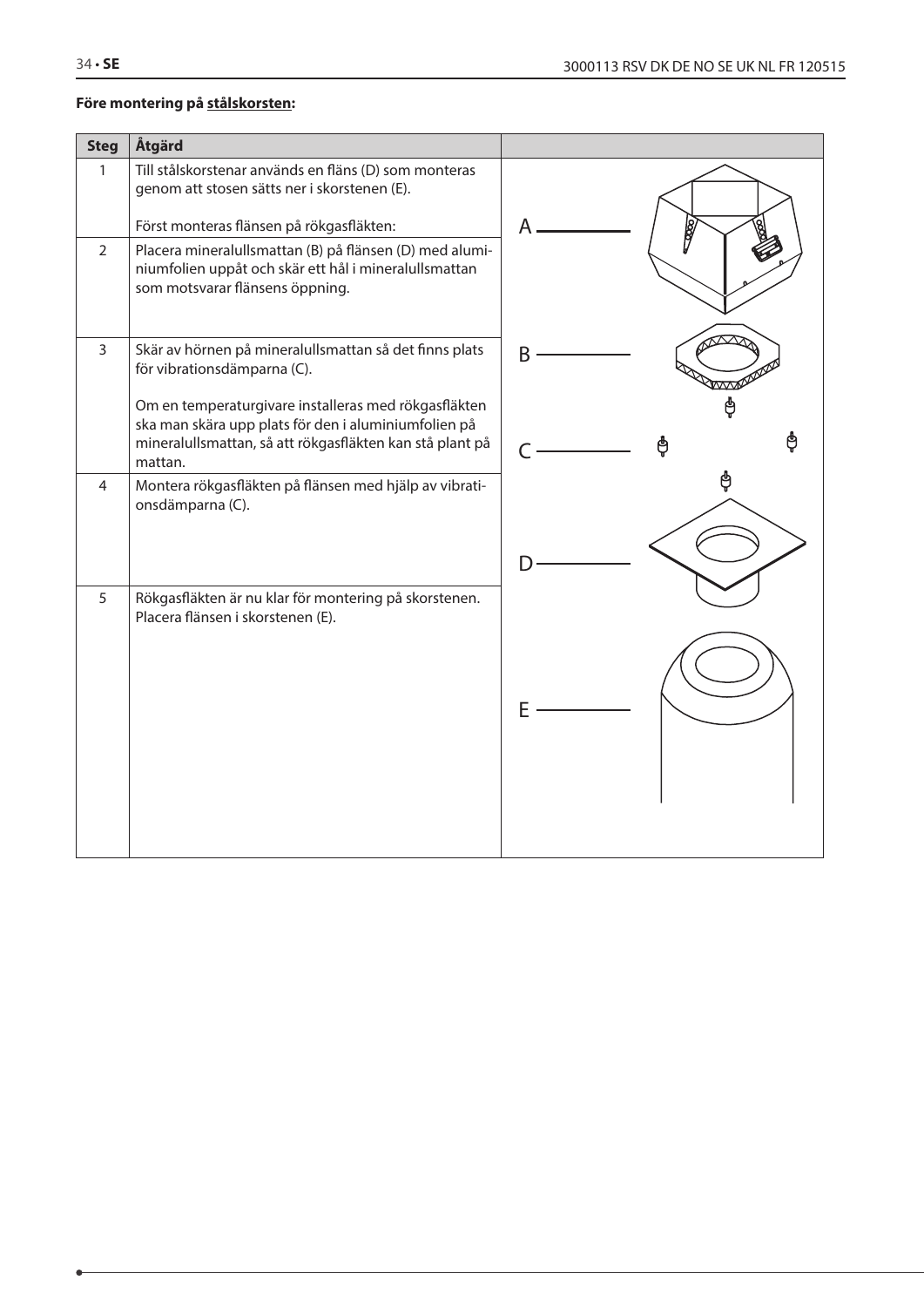#### **Så här görs rökgasläkten fast på skorstenen**

| <b>Steg</b>    | Åtgärd                                                                                                                                                                                                                                                                                                                                                                                                                                                                                                             |                                            |
|----------------|--------------------------------------------------------------------------------------------------------------------------------------------------------------------------------------------------------------------------------------------------------------------------------------------------------------------------------------------------------------------------------------------------------------------------------------------------------------------------------------------------------------------|--------------------------------------------|
| 1              | Säkerhetswiren görs fast i skorstenen (1). Medföljande skruv<br>och skruvplugg används till murad skorsten och självborrande<br>skruv till stålskorsten. Linan monteras därefter genom hålet i<br>fläkten och in i wirelåset.                                                                                                                                                                                                                                                                                      | $\frac{50000}{20000000000000000000000000}$ |
|                | Förankringslinan spänns lätt, och wirelåset kläms fast (2) så att<br>rökgasfläkten hålls på plats när man öppnar för service och<br>rengöring.                                                                                                                                                                                                                                                                                                                                                                     |                                            |
|                | Arbetsbrytaren (extra tillbehör) monteras på sidan av skorste-<br>nen (3), så att den är lätt åtkomlig vid service. Pansarslangen,<br>med anslutningskabel, monteras nedifrån och upp i brytaren<br>genom förskruvningen.                                                                                                                                                                                                                                                                                          |                                            |
|                |                                                                                                                                                                                                                                                                                                                                                                                                                                                                                                                    | WINNA                                      |
| $\overline{2}$ | Innan rökgasfläkten tas i bruk, kontrolleras att:<br>Rökgasfläkten är stängd, och skruvarna/vingskruvarna<br>$\bullet$<br>är åtdragna (4).<br>Säkerhetswiren är sträckt och wirelåset klämd/krympt<br>٠<br>(5).<br>Låsmuttern på pansarslangen är åtdragen (6).<br>٠<br>Säkerhetswiren är fastspänd mot skorstenen (7)<br>Användaren är införstådd med att rökgasfläkten alltid<br>٠<br>skall vara i gång när eldstaden/pannan används.<br>Transportsäkringen är borttagen.<br>$\bullet$<br>(RSV315,-400 och -450) |                                            |

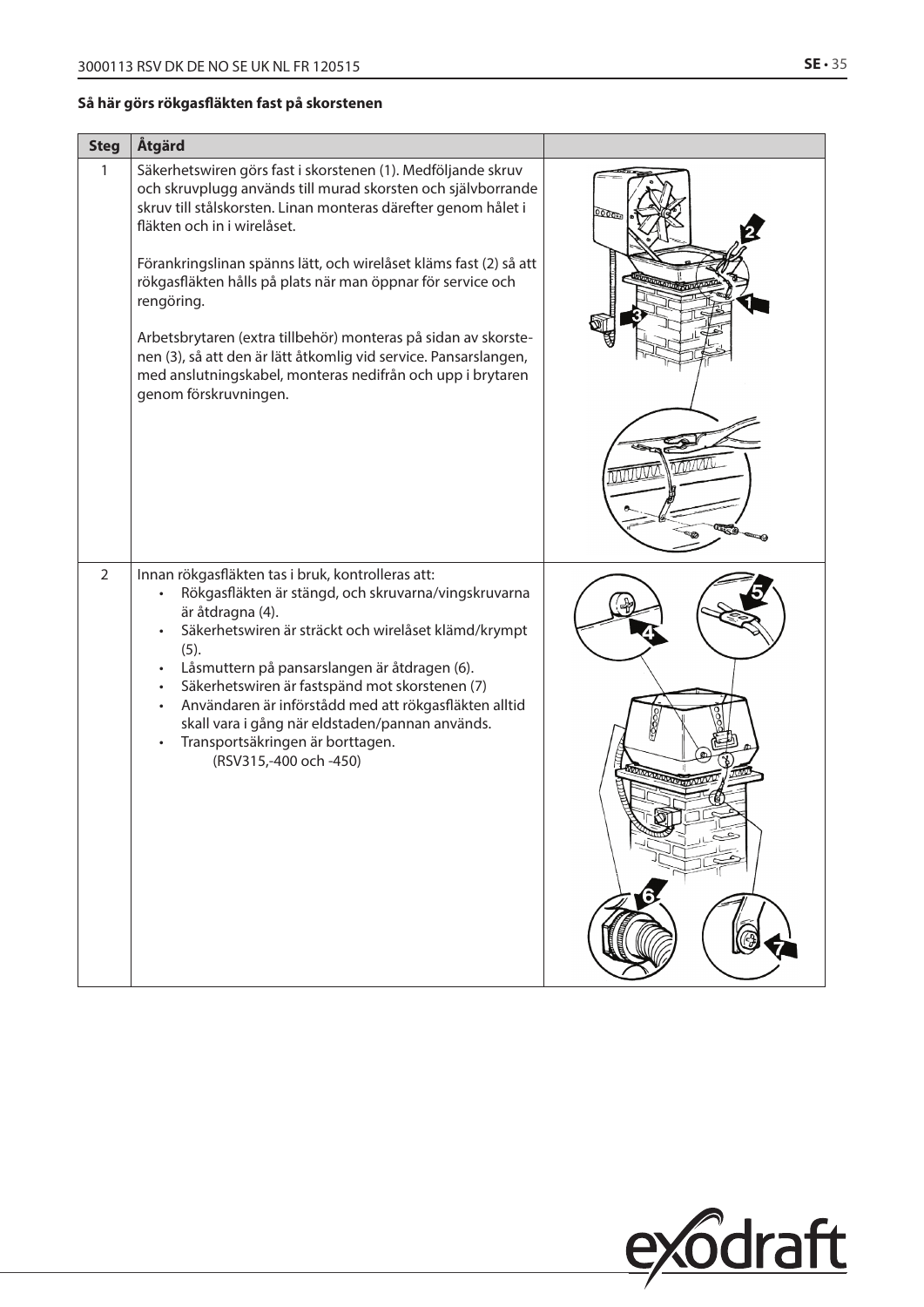## **5.3 El-anslutning**

Specifikationer för rökgasfläkt och motor framgår av typskylten. Alla modeller som går på 1 fas kan regleras. Elanslutning sker enligt elschemat. I övrigt hänvisas till bruksanvisningarna för **exodraft** automatik. Alla rökgasläktar kräver extra skydd i enlighet med gällande föreskrifter för starkströmsanläggningar. Åskledare skall monteras enligt gällande bestämmelser.



#### **Installation av arbetsbrytare:**

**exodraft** ber dig observera att i enlighet med Maskindirektivet\*) skall en arbetsbrytare installeras vid fast montering av rökgasfläkten.

\*) Vi hänvisar till "Maskindirektivet 2006/42/EF" – bilaga 1 – pkt. 1.6.3 "Frånkoppling av kraftkällor"

Arbetsbrytaren skall:

- vara låsbar eller placeras synlig i närheten av rökgasfläkten
- bryta samtliga poler i matningsspänningen minsta kontaktavstånd 3 mm för varje pol.

Arbetsbrytaren måste beställas separat, eftersom den inte ingår i leveransen från **exodraft**.

|                                                                                                | Anslutningskabel<br>och elkopplingar                                           | <b>Steglöst</b><br>elektroniskt<br>reglerbar | <b>Skydd</b>                                   |
|------------------------------------------------------------------------------------------------|--------------------------------------------------------------------------------|----------------------------------------------|------------------------------------------------|
| RSV009-4-1<br>RSV160-4-1                                                                       | $brun = 1$<br>$blå = Nreg$<br>gul/grön = $\perp$                               | Ja                                           | Motorn tål att blockeras<br>(impedans-skyddad) |
| RSV012-4-1<br>RSV014-4-1<br>RSV016-4-1<br>RSV200-4-1<br>RSV250-4-1<br>RSV315-4-1<br>RSV400-4-1 | $brun = L$<br>$blå = Nreg$<br>gul/grön = $\perp$                               | Ja                                           |                                                |
| RSV250-4-3<br>RSV315-4-3<br>RSV400-4-3                                                         | $brun = L1$<br>$bl\aa = L2$<br>svart = $L3$<br>gul/grön = $\perp$              | Nej                                          | Motorn skall ha skydd mot över-<br>belastning  |
| RSV400-4-2<br>RSV450-4-2                                                                       | $1 - L1$<br>$2 - L2$<br>$3 - L3$<br>4 + 5 Termosäkring<br>- gul/grön = $\perp$ | Ja, via frekvensom-<br>formare max 60 Hz     |                                                |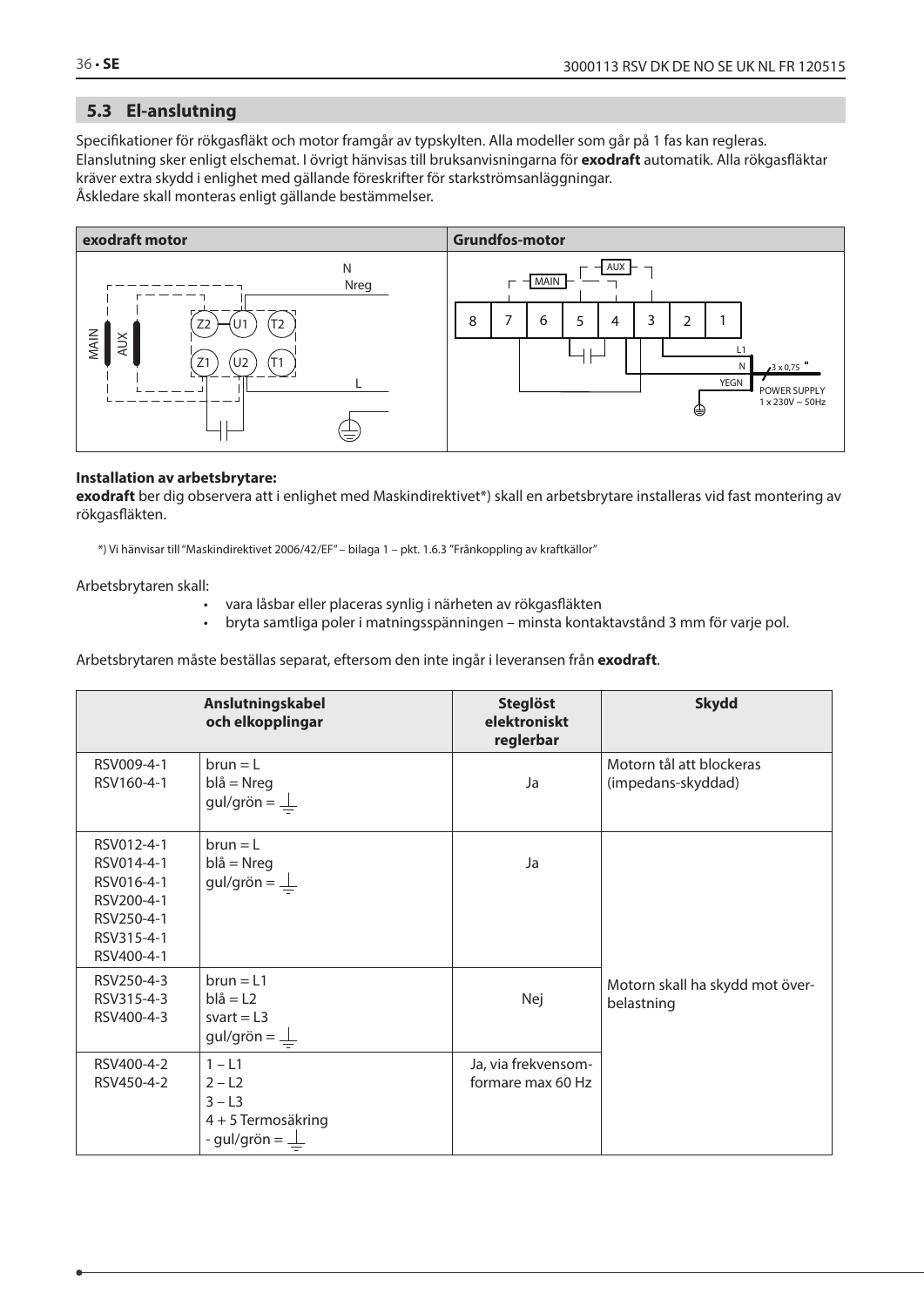#### **5.4 Service och rengöring**

Motorn i **exodraft** rökgasläkt RSV har engångssmorda, kapslade specialkullager och är underhållsfri. Ev. byte av lager bör endast utföras av branschkunnig behörig tekniker.

Kontroll och ev. rengöring av rökgasfläkten sker vid behov (minst en gång om året) beroende på bränslet och sker på följande vis:

- Rökgasfläkten stängs av med arbetsbrytaren. Vänta tills fläkthjulet har slutat rotera.
- Skruvarna lossas och överdelen svängs bakåt, där den hålls fast av säkringsbe-slaget och säkerhetswiren.
- Axialhjulet / radialhjulet rengörs försiktigt med spatel eller borste.
- Rökgången genom över- och underdel kontrolleras med avseende på sotbildning och rengörs med spatel eller borste.
- När rökgasfläkten är öppen kommer man lätt åt att sota skorstenen.
- På RSV160-450 kan det vara lämpligt att demontera insatsen i underdelen Härvid blir skorstenen lättare åtkomlig.
- Kontrollera att kylluften har fritt tillträde till motorn genom hålen i överdelen.
- Om rökgasläkten ibland vibrerar, kan det bero på den obalans som beror på nedsmutsning av axialhjul/radialhjul, och man bör då rengöra igen. Eventuella balanseringsvikter på radialhjulet får inte tas bort.



 **RSV009-012-014-016 RSV160-200-250-315-400-450**

#### **5.5 Tekniska data**

Ljudnivå för omgivningen ligger under 68 dB(A), när avståndet till rökgasläkten överstiger 5 meter. Detta gäller under förutsättning att RSV är korrekt monterad. (För ytterligare information hänvisas till katalogen.)

RSV är i standardutförande konstruerad för max. 250 °C rökgastemperatur. Vid högre temperatur, max. 300 °C, skall rökgasläkten monteras på ställskruvar, typ RSD, eller vibrationsdämpare typ SVD-RS tillsammans med läns istället för mineralullsplatta. Se särskild beskrivning.

Som brandgasfläkt tål rökgasfläkten 300 °C i 60 minuter.

#### **5.6 Service**

**exodraft** lämnar 2 års fabriksgaranti på rökgasläkten, räknat från fakturadatum. Installationen skall utföras av kompetenta personer. **exodraft** förbehåller sig rätten till ändringar utan föregående meddelande.

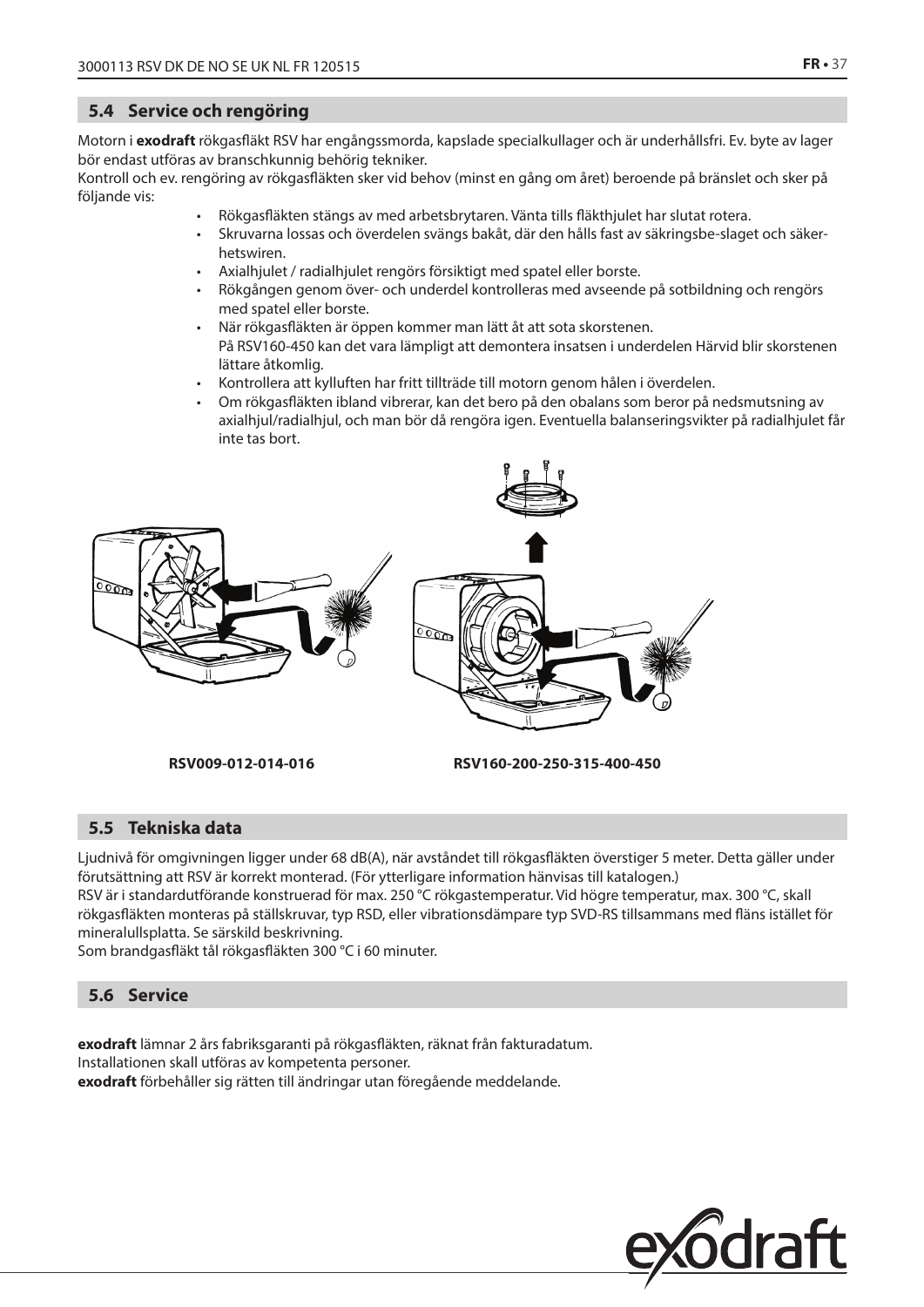# **6. FR – Description du produit**

L'aspire fumée **exodraft** Type RSV est disponible comme modèle standard avec équerre, gaine blindée, câble de sécurité et plaque de laine de verre comme garniture pour un fonctionnement sans vibration. (Des vis à oreilles sont également jointes. Elles peuvent être montées si les conditions le permettent.).

#### **Attention!**

- Pour éviter le feu de cheminée bien ramoner la cheminée avant installation.
- Appareils à installer selon les instructions techniques ci-dessous et les règles de l'Art en vigueur (fumisterie, âtrerie)
- L'aspire fumée doit toujours être en marche lorsque le foyer est utilisé.
- Lire attentivement la notice d'installation de l'unité de contrôle avant
- d'installer l'aspirateur à fumée.
- Si le système de ventilation **exodraft** a été conçu pour des installations avec combustible solide ou multi-combustible, veuillez vous assurer que la conception répond aux exigences de la norme EN15287-1. Si cela n'est pas possible, un détecteur de fumée doit être installé dans la même pièce que l'appareil.
- **exodraft** conseille toujours d'utiliser un détecteur de fumée si un foyer ouvert à combustible solide est installé.
- Écart minimum jusqu'au matériau non combustible voir illustration 4 A ou législation nationale.



# **6.1 Construction**

L'aspire fumée est un ventilateur conçu pour une décharge verticale et fabriqué en

aluminium moulé. Il est disponible en 10 dimensions : RSV009, 012, 014, 016, 160, 200, 250, 315, 400 et 450. RSV009 à 016 avec hélice axiale en acier inoxydable et RSV160 à 450 avec turbine centrifuge en aluminium moulé. Les deux versions peuvent être ouvertes pour

l'entretien et le nettoyage.

RSV est composé des éléments principaux suivants:

#### **Poids:**

| Aspire fumée | Poids: | Aspire fumée | <b>Poids:</b> |
|--------------|--------|--------------|---------------|
| RSV009-4-1   | 13 kg  | RSV160-4-1   | 14 kg         |
| RSV012-4-1   | 17 kg  | RSV200-4-1   | 18 kg         |
|              |        | RSV250-4-1   | 27 kg         |
|              |        | RSV315-4-1   | 37 kg         |
|              |        | RSV400-4-1   | 47 kg         |
| RSV014-4-1   | 24 kg  | RSV400-4-2   | 58 kg         |
| RSV016-4-1   | 33 kg  | RSV450-4-2   | 67 kg         |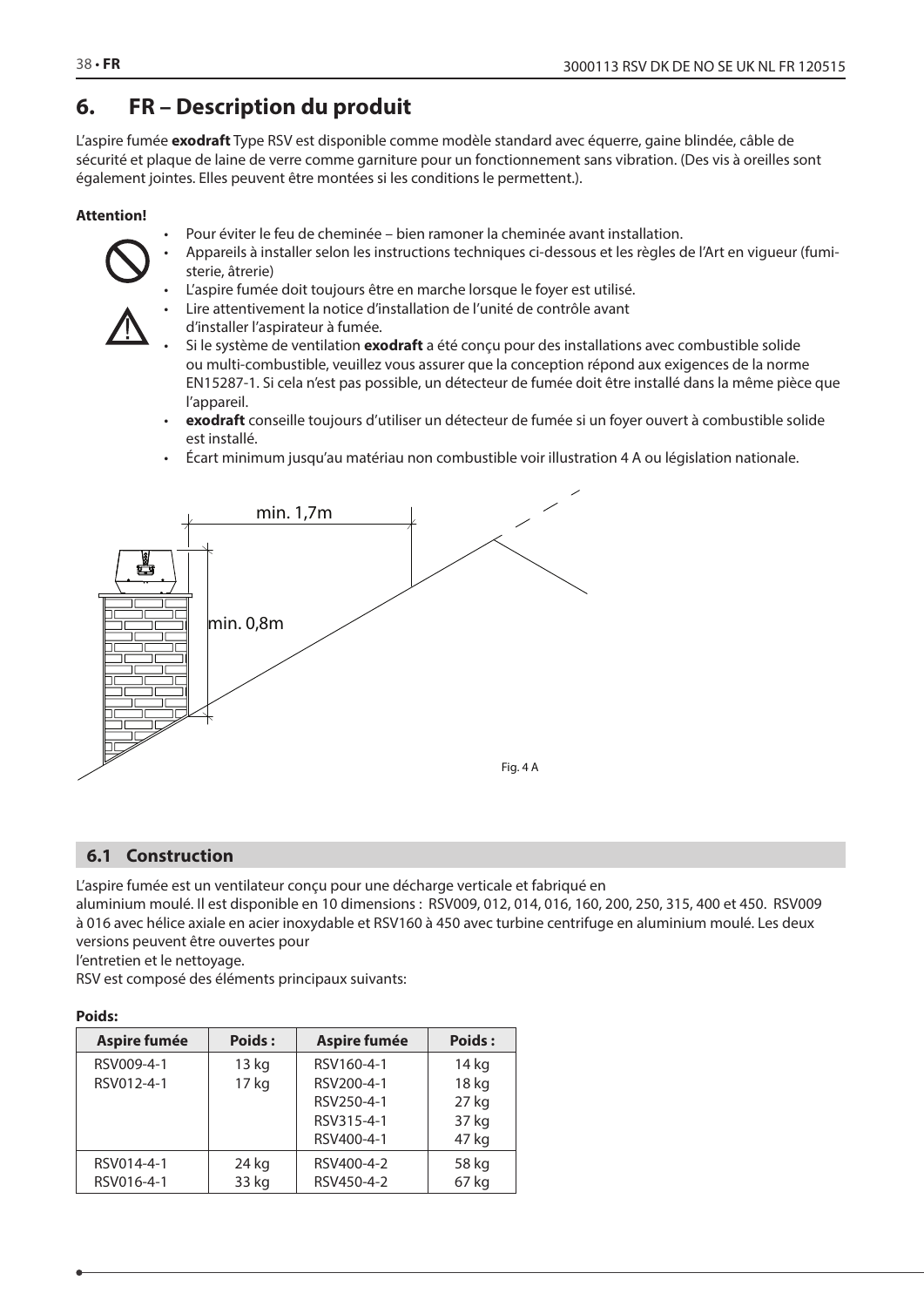**RSV est composé des éléments principaux suivants:**

| RSV009-012-014-016         |                          | RSV160-200-250-315-400-450 |                                                   |
|----------------------------|--------------------------|----------------------------|---------------------------------------------------|
| m<br>d1<br>$250^{\circ}$ C |                          |                            | m<br>e2<br>b<br>d2<br>$250^{\circ}$ C             |
| a                          | Partie supérieure        | $\mathsf g$                | <b>Treillis</b>                                   |
| b                          | Partie inférieure        | h                          | Poignée                                           |
| C                          | Moteur                   |                            | Gaine blindée et câble de branchement             |
| d1                         | Hélice axiale            |                            | Plaque de laine de verre                          |
| d2                         | Turbine centrifuge       | $\mathsf k$                | Câble de sécurité                                 |
| e1                         | Accès hélice axiale      |                            | Equerre, boulons et écrous                        |
| e2                         | Accès turbine centrifuge | m                          | Vis ou vis à oreilles pour fermer l'aspire fumée. |
| f                          | Charnière de sécurité    |                            |                                                   |

#### **6.2 Installation mécanique**

L'aspire fumée est conçu pour être monté directement sur cheminées maçonnées ainsi que sur cheminées d'acier à décharge stable et plate.

#### **Avant le montage sur la cheminée**

| Si                                       | alors                                                                                                                                  |
|------------------------------------------|----------------------------------------------------------------------------------------------------------------------------------------|
| l'aspire fumée doit être monté sur une   | l'aspire fumée doit être équipé d'équerres - voir                                                                                      |
| cheminée maçonnée                        | ci-dessous.                                                                                                                            |
| l'aspire fumée doit être monté sur une   | l'aspire fumée doit être équipé d'un collet                                                                                            |
| cheminée d'acier                         | (accessoire supplémentaire) - voir ci-dessous.                                                                                         |
| l'aspire fumée est un RSV315, 400 ou 450 | retirer les fixations de sécurité de transport, près de la roue<br>mobile et contrôler que la roue mobile peut tourner libre-<br>ment. |

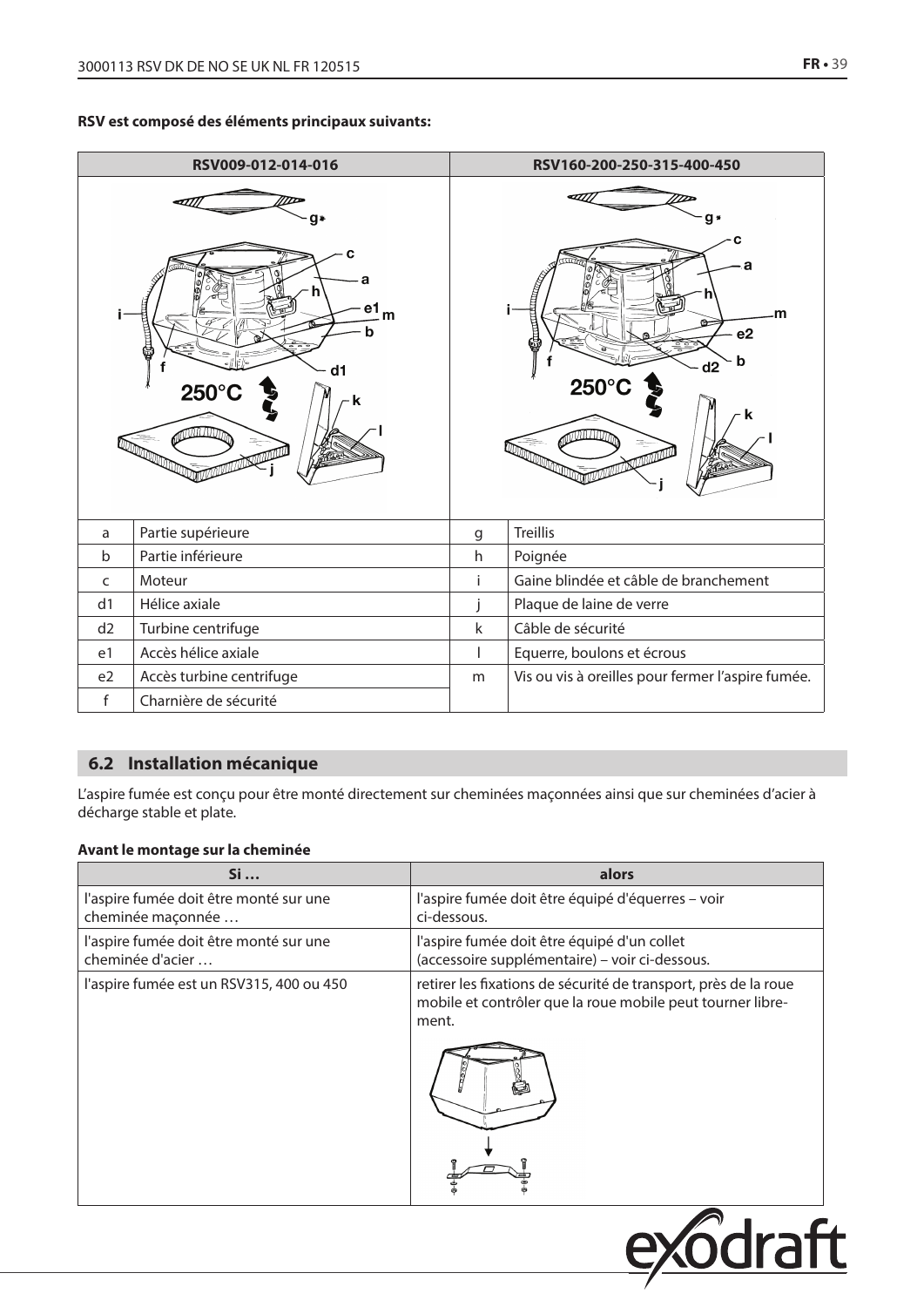# **Avant le montage sur une cheminée maçonnée**

| Étape | <b>Action</b>                                                                                                                                                                                                                                                                                                                                                                                                                                                                                                                                                                                                                  |                                                  |
|-------|--------------------------------------------------------------------------------------------------------------------------------------------------------------------------------------------------------------------------------------------------------------------------------------------------------------------------------------------------------------------------------------------------------------------------------------------------------------------------------------------------------------------------------------------------------------------------------------------------------------------------------|--------------------------------------------------|
| 1     | Mesurer le diamètre intérieur de la cheminée et<br>pratiquer une ouverture correspondante dans la plaque<br>de laine de verre. L'ouverture ne doit pas être trop grande,<br>pour qu'un minimum 20 mm de surface de plaque iso-<br>lante dépasse.<br>Si un capteur de température est installé avec l'aspire fu-<br>mée, découper assez de place pour le loger dans la feuille<br>d'aluminium sur la plaque de laine de verre, pour que<br>l'aspire fumée repose à plat sur la plaque.<br>Important: La feuille d'aluminium de la plaque de laine de<br>verre doit toujours être tournée vers le haut face à l'aspire<br>fumée. | в<br>$\frac{min}{20}$ mm<br>$\frac{min}{20}$ mm  |
| 2     | Monter les équerres sur le dessous de la plaque de<br>support et les fixer avec les boulons et les écrous livrés.<br>Important: monter les boulons par le dessous.                                                                                                                                                                                                                                                                                                                                                                                                                                                             | <u>ಯಾ</u>                                        |
| 3     | Ajuster la distance entre les équerres conformément au<br>diamètre intérieur de la cheminée et serrer les écrous.<br>Important : laisser un écart de 2 à 4 mm entre l'équerre<br>et la cheminée pour prévenir le transfert de vibrations de<br>l'aspire fumée à la cheminée.<br>L'aspire fumée est prêt pour le montage. Poser la plaque<br>de laine de verre sur la cheminée, feuille<br>d'aluminium vers le haut et placer l'aspire fumée dessus.                                                                                                                                                                            | <b>ADMM</b><br>$\overline{\text{OOS}}$<br>AO ram |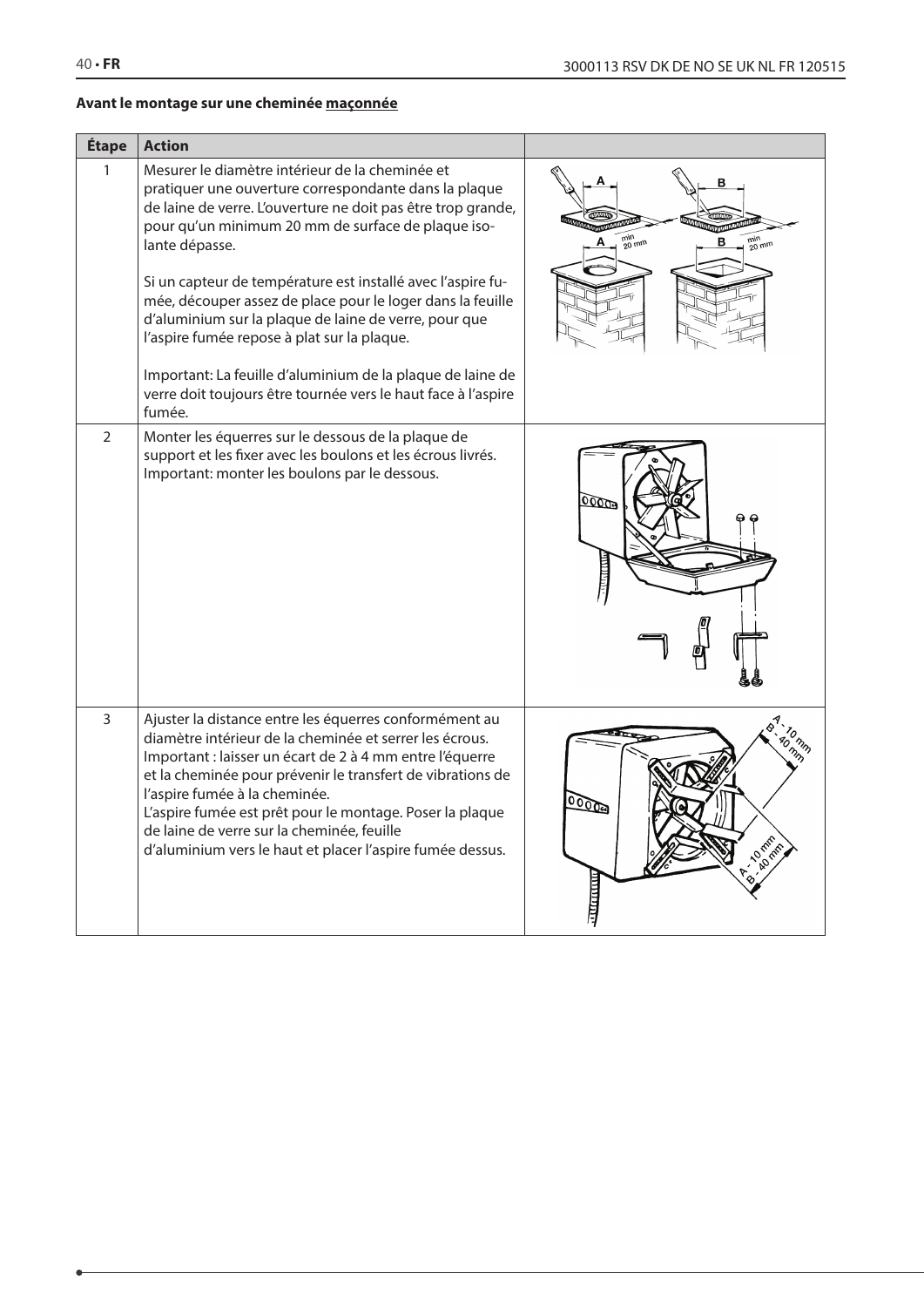#### **Avant le montage sur une cheminée d'acier**

| Étape          | <b>Action</b>                                                                                                                                                                                                 |        |
|----------------|---------------------------------------------------------------------------------------------------------------------------------------------------------------------------------------------------------------|--------|
| 1              | Pour une cheminée d'acier, un collet (D) fixé dans la<br>cheminée (E), est utilisé.<br>Fixer d'abord le collet sur l'aspire fumée.                                                                            | A      |
| $\overline{2}$ | Placer la plaque de laine de verre (B) sur le<br>collet (D) avec la feuille d'aluminium sur le dessus. Pra-<br>tiquer, dans la plaque de laine de verre, une ouverture<br>correspondant au calibre du collet. |        |
| 3              | Découper les angles de la plaque de laine de verre<br>pour loger les amortisseurs d'oscillations (C).<br>Si un capteur de température est installé avec l'aspire                                              | B      |
|                | fumée, découper en laissant assez de place pour le<br>loger dans la feuille d'aluminium sur la plaque de laine<br>de verre pour que l'aspire fumée repose à plat sur la<br>plaque.                            | ල<br>ტ |
| 4              | Fixer l'aspire fumée sur le collet à l'aide des<br>amortisseurs d'oscillations (C).                                                                                                                           |        |
| 5              | L'aspire fumée est désormais prêt pour le montage sur<br>la cheminée (E).                                                                                                                                     |        |
|                | Placer le collet dans la cheminée.                                                                                                                                                                            | E      |
|                |                                                                                                                                                                                                               |        |

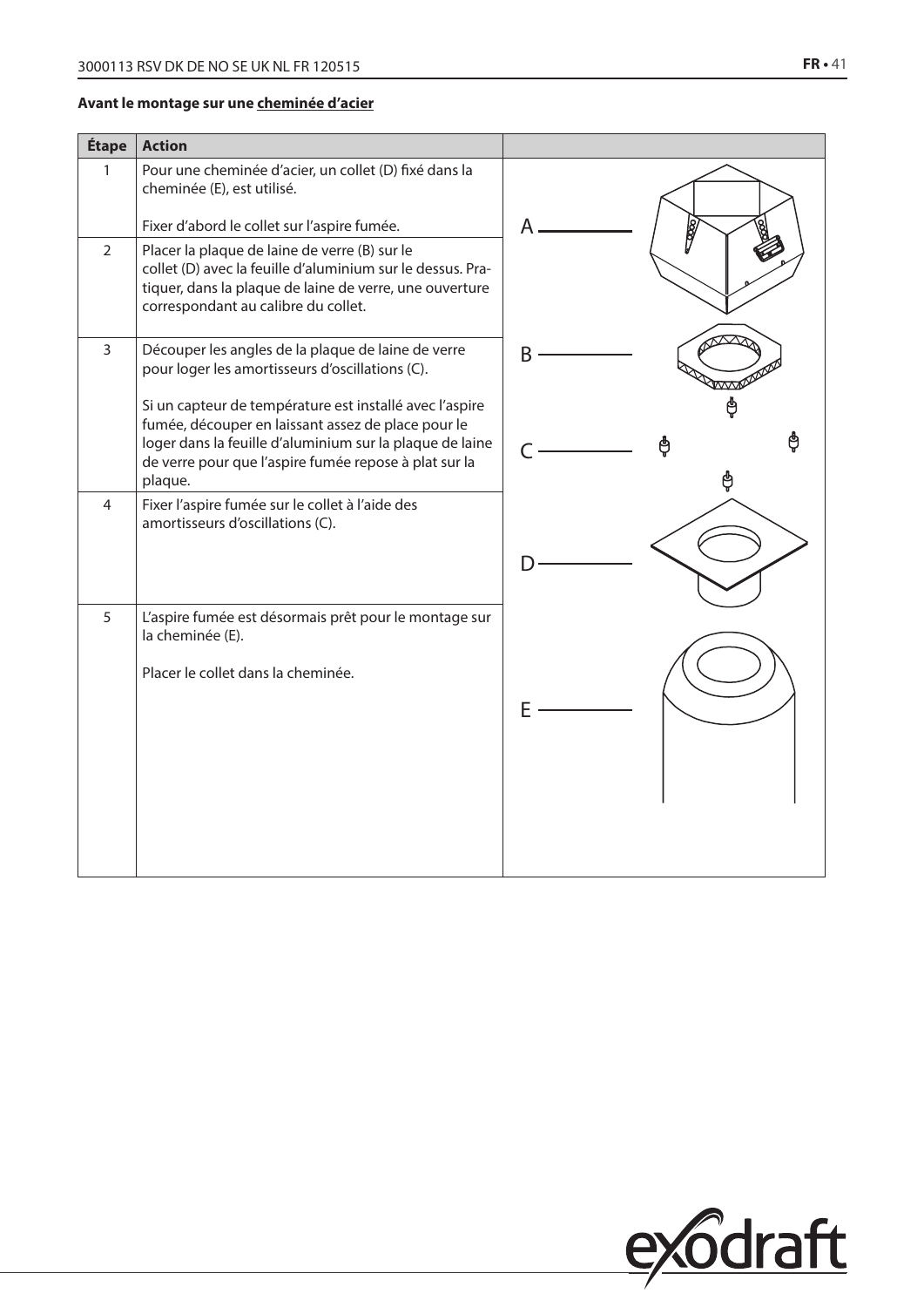#### Pour fixer l'aspire fumée sur la cheminée

| Étape          | <b>Action</b>                                                                                                                                                                                                                                                                                                                                                                                                                                                                                                                                                                                                                                                                                                                                              |                                               |
|----------------|------------------------------------------------------------------------------------------------------------------------------------------------------------------------------------------------------------------------------------------------------------------------------------------------------------------------------------------------------------------------------------------------------------------------------------------------------------------------------------------------------------------------------------------------------------------------------------------------------------------------------------------------------------------------------------------------------------------------------------------------------------|-----------------------------------------------|
| 1              | Fixer le câble de sécurité sur la cheminée (1). Utiliser les vis<br>et les chevilles fournies pour une cheminée maçon-née et<br>des vis parker pour une cheminée<br>d'acier. Faire passer ensuite le câble par l'ouverture de la<br>partie inférieure et l'introduire dans le crampon à câble.<br>Serrer légèrement le câble de sécurité et bloquer (2) le<br>crampon à câble pour que l'aspire fumée soit maintenu en<br>place lors de l'ouverture pour l'entretien et le nettoyage.<br>L'interrupteur d'entretien (non fourni) se monte sur le coté<br>de la cheminée (3) pour être à portée de main lors de l'en-<br>tretien. Monter la gaine blindée avec le câble de branche-<br>ment du bas vers le haut dans l'interrupteur au moyen du<br>raccord. | 0000<br><b>WWW</b><br>$\overline{\text{mmw}}$ |
| $\overline{2}$ | Avant la mise en service contrôler que:<br>l'aspire fumée est fermé et les vis/vis à oreilles sont<br>$\bullet$<br>serrées (4)<br>le câble de sécurité est serré et le crampon bloqué<br>$\bullet$<br>(5)<br>la course de la gaine blindée est fixée (6)<br>le câble de sécurité est fixé sur la cheminée (7)<br>l'utilisateur est informé que l'aspirateur de fumée<br>doit toujours être en marche lors de l'utilisation du<br>foyer/de la chaudière<br>les fixations de sécurité de transport sont retirées.<br>(RSV315, -400, -450).                                                                                                                                                                                                                   |                                               |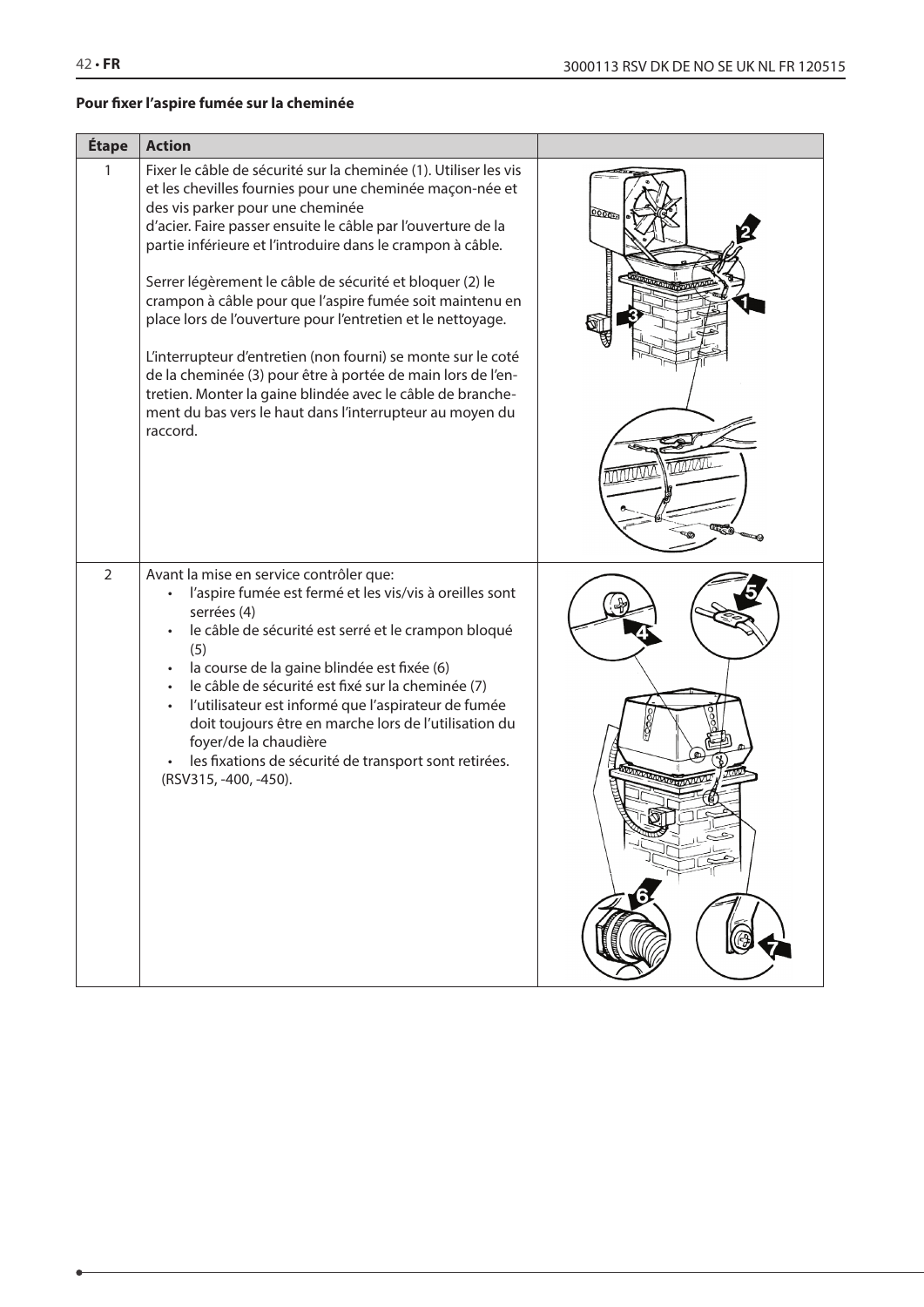Les spécifications de l'aspire fumée et du moteur figurent sur les plaques signalétiques

montées. Tous les modèles monophasés sont réglables.

Le branchement électrique est efectué selon le diagramme électrique. Pour plus

d'informations, se référer aux instructions de l'unité de contrôle **exodraft**. Tous les aspire fumée exigent une protection supplémentaire conformément aux règlements relatifs au courant haute tension.

Un paratonnerre doit être installé conformément aux lois et règlements en vigueur.



#### **Montage d'un interrupteur d'entretien:**

**exodraft** vous fait observer qu'un interrupteur d'entretien est à monter dans l'installation permanente de l'aspire-fumée selon la Déclaration de conformité de l'Union Européenne\*).

\*) Veuillez vous référer à la Déclaration de conformité de l'Union Européenne 2006/42/CEE – annexe 1 – article 1.6.3. "Séparation des Sources Energétiques"

Conditions au montage: il faut que:

- on peut verrouiller l'interrupteur ou le placer visiblement près de l'aspire-fumée
- l'interrupteur peut couper tous les pôles de la tension secteur intervalle de contact 3 mm au minimum dans chaque pôle.

L'interrupteur d'entretien doit faire l'objet d'une commande séparée puisqu'il n'est pas compris dans la livraison **exodraft**

|                                                                                                | Câble de branchement<br>et branchement électrique                                      | <b>Progression continue</b><br>réglage électronique       | <b>Protection</b>                                             |
|------------------------------------------------------------------------------------------------|----------------------------------------------------------------------------------------|-----------------------------------------------------------|---------------------------------------------------------------|
| RSV009-4-1<br>RSV160-4-1                                                                       | $marron = L$<br>$bleu = Nreg$<br>jaune/vert = $\perp$                                  | Oui                                                       | Le moteur supporte le blocage<br>(protégé contre l'impédance) |
| RSV012-4-1<br>RSV014-4-1<br>RSV016-4-1<br>RSV200-4-1<br>RSV250-4-1<br>RSV315-4-1<br>RSV400-4-1 | $marron = L$<br>$bleu = Nreg$<br>jaune/vert = $\perp$                                  | Oui                                                       |                                                               |
| RSV250-4-3<br>RSV315-4-3<br>RSV400-4-3                                                         | $marron = L1$<br>$bleu = L2$<br>$noir = L3$<br>jaune/vert = $\perp$                    | Non                                                       | Le moteur doit<br>être protégé<br>contre la surcharge         |
| RSV400-4-2<br>RSV450-4-2                                                                       | $1 - L1$<br>$2 - L2$<br>$3 - L3$<br>$4 + 5$ Fusible thermique<br>- jaune/vert= $\perp$ | Oui, via le convertis-<br>seur de fréquence max.<br>60 Hz |                                                               |

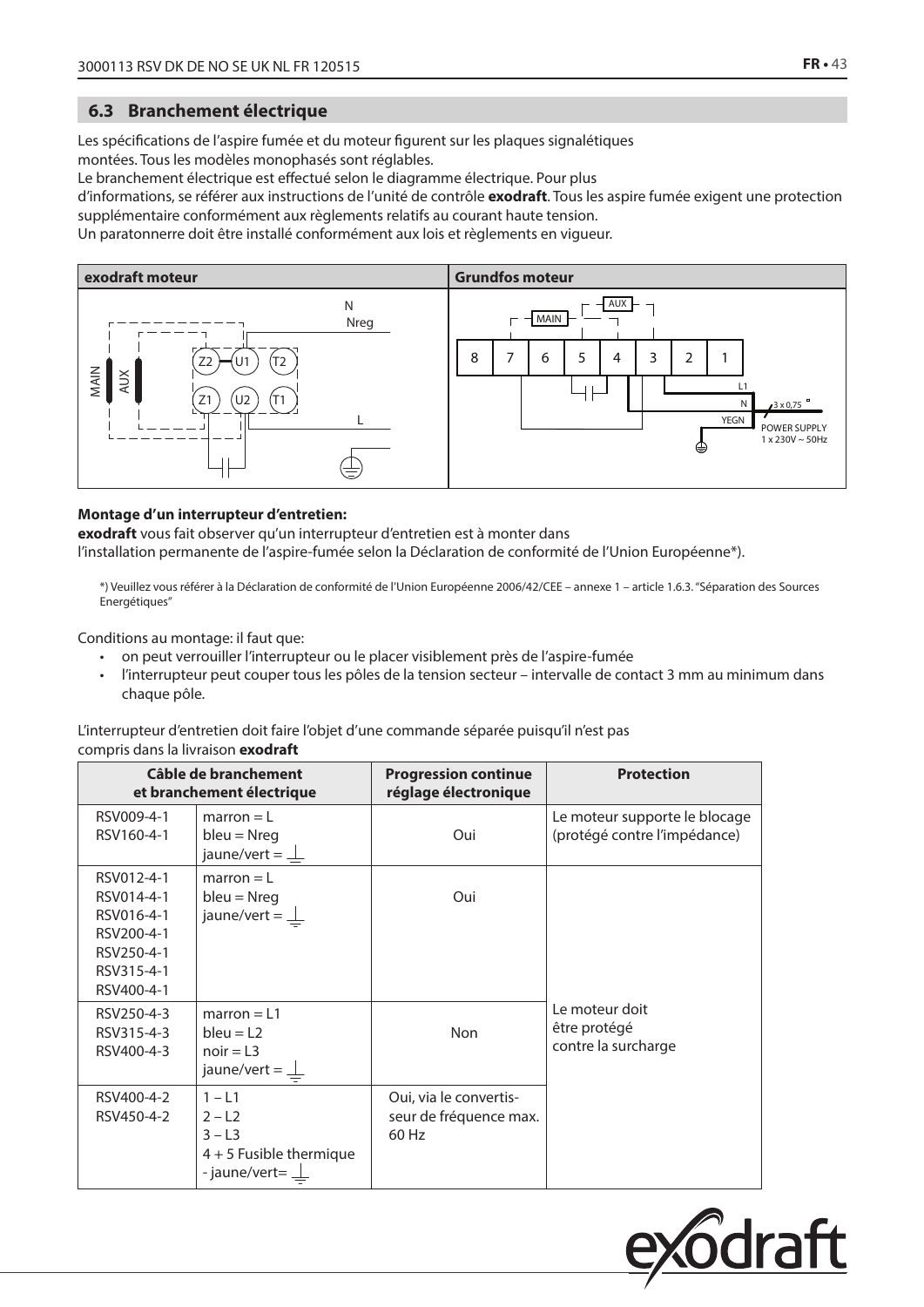#### **6.4 Entretien et nettoyage**

Le moteur de l'aspire fumée *exodraft* possède des roulements à bille spéciaux lubrifiés à vie ne nécessitant pas d'entretien.

Procéder au contrôle et au nettoyage éventuel de l'aspire fumée selon les besoins ( min. une fois par an) selon le combustible, de la manière suivante:





charniéres le câble de sécurité .





éventuelle de suie et nettoyer à l'aide d'une spatule ou d'une brosse.

- Une fois l'aspire fumée ouvert, l'accès est libre pour le ramonage de la cheminée. Pour les RSV160 à 450, il peut s'avérer opportun de démonter l'accès de la partie inférieure. Ceci permet d'avoir un accès plus large à la cheminée.
- Contrôler que l'air de refroidissement du moteur peut entrer librement par les ouvertures de la partie supérieure.
- Des vibrations éventuelles dans l'aspire fumée peuvent être dues à un déséquilibre provoqué par l'encrassement des hélices axiales /de la turbine centrifuge. Procéder à un nouveau nettoyage. Les poids se trouvant éventuellement sur la turbine centrifuge ne doivent pas être démontés





#### **6.5 Spéciications techniques**

Le niveau sonore environnant est inférieur à 68 dB (A), à plus de 5 m de l'aspire fumée. Ceci est valable si le RSV est monté correctement. (Pour plus d'informations, se référer au catalogue.)

La version standard du RSV est conçue pour une température de fumée de 250 °C max. Si la température est plus élevée, max. 300 °C, l'aspire fumée doit être équipé, au lieu de plaque de laine de verre, de vis de réglage de type RSD ou d'amortisseur d'oscillations de type SVD-RS au contact de la collerette. Voir instructions spéciales.

#### **6.6 Garantie**

**exodraft** fournit une garantie constructeur de 2 ans pour l'aspire fumée à compter de la date de facture. L'installation doit être effectuée par du personnel compétent. exodraft se réserve le droit d'apporter des modifications sans préavis.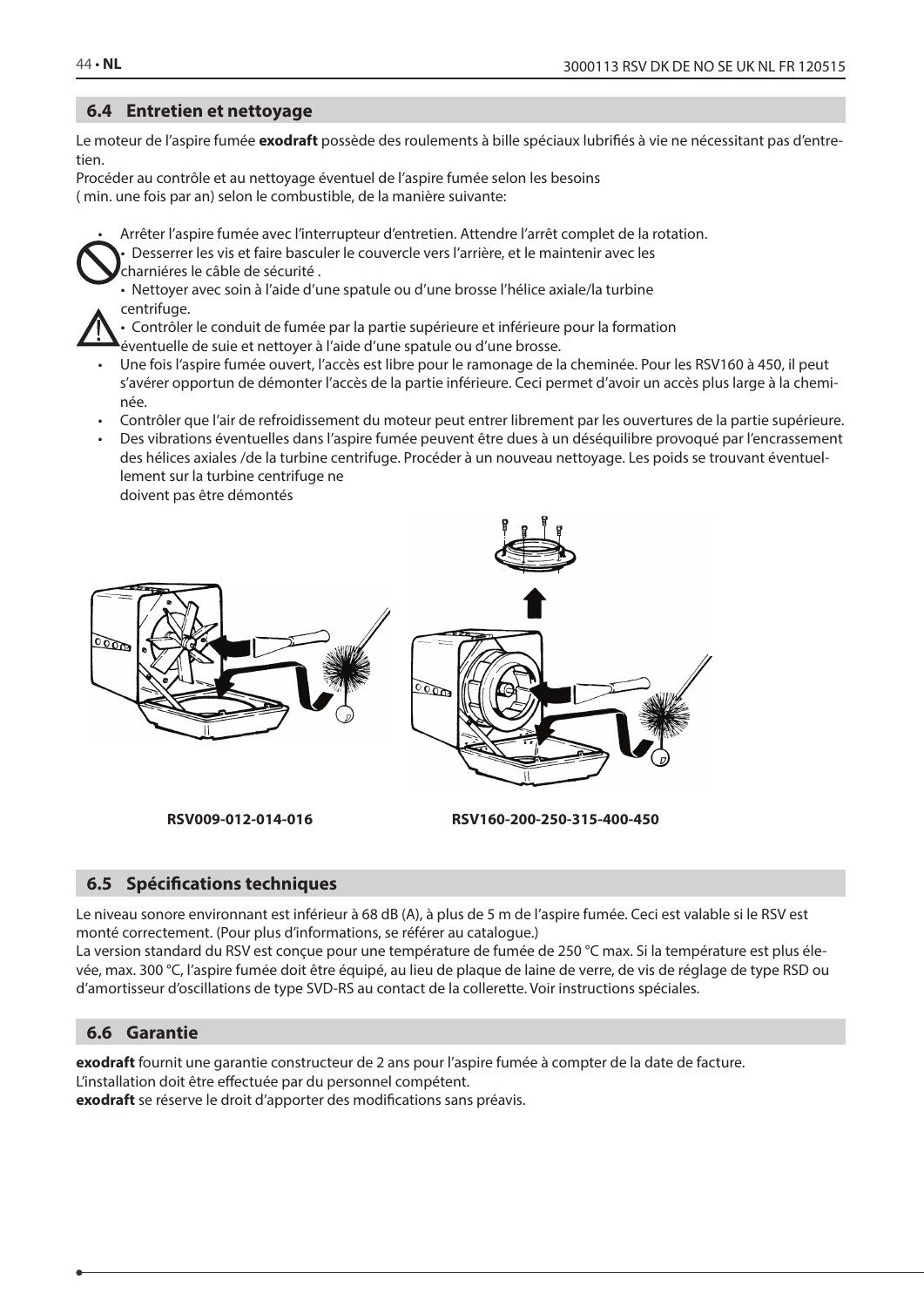# **7. NL – Product beschrijving**

De **exodraft** rookgasventilator van het type RSV is fabrieksmatig voorzien van hoekijzers, afgeschermde kabel, veiligheidslijn en isolatiemat om vibraties te voorkomen. (Tevens zijn er vleugelmoeren bij het pakket inbegrepen, die toegepast kunnen worden indien de situatie dat toelaat).

#### **Waarschuwing!**

- Alle installaties moeten door vakkundige monteurs worden uitgevoerd in overeenstemming met nationale wetten en bepalingen
- Voorkom schoorsteenbrand zorg ervoor dat de schoorsteen wordt geveegd vóór het plaatsen van de ventilator
- De rookgasventilator moet altijd werken als de kachel wordt gebruikt
- Lees a.u.b. de installatiehandleiding voor de **exodraft** regelunit voordat u de rookgasventilator installeert
- Als het **exodraft** ventilatiesysteem is ontworpen voor installaties met vaste brandstof/ multibrandstof,dient u te controleren dat het ontwerp beantwoordt aan de eisen in EN15287-1. Indien dit niet haalbaar is, moet een rookalarm in dezelfde ruimte als de apparatuur worden geplaatst
- **exodraft** raadt aan om altijd een rookalarm te plaatsen in ruimten waar een open haard met vaste brandstof is geïnstalleerd.
- Minimale afstand tot niet brandbare materialen volgens Fig. 4 A, of volgens locale voorschriften.



# **7.1 Constructie en ontwerp**

**Gewicht:**

De rookgasventilator is een verticaal uitblazende ventilator vervaardigd uit (giet) aluminium. De RSV ventilator is ontworpen voor het verticaal afvoeren van rookgassen. Er zijn 10 types leverbaar; RSV009, 012, 014, 016, 160, 200, 250, 315, 400, 450. De axiale waaiers van de RSV009 – 016 zijn gemaakt van roestvrij staal. Uitvoeringen 160 – 450 hebben een centrifugaal waaier uit gietaluminium. Alle types kunnen opengeklapt worden t.b.v. onderhoud en inspectie.

| <b>Type ventilator</b> | Gewicht | <b>Type ventilator</b> | <b>Gewicht</b> |
|------------------------|---------|------------------------|----------------|
| RSV009-4-1             | 13 kg   | RSV160-4-1             | 14 kg          |
| RSV012-4-1             | 17 kg   | RSV200-4-1             | 18 kg          |
|                        |         | RSV250-4-1             | 27 kg          |
|                        |         | RSV315-4-1             | 37 kg          |
|                        |         | RSV400-4-1             | 47 kg          |
| RSV014-4-1             | 24 kg   | RSV400-4-2             | 58 kg          |
| RSV016-4-1             | 33 kg   | RSV450-4-2             | 67 kg          |
|                        |         |                        |                |

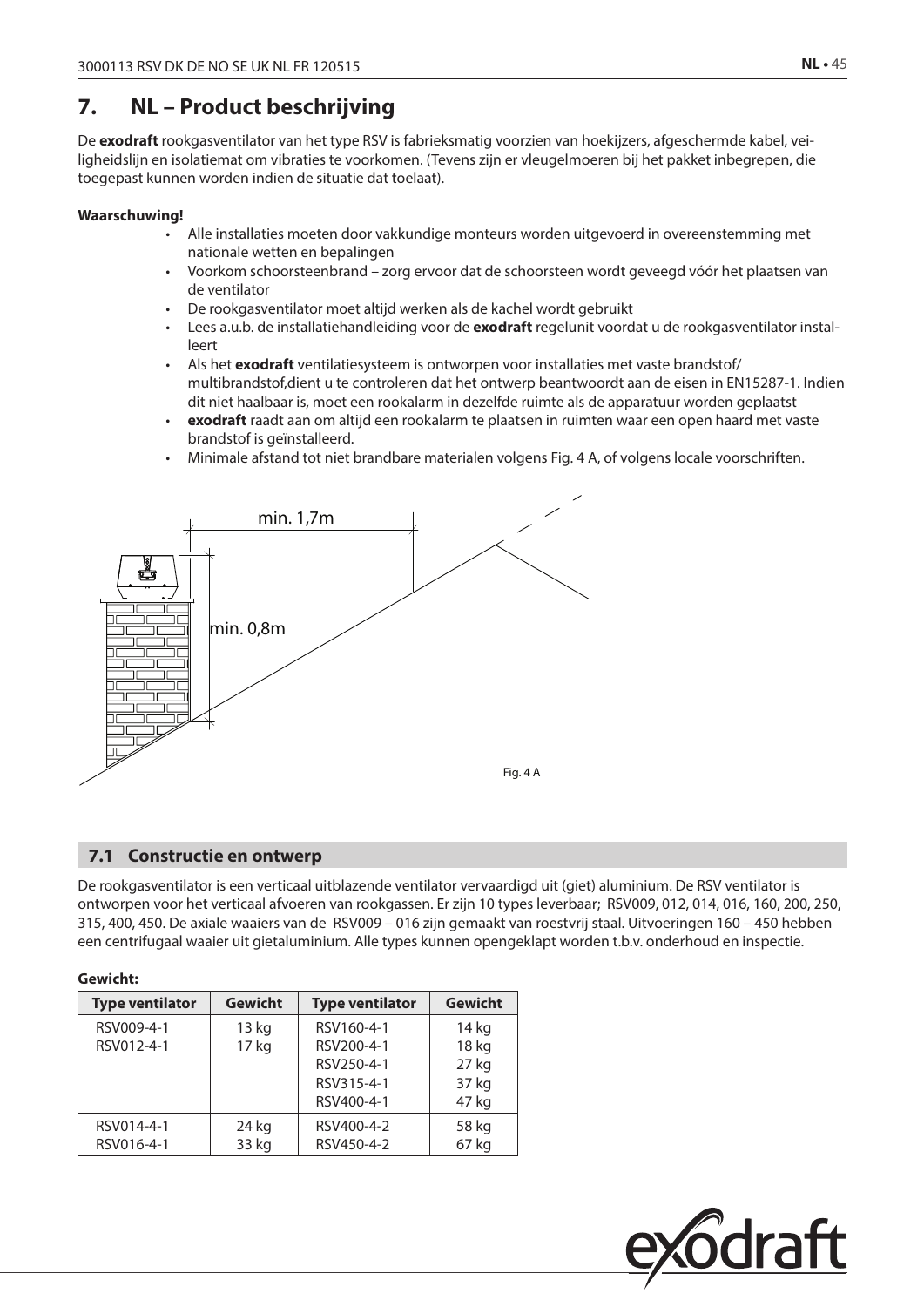#### **De RSV is opgebouwd uit de volgende componenten:**

| RSV009-012-014-016         |                                         | RSV160-200-250-315-400-450 |                                           |
|----------------------------|-----------------------------------------|----------------------------|-------------------------------------------|
| m<br>d1<br>$250^{\circ}$ C |                                         |                            | ٠m<br>e2<br>b<br>d2<br>$250^{\circ}$ C    |
| a                          | bovendeel                               | g                          | beschermrooster                           |
| $\mathsf b$                | onderdeel                               | h                          | handvat                                   |
| C                          | motor                                   | İ                          | bescherming kabel en aansluitkabel        |
| d1                         | waaier                                  |                            | isolatiemat                               |
| d2                         | centrifugaal waaier                     | k                          | veiligheidslijn                           |
| e1                         | aanstroomconus voor axiaal waaier       |                            | hoekijzers met bevestigingsbouten         |
| e2                         | aanstroomconus voor centrifugaal waaier | m                          | schroeven of vleugelmoeren om de rookgas- |
| f                          | scharnier                               |                            | ventilator mee te sluiten.                |

# **7.2 Montagehandleiding**

De ventilator is ontworpen om direct op een gemetseld kanaal gemonteerd te worden.

#### **Voor montage op de schoorsteen**

| $Also \dots$                                                            | dan                                                                                                                       |
|-------------------------------------------------------------------------|---------------------------------------------------------------------------------------------------------------------------|
| de rookgasventilator op een gemetselde scho-<br>orsteen geplaatst wordt | moet de ventilator van hoekbeugels worden voorzien (zie<br>hieronder)                                                     |
| de rookgasventilator op een stalen schoorsteen<br>geplaatst wordt       | moet de ventilator van een flens (extra toebehoren) worden<br>voorzien (zie hieronder)                                    |
| de rookgasventilator een RSV315, 400 of 450 is                          | Moet de transportvergrendeling van het wiel verwijderd wor-<br>den, en worden gecontroleerd of het wiel vrij kan draaien. |
|                                                                         |                                                                                                                           |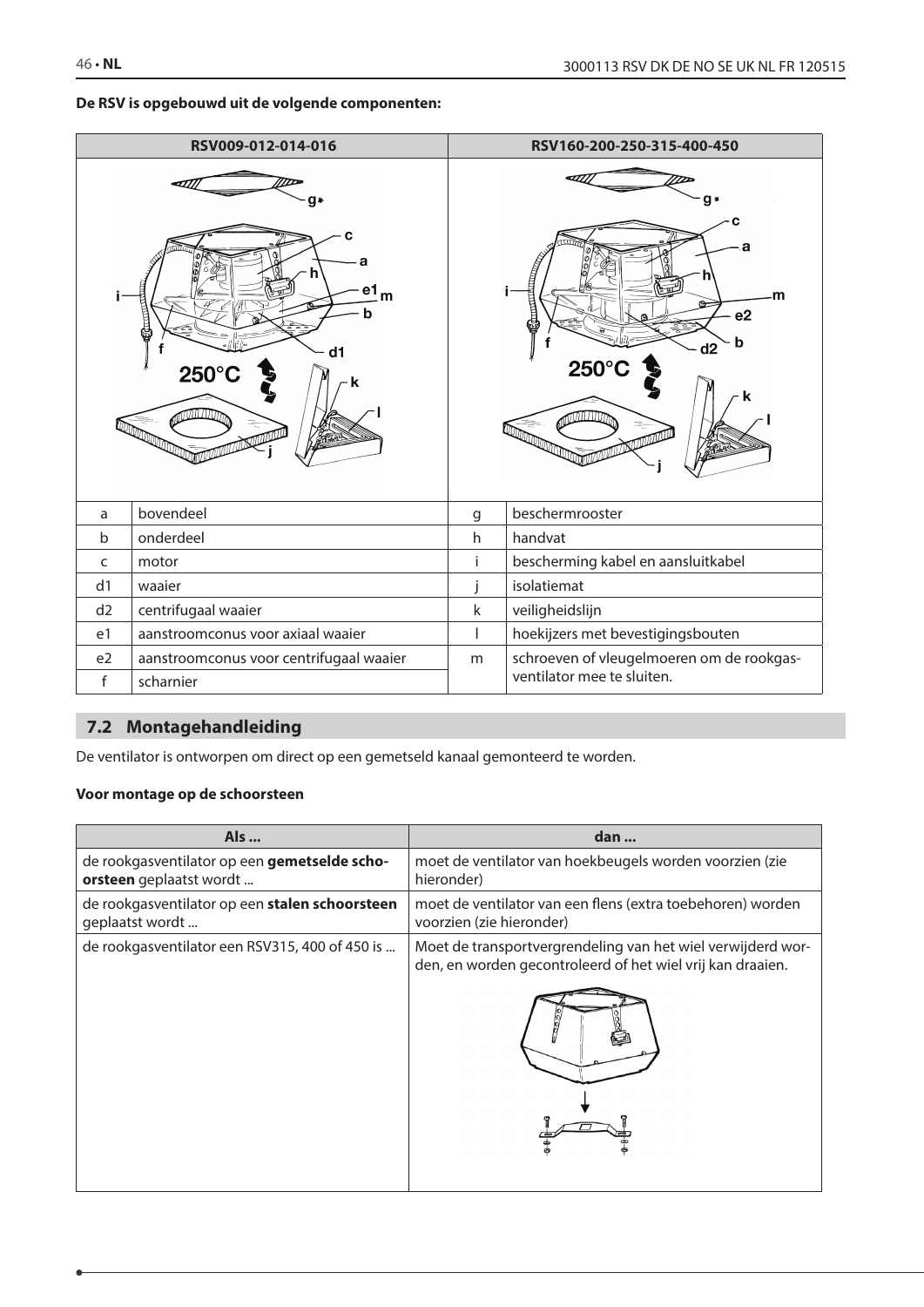#### **Voor montage op gemetselde schoorsteen**

| <b>Stap</b>    | <b>Handeling</b>                                                                                                                                                                                                                                                                                                                                                                                                                     |                                            |
|----------------|--------------------------------------------------------------------------------------------------------------------------------------------------------------------------------------------------------------------------------------------------------------------------------------------------------------------------------------------------------------------------------------------------------------------------------------|--------------------------------------------|
| 1              | Meet de diameter van het rookkanaal, en pas het gat in de<br>glaswol mat aan op deze diameter.                                                                                                                                                                                                                                                                                                                                       |                                            |
|                | Als er een temperatuurvoeler bij de rookgasventilator<br>wordt gemonteerd, moet hiervoor een ruimte worden uit-<br>gesneden in de folie op de glaswol mat, zodat de ventilator<br>vlak op de mat kan staan.                                                                                                                                                                                                                          | $\frac{min}{20}$ mm<br>$\frac{min}{20}$ mm |
|                | LET OP: u moet minstens 20 mm van de rand van de<br>glaswol mat vandaan blijven om een goede stabiliteit te<br>waarborgen. De glaswol mat is voorzien van een alumini-<br>umfolie. De zijde waarop de folie aangebracht is dient altijd<br>boven te liggen. (m.a.w. de folielaag tegen de ventilator).                                                                                                                               |                                            |
| 2              | Monteer, met behulp van de bijgeleverde bouten en mo-<br>eren, de hoekijzers in de daarvoor bestemde uitsparing aan<br>de onderzijde van de ventilator. Zorg ervoor dat de bouten<br>van onderaf door de hoekijzers gestoken worden. De mo-<br>eren zitten dan binnen in de behuizing.                                                                                                                                               | $\overline{\text{co}}$                     |
| $\overline{3}$ | Schuif de hoekijzers op de goede afstand, en draai de<br>moeren vast. Stel de hoekijzers zo af, dat er een ruimte van<br>2-4 mm tussen de hoekijzers en het rookkanaal zit, zodat<br>trillingen van de ventilator niet aan het rookkanaal doorge-<br>ven kunnen worden. De rookgasventilator is nu klaar voor<br>montage. Leg de isolatiemat met de aluminium zijde naar<br>boven op de schoorsteen en plaats daar de ventilator op. | 0000<br><b>10 mins</b>                     |



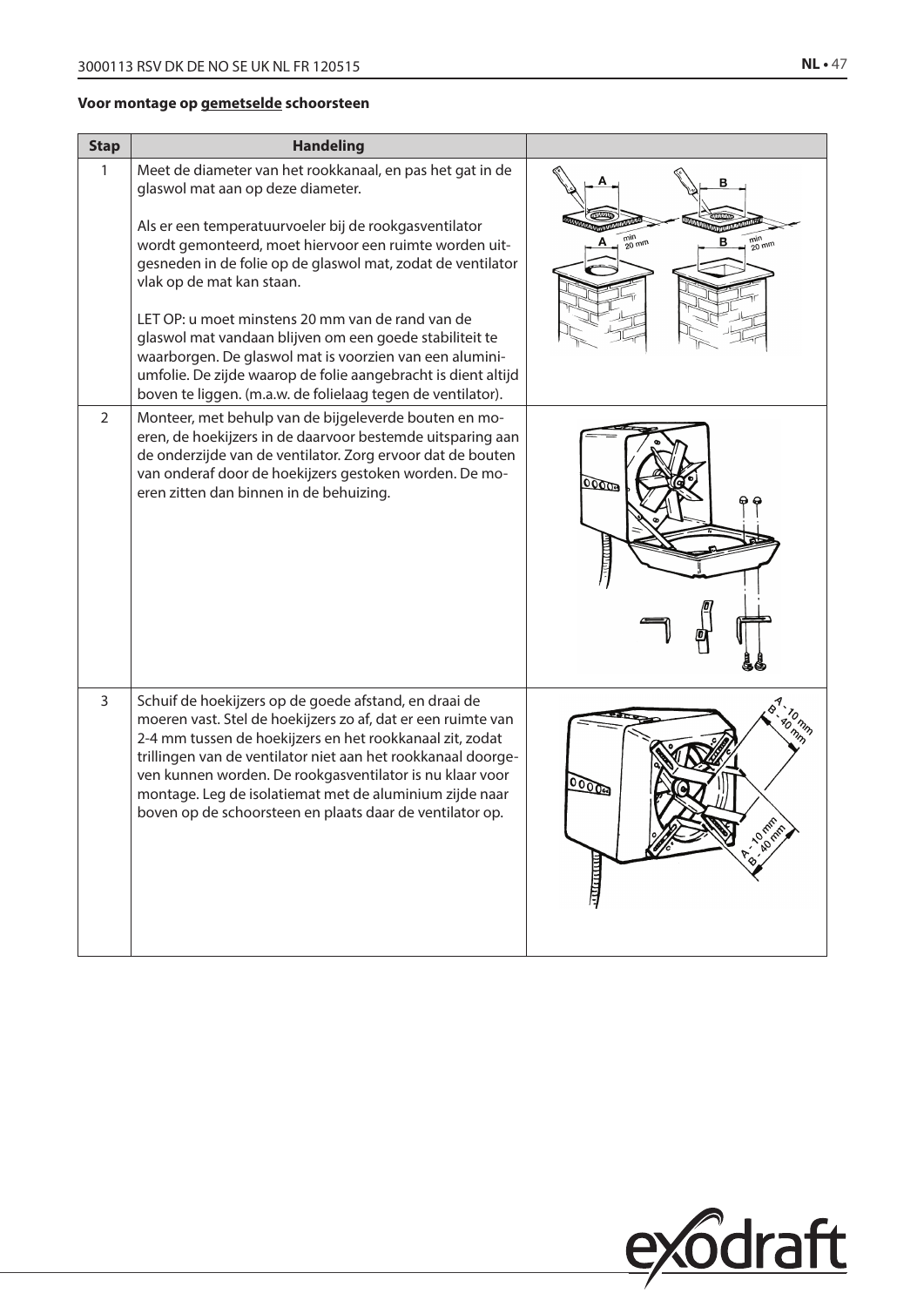# **Voor montage op een stalen schoorsteen**

| <b>Stap</b>    | <b>Handeling</b>                                                                                                                                                                                          |        |
|----------------|-----------------------------------------------------------------------------------------------------------------------------------------------------------------------------------------------------------|--------|
| 1              | Bij plaatsing op een stalen schoorsteen wordt een flens<br>gebruikt (D), die wordt gemonteerd door het buisgede-<br>elte in de schoorsteen (E) te schuiven.                                               |        |
|                | Bevestig eerst de flens aan de ventilator:                                                                                                                                                                |        |
| 2              | Plaats de glaswol mat (B) op flens (D) met de alufolie<br>naar boven en snijd een gat in de mat op de maat van<br>de opening in de flens                                                                  |        |
| $\overline{3}$ | Snijd de hoeken van de mat af om plaats te maken voor<br>de bewegingsdempers(C)                                                                                                                           | B<br>ტ |
|                | Als er een temperatuurvoeler bij de rookgasventilator<br>wordt gemonteerd, moet hiervoor een ruimte worden<br>uitgesneden in de folie op de glaswol mat, zodat de<br>ventilator vlak op de mat kan staan. |        |
| 4              | Monteer de rookgasventilator op de flens met behulp<br>van de bewegingsdempers (C)                                                                                                                        |        |
|                |                                                                                                                                                                                                           |        |
| 5              | Nu is de ventilator klaar voor montage op de schoors-<br>teen (E).                                                                                                                                        |        |
|                | Plaats het buisgedeelte van de flens in de schoorsteen.                                                                                                                                                   |        |
|                |                                                                                                                                                                                                           |        |
|                |                                                                                                                                                                                                           |        |
|                |                                                                                                                                                                                                           |        |
|                |                                                                                                                                                                                                           |        |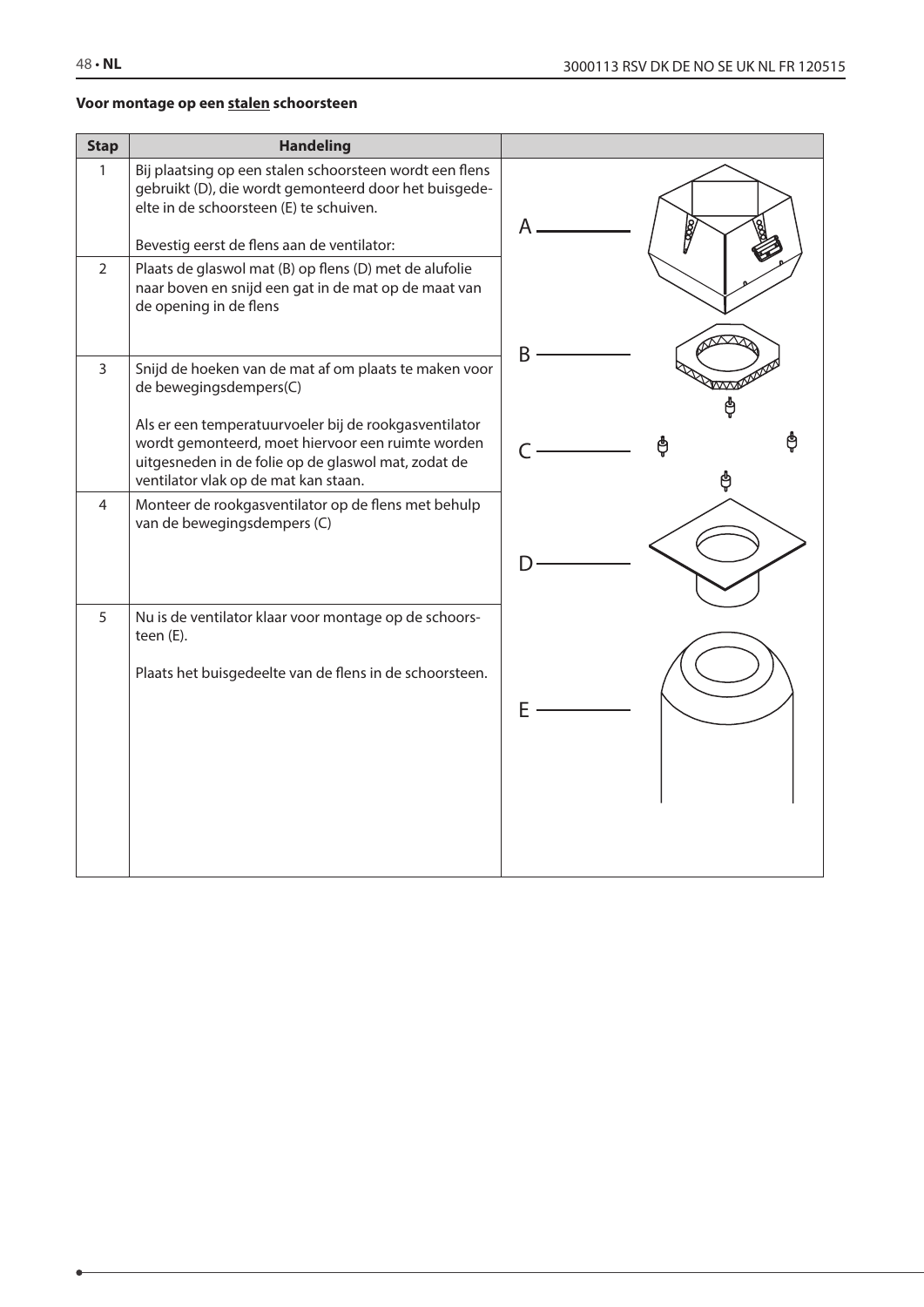#### **Zo wordt de rookgasventilator aan de schoorsteen bevestigd**

| <b>Stap</b> | <b>Handeling</b>                                                                                                                                                                                                                                                                                                                                                                                                                                                                                                                                                                                                                                                 |                                 |
|-------------|------------------------------------------------------------------------------------------------------------------------------------------------------------------------------------------------------------------------------------------------------------------------------------------------------------------------------------------------------------------------------------------------------------------------------------------------------------------------------------------------------------------------------------------------------------------------------------------------------------------------------------------------------------------|---------------------------------|
| 1           | Monteer de veiligheidslijn aan de schoorsteen. (1) Indien<br>de ventilator op een gemetselde schoorsteen gemonteerd<br>wordt, kan er gebruik gemaakt worden van de schroef en<br>plug. Op een stalen rookkanaal kan gebruik gemaakt worden<br>van de zelfsnijdende schroef.<br>Voer de stalen kabel door de uitsparingen in de ventilator,<br>span het kabeltje zorgvuldig en knijp de klemverbinding<br>dicht. (2) Nu kan de ventilator bij geopende klep niet meer<br>kantelen.<br>Monteer de werkschakelaar op de schoorsteen. (3) Monteer<br>de afgeschermde kabel van onder in de werkschakelaar (zo-<br>dat er geen vocht in de werkschakelaar kan komen). | $\frac{1}{10000}$<br>mmmi<br>mm |
| 2           | Voor u de ventilator in bedrijf neemt moet u de volgende<br>punten controleren:<br>De rookgasventilator is dicht en de schroeven/vleugel-<br>$\bullet$<br>moeren zijn aangedraaid (4).<br>De veiligheidslijn is aangespannen en vastgezet (5).<br>De wartel van de aansluitkabel is vastgezet (6).<br>De veiligheidslijn is vastgezet op de schoorsteen (7).<br>$\bullet$<br>De gebruiker is geïnformeerd over het feit dat de ven-<br>$\bullet$<br>tilator altijd ingeschakeld dient te zijn op het moment<br>dat de haard brandt.<br>De transportbeveiliging is verwijderd. (RSV315, -400,<br>$-450)$                                                          | O                               |

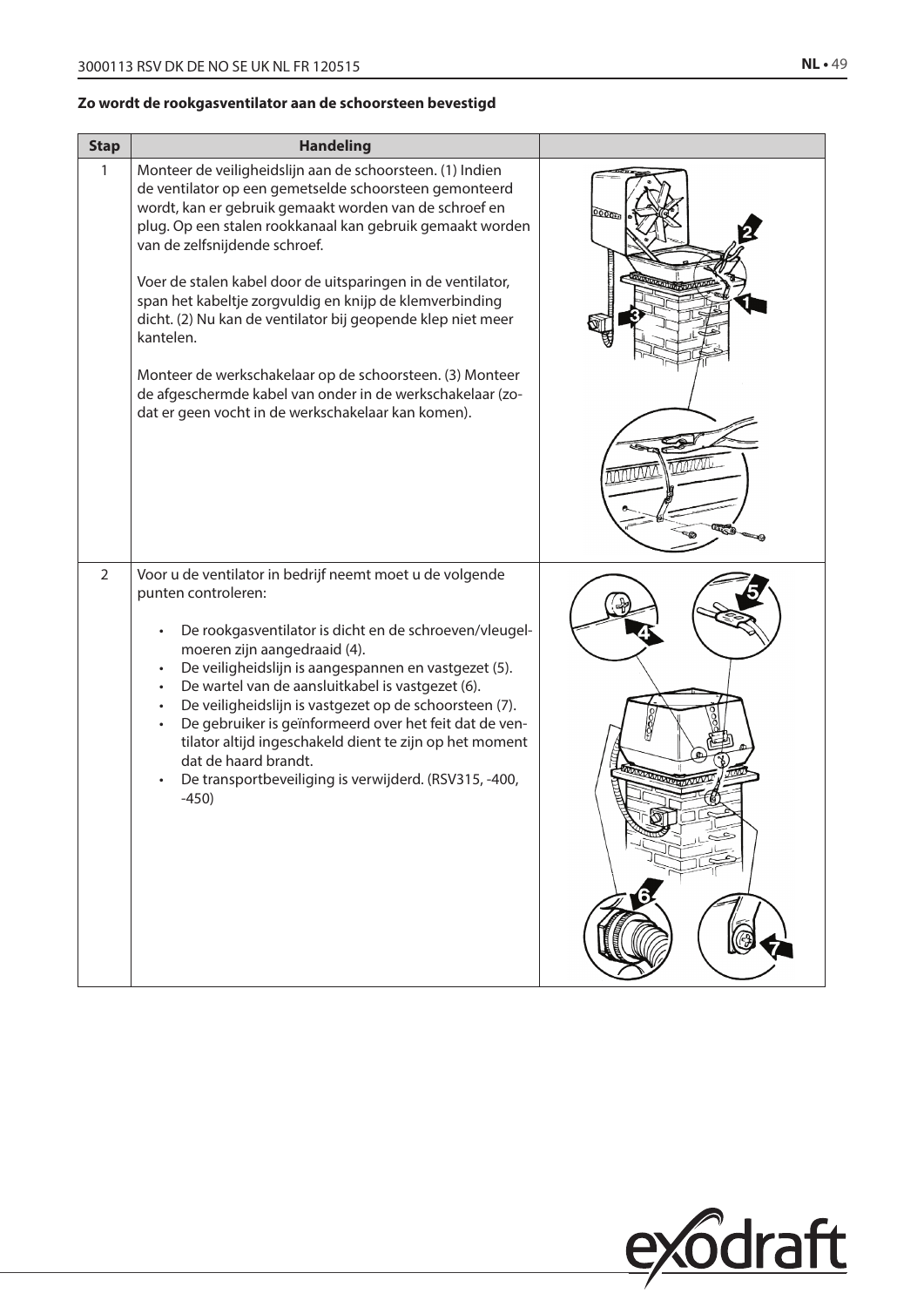# **7.3 Elektrische aansluiting.**

De technische specificaties van de rookgasventilatoren staan op de typeplaatjes van de ventilatoren. Alle 1 fase ventilatoren kunnen in toeren geregeld worden. Het aansluiten moet gebeuren volgens schema. Voor verdere details zie aansluitschema's van de **exodraft** producten. Een bliksemaleiding is aan te bevelen mits correct en volgens voorschriften aangesloten.



#### **Montage van werkschakelaar:**

**exodraft** wijst u erop dat de richtlijnen\*) voorschrijven dat de ventilator voorzien moet worden van een deugdelijke werkschakelaar.

\*) "EU Machine richtlijn 2006/42/EG" – Bijlage 1 – sectie 1.6.3 "Afsluiten van de krachtbronnen".

De schakelaar moet afsluitbaar zijn:

- of de schakelaar is zichtbaar in de buurt van de rookgasventilator uit te schakelen.
- ook dient hij in staat te zijn alle polen van de aansluitspanning te onderbreken. Contact afstand minstens 3mm bij alle polen.

De werkschakelaar vormt geen onderdeel van het standaard leveringspakket, maar dient separaat besteld te worden

|                                                                                                | <b>Bedrading</b>                                                                            | <b>Onbeperkt</b><br>elektronisch<br>instelbaar | <b>Beveiliging</b>                           |
|------------------------------------------------------------------------------------------------|---------------------------------------------------------------------------------------------|------------------------------------------------|----------------------------------------------|
| RSV009-4-1<br>RSV160-4-1                                                                       | $bruin = L$<br>$blauw = N$<br>geel/groen = aarde = $\perp$                                  | Ja                                             | Klixon beveiliging in<br>de motor            |
| RSV012-4-1<br>RSV014-4-1<br>RSV016-4-1<br>RSV200-4-1<br>RSV250-4-1<br>RSV315-4-1<br>RSV400-4-1 | $bruin = L$<br>$blauw = N$<br>geel/groen = aarde = $\perp$                                  | Ja                                             |                                              |
| RSV250-4-3<br>RSV315-4-3<br>RSV400-4-3                                                         | $bruin = LI$<br>blauw $= 12$<br>$zwart = L3$<br>geel/groen = aarde = $\perp$                | <b>Nee</b>                                     | beveiliging moet<br>apart voorzien<br>worden |
| RSV400-4-2<br>RSV450-4-2                                                                       | $1 - 11$<br>$2 - L2$<br>$3 - L3$<br>$4 + 5$ Thermozekering<br>-geel/groen = aarde = $\perp$ | Ja, via frequentie-<br>omvormer max.<br>60 Hz. |                                              |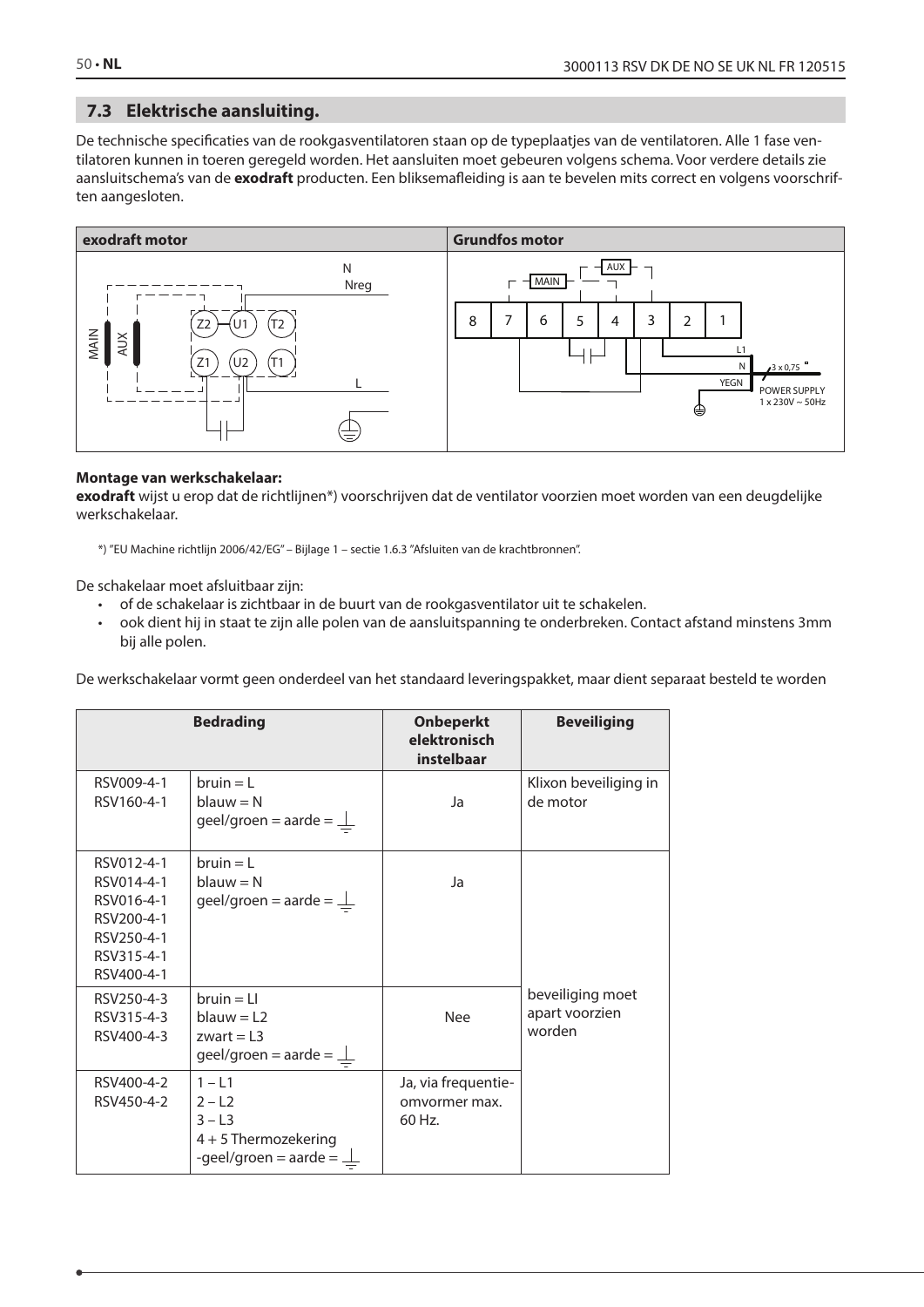## **7.4 Service en Onderhoud**

De motor van de **exodraft** rookgasventilatoren RSV is met gesloten, onderhoudsvrije kogellagers uitgerust. Controle en eventueel reinigen van de rookgasventilator moet minstens 1 keer per jaar uitgevoerd worden. Enkele aandachtspunten:

- De werkschakelaar uitzetten en wachten tot de ventilator helemaal is uitgedraaid.
- De schroeven van het bovendeel losmaken en bovendeel naar achteren klappen.
- De waaier met een borstel reinigen.
- De omgeving van de waaier schoonmaken met een borstel.
- Als de ventilator is opengeklapt, is het ook mogelijk de schoorsteen te vegen. Bij de RSV160 450 modellen is het aan te raden de inlaat conus te verwijderen alvorens te gaan vegen. Dit geeft een betere toegang tot het rookkanaal.
- Controleer of de ventilatie openingen aan de zijkant van de ventilator open zijn, zodat de motor gekoeld kan worden.
- Indien na het reinigen blijkt dat de ventilator hevig vibreert, kan dit duiden op een onbalans in de waaier. Hoogstwaarschijnlijk is hij niet goed gereinigd of zijn de balansblokjes van de waaier verwijderd. Neem contact op met Inatherm



#### **7.5 Technische specificatie**

Bij een afstand van 5 meter is het geluidsniveau lager dan 68 dB (A). Dit geldt alleen wanneer de RSV ventilator juist gemonteerd is en op het maximale toerental draait. De RSV is in standaard uitrusting geschikt voor een maximale rookgastemperatuur van 250 °C. Bij hogere temperaturen (max. 300 °C) moet de glaswol mat vervangen worden door een lens met trillingsdempers SVD

#### **7.6 Garantie**

**exodraft** verstrekt 2 jaar garantie. Voorwaarde is dat de montage door vakmensen is uitgevoerd.

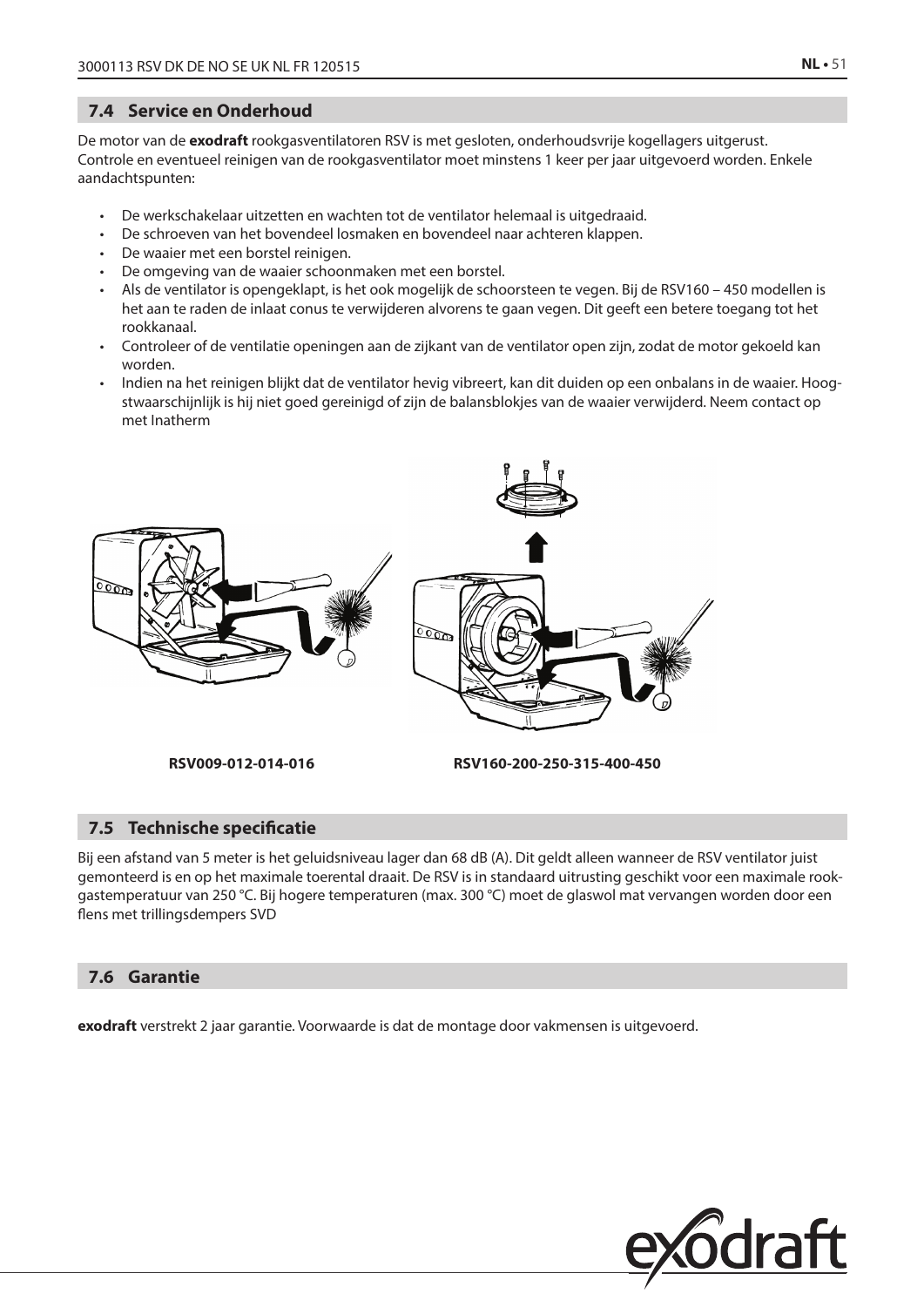# **EU declaration of conformity**

# **Declaration of Conformity**

# $C<sub>6</sub>$

| DK: EU-Overensstemmelseserklæring<br><b>GB: Declaration of Conformity</b><br>DE: EU-Konformitätserklärung<br>FR: Déclaration de conformité de l'Union Européenne<br>NO: EU-Samsvarserklæring<br>PL: EU Deklaracja zgodności                                                                                                                                                                                                                                                                                    | NL: EU-Conformiteits verklaring<br>SE: EU-Överensstämmelsedeklaration<br>FI: EU-Vaatimustenmukaisuusvakuutus<br>IS: ESS-Samræmisstaðfesting<br>IT: Dichiarazione di Conformità Unione Europea                                                                                                                                                                                                                     |  |  |  |
|----------------------------------------------------------------------------------------------------------------------------------------------------------------------------------------------------------------------------------------------------------------------------------------------------------------------------------------------------------------------------------------------------------------------------------------------------------------------------------------------------------------|-------------------------------------------------------------------------------------------------------------------------------------------------------------------------------------------------------------------------------------------------------------------------------------------------------------------------------------------------------------------------------------------------------------------|--|--|--|
| exodraft a/s                                                                                                                                                                                                                                                                                                                                                                                                                                                                                                   |                                                                                                                                                                                                                                                                                                                                                                                                                   |  |  |  |
| <b>C.F. Tietgens Boulevard 41</b>                                                                                                                                                                                                                                                                                                                                                                                                                                                                              |                                                                                                                                                                                                                                                                                                                                                                                                                   |  |  |  |
|                                                                                                                                                                                                                                                                                                                                                                                                                                                                                                                | DK-5220 Odense SØ                                                                                                                                                                                                                                                                                                                                                                                                 |  |  |  |
| -erklærer på eget ansvar, at følgende produkter:<br>-hereby declares that the following products:<br>erklärt hierdurch auf eigene Verantwortung, daß folgende Produkte:<br>-déclare, sous sa propre responsabilité, que les produits suivants:<br>erklærer på eget ansvar at følgende produkter:<br>-niniejszym oświadcza, że następujące produkty:                                                                                                                                                            | -veklaart dat onderstaande producten:<br>-deklarerar på eget ansvar, att följande produkter:<br>-vastaa siltä, että seuraava tuote:<br>-Staðfesti à eigin àbyrgð, að eftirfarandi vörur:<br>-dichiara con la presente che i seguenti prodotti:                                                                                                                                                                    |  |  |  |
|                                                                                                                                                                                                                                                                                                                                                                                                                                                                                                                | RSV009, RSV012, RSV014, RSV016, RSV160, RSV200, RSV250, RSV315, RSV400, RSV450, GSV315, GSV400                                                                                                                                                                                                                                                                                                                    |  |  |  |
| -som er omfattet af denne erklæring, er i overensstemmelse med<br>følgende standarder:<br>-were manufactured in conformity with the provisions of the following<br>standards:<br>die von dieser Erklärung umfaßt sind, den folgenden Normen:<br>auxquels s'applique cette déclaration sont en conformité avec les<br>normes ci-contre:<br>-som er omfattet av denne erklæring, er i samsvar med følgende stan-<br>darder:<br>zostały wyprodukowane zgodnie z warunkami określonymi w<br>następujących normach: | -zijn vervaardigd in overeenstemming met de voorschriften uit de<br>hieronder genoemde normen en standaards:<br>-som omfattas av denna deklaration, överensstämmer m ota tämä<br>selvitys koskee, on seuraavien standardien mukainen:<br>-sem eru meðtalin i staðfestingu Pessari, eru i fullu samræmi við<br>eftirtalda staðla:<br>-sono stati fabbricati in conformità con le norme degli standard<br>seguenti: |  |  |  |
| EN60335-1, EN60335-2-80, DS/EN ISO 12100: 2011                                                                                                                                                                                                                                                                                                                                                                                                                                                                 |                                                                                                                                                                                                                                                                                                                                                                                                                   |  |  |  |
| -i.h.t bestemmelser i direktiv:<br>-in accordance with<br>-entsprechen gemäß den Bestimmungen der folgenden Richtlinien:<br>-suivant les dispositions prévues aux directives:<br>-i.h.t bestemmelser i direktiv:<br>-zgodnie z:                                                                                                                                                                                                                                                                                | -en voldoen aan de volgende richtlijnen:<br>-enligt bestämmelserna i följande direktiv:<br>-seuraavien direktiivien määräysten mukaan:<br>-med tilvisun til àkvarðana eftirlits:<br>-in conformità con le direttive:                                                                                                                                                                                              |  |  |  |
| -Maskindirektivet:<br>-the Machinery Directive:<br>-Richtlinie Maschinen:<br>-Directive Machines:<br>-Maskindirektivet:<br>-Dyrektywą maszynową:                                                                                                                                                                                                                                                                                                                                                               | -de machinerichtlijn:<br>-Maskindirektivet<br>-Konedirektiivi:<br>-Vèlaeftirlitið:<br>-Direttiva Macchinari:                                                                                                                                                                                                                                                                                                      |  |  |  |
|                                                                                                                                                                                                                                                                                                                                                                                                                                                                                                                | 2006/42/EF/-EEC/-EWG/-CEE                                                                                                                                                                                                                                                                                                                                                                                         |  |  |  |
| -Lavspændingsdirektiv:<br>-the Low Voltage Directive:<br>-Niederspannungsrichtlinie:<br>-Directive Basse Tension:<br>-Lavspenningsdirektivet:<br>-Dyrektywą Niskonapięciową                                                                                                                                                                                                                                                                                                                                    | -de laagspanningsrichtlijn:<br>-Lågspänningsdirektivet:<br>-Pienjännitedirektiivi:<br>-Smáspennueftirlitið:<br>-Direttiva Basso Voltaggio:                                                                                                                                                                                                                                                                        |  |  |  |
| 2006/95/EC                                                                                                                                                                                                                                                                                                                                                                                                                                                                                                     |                                                                                                                                                                                                                                                                                                                                                                                                                   |  |  |  |
| -EMC-direktivet:<br>-and the EMC Directive:<br>-EMV-Richtlinie:<br>-Directive Compatibilité Electromagnétique:<br>-EMC-direktivet:<br>-Dyrektywą EMC – kompatybilności elektromagnetycznej                                                                                                                                                                                                                                                                                                                     | -en de EMC richtlijn:<br>-EMC-direktivet:<br>-EMC-direktiivi:<br>-EMC-eftirlitið:<br>-Direttiva Compatibilità Elettromagnetica:                                                                                                                                                                                                                                                                                   |  |  |  |
|                                                                                                                                                                                                                                                                                                                                                                                                                                                                                                                | 2004/108/EC                                                                                                                                                                                                                                                                                                                                                                                                       |  |  |  |
| Odense, 05.02.2013<br>-Adm. direktør<br>-Managing Director<br>Jørgen Andersen                                                                                                                                                                                                                                                                                                                                                                                                                                  | -Algemeen directeur<br>-Geschäftsführender Direktor<br>-Président Directeur Général<br>-Verkställande direktör<br>-Toimitusjohtaja<br>-Framkvemdastjori<br>-Direttore Generale                                                                                                                                                                                                                                    |  |  |  |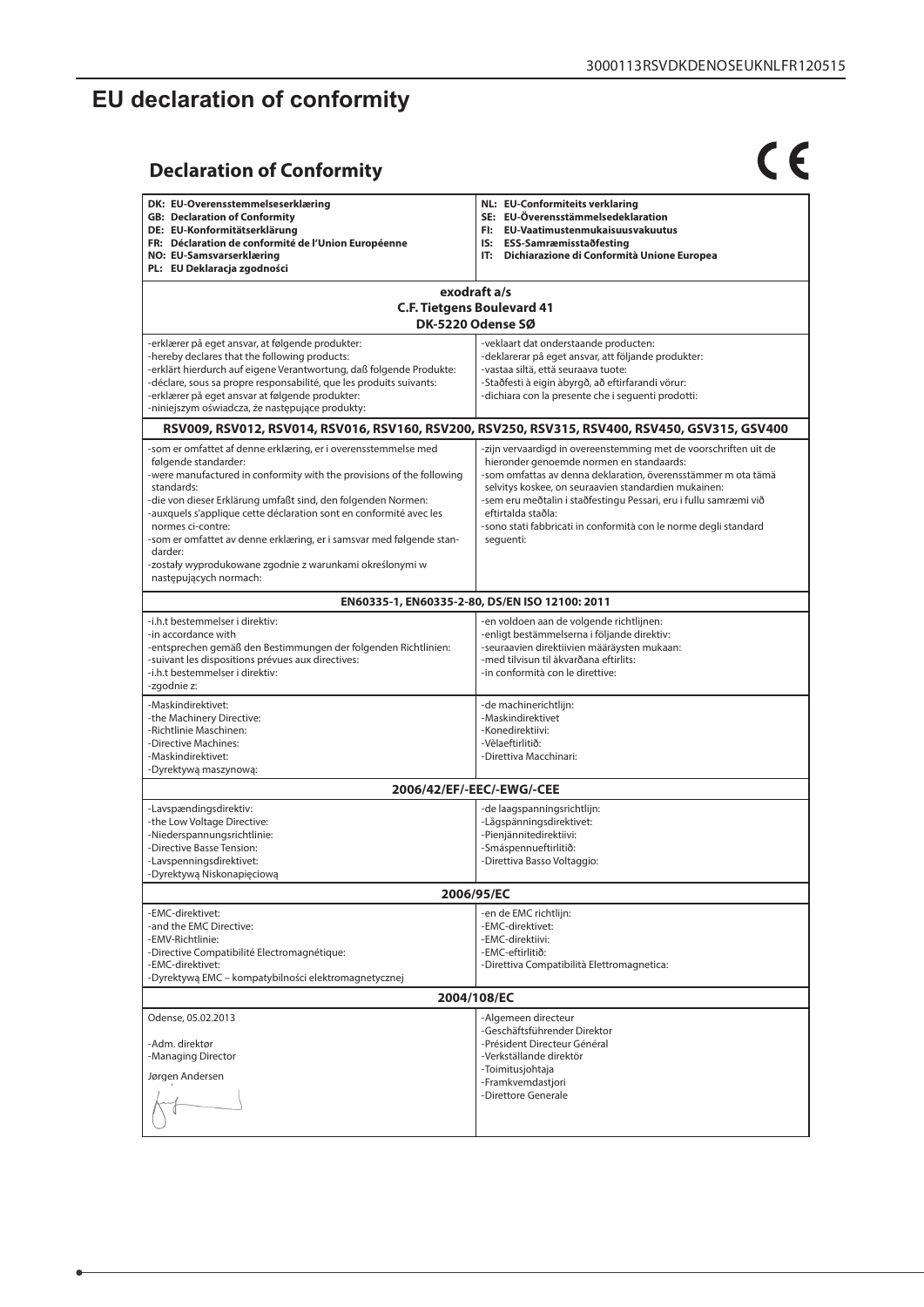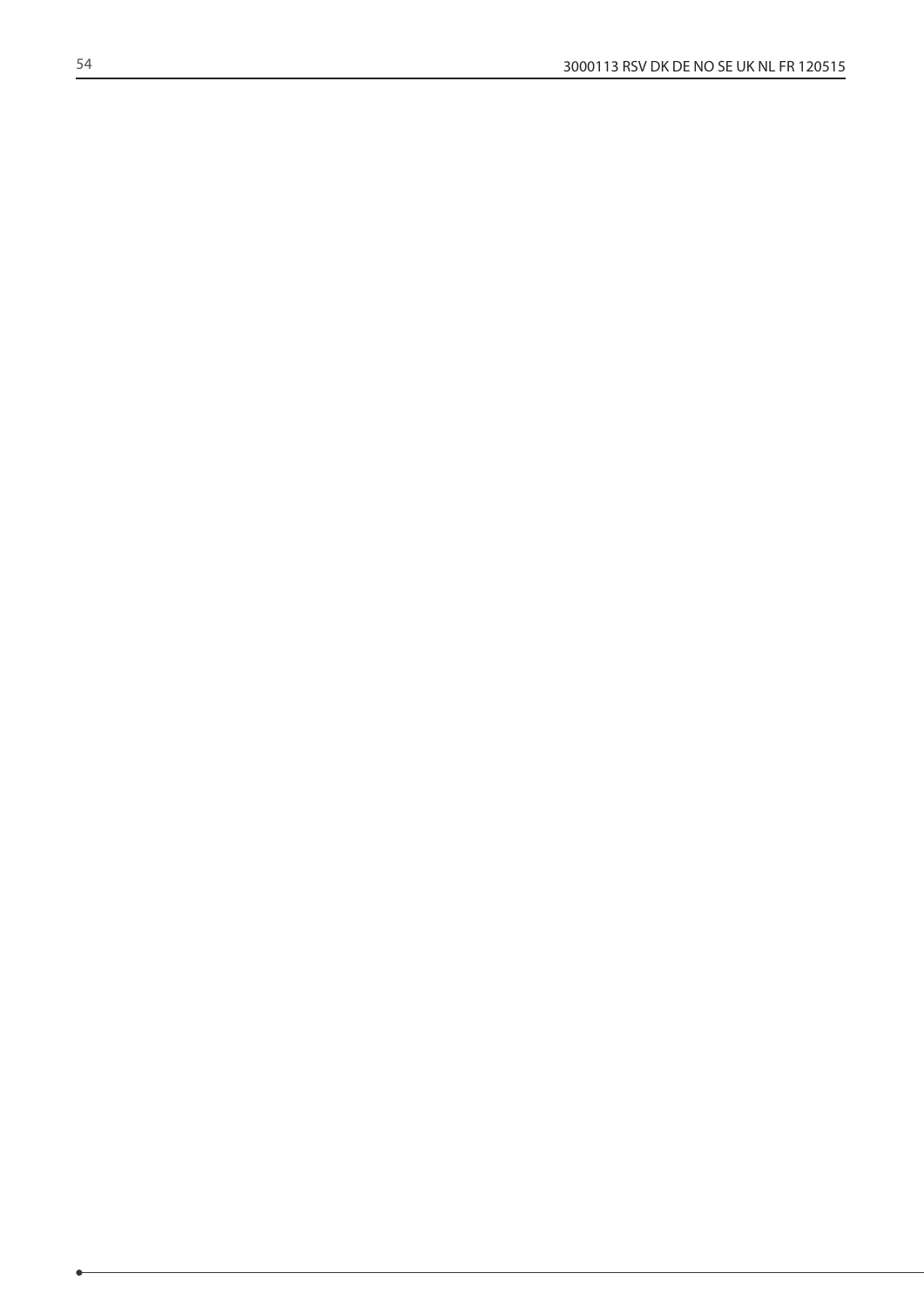